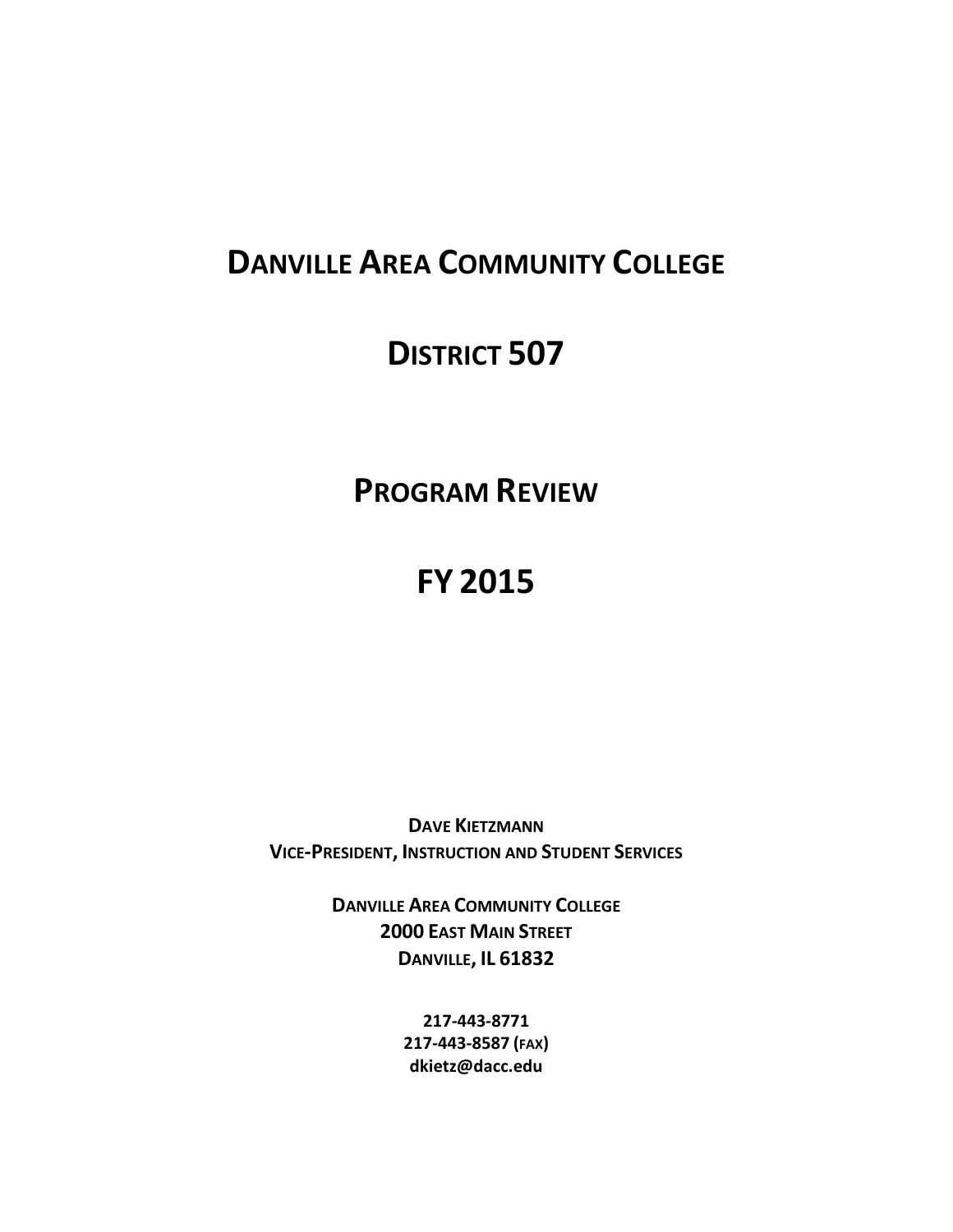# **TABLE OF CONTENTS**

# **REVIEW OF CAREER & TECH EDUCATION PROGRAMS**

| <b>AGRICULTURE</b>                                                  | 3  |
|---------------------------------------------------------------------|----|
| BY KATHY STURGEON, DEAN OF MATH, SCIENCES AND HEALTH DIVISION       |    |
| HORTICULTURE - DEPARTMENT OF CORRECTIONS                            | 8  |
| BY BRUCE RAPE, DEAN OF BUSINESS AND TECHNOLOGY DIVISION             |    |
| <b>HORTICULTURE</b>                                                 | 10 |
| BY BRUCE RAPE, DEAN OF BUSINESS AND TECHNOLOGY DIVISION             |    |
| <b>FLORICULTURE</b>                                                 | 12 |
| BY BRUCE RAPE, DEAN OF BUSINESS AND TECHNOLOGY DIVISION             |    |
| <b>WIND ENERGY TECHNICIAN</b>                                       | 14 |
| BY BRUCE RAPE, DEAN OF BUSINESS AND TECHNOLOGY DIVISION             |    |
| <b>NURSING</b>                                                      | 16 |
| BY CHRISTINE ULLUM, DIRECTOR OF NURSING EDUCATION                   |    |
| <b>NURSING ASSISTANT</b>                                            | 21 |
| BY LAURA WILLIAMS, DIRECTOR OF ADULT EDUCATION                      |    |
| <b>MARKETING</b>                                                    | 25 |
| BY BRUCE RAPE, DEAN OF BUSINESS AND TECHNOLOGY DIVISION             |    |
| <b>REVIEW OF ACADEMIC DISCIPLINES</b>                               |    |
| <b>HUMANITIES AND FINE ARTS</b>                                     | 27 |
| BY DR. PENNY MCCONNELL, DEAN OF LIBERAL ARTS AND LIBRARY SERVICES   |    |
| <b>REVIEW OF CROSS-DISCIPLINARY PROGRAMS</b>                        |    |
| <b>VOCATIONAL SKILLS</b>                                            | 35 |
| BY ANDY PERRY, DIRECTOR OF CORPORATE AND COMMUNITY EDUCATION        |    |
| <b>REVIEW OF STUDENT &amp; ACADEMIC SUPPORT SERVICES</b>            |    |
| ADVISING/COUNSELING                                                 | 38 |
| BY STEPHANE POTTS, DIRECTOR OF COUNSELING AND TRANSFER ARTICULATION |    |
| <b>CAREER AND PLACEMENT SERVICES</b>                                | 43 |
| BY CARLA BOYD, DIRECTOR OF CAREER AND EMPLOYMENT SERVICES           |    |
| <b>FIVE-YEAR PROGRAM REVIEW SCHEDULE</b>                            | 47 |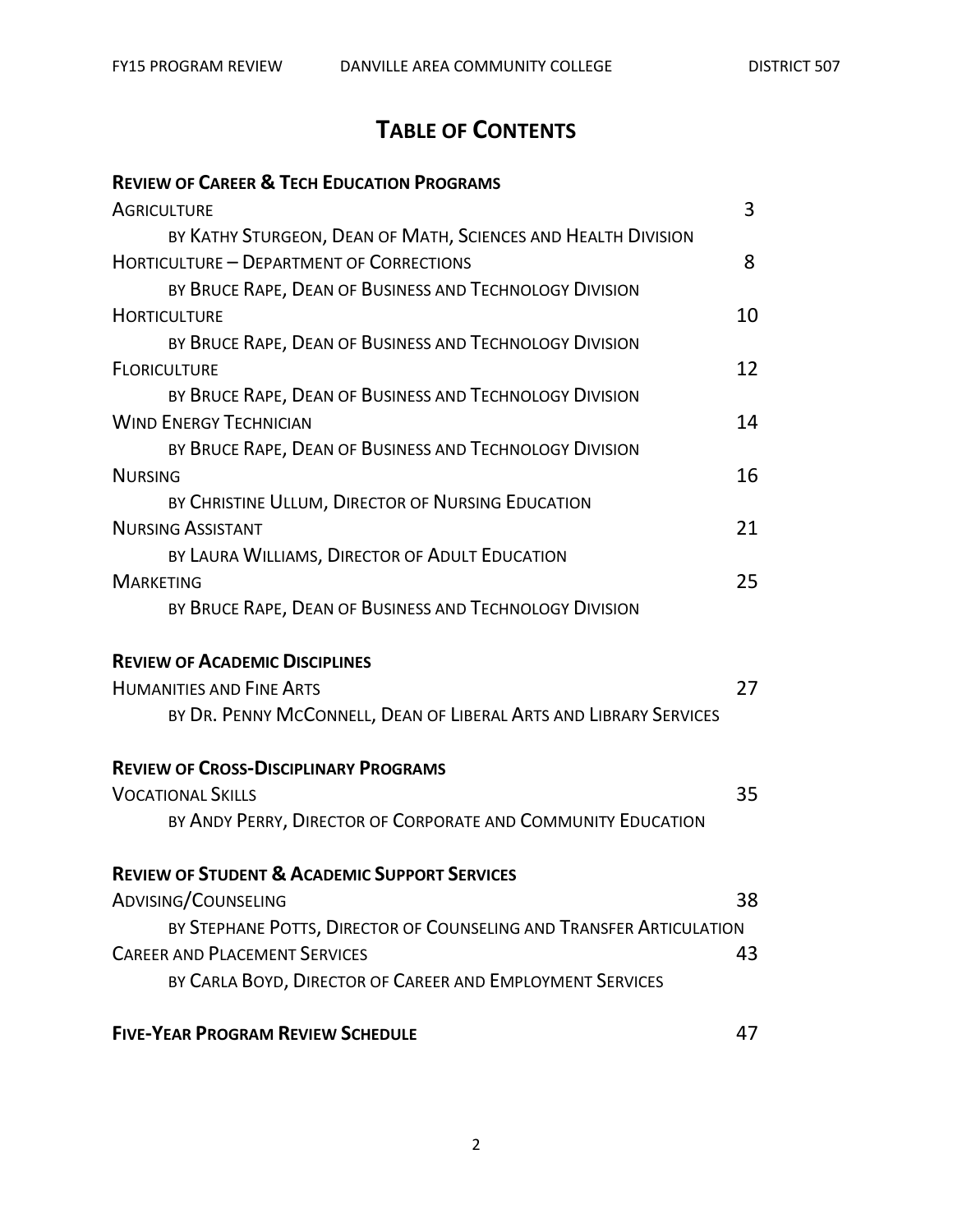# CTE PROGRAM REVIEW REPORT TEMPLATE

#### **SUMMARY REPORT OF REVIEW RESULTS**

# **CAREER & TECH ED PROGRAMS REVIEWED IN ACADEMIC YEAR 2015 Program Identification Information**

**6-digit CIP** 01.0101

#### **Career Cluster**

Agriculture, Food & Natural Resources

#### **Career Pathway**

Agribusiness Systems

# **Program of Study**

Agriculture

| <b>Community College Program Title</b> | Degree Type |
|----------------------------------------|-------------|
| <b>Agribusiness AAS</b>                | 03 Degree   |

#### **Action**

- **Continued with minor improvements**
- $\Box$  Significantly modified
- $\Box$  Discontinued/Eliminated

 $\Box$  Placed on inactive status

 $\Box$  Scheduled for further review

 $\Box$  Other, please specify:

#### **Improvements & Rationale for Action**

The College reviewed the academic discipline agriculture sciences for the academic year of 2015. Based upon the Institution's review this discipline will be continued with moderate changes. Changes are summarized at the end of this report.

The agriculture science program currently offers Agribusiness and Agribusiness Management Applied Science Degrees. The programs consist of the following coursework. The FY15 enrollment for each agricultural course, along with its articulation agreement, are summarized in the following table:

| <b>Course</b>                                 | <b>Enrollment   Articulation</b> |
|-----------------------------------------------|----------------------------------|
| INFO 245 Employment Seminar (Ag Students)   4 |                                  |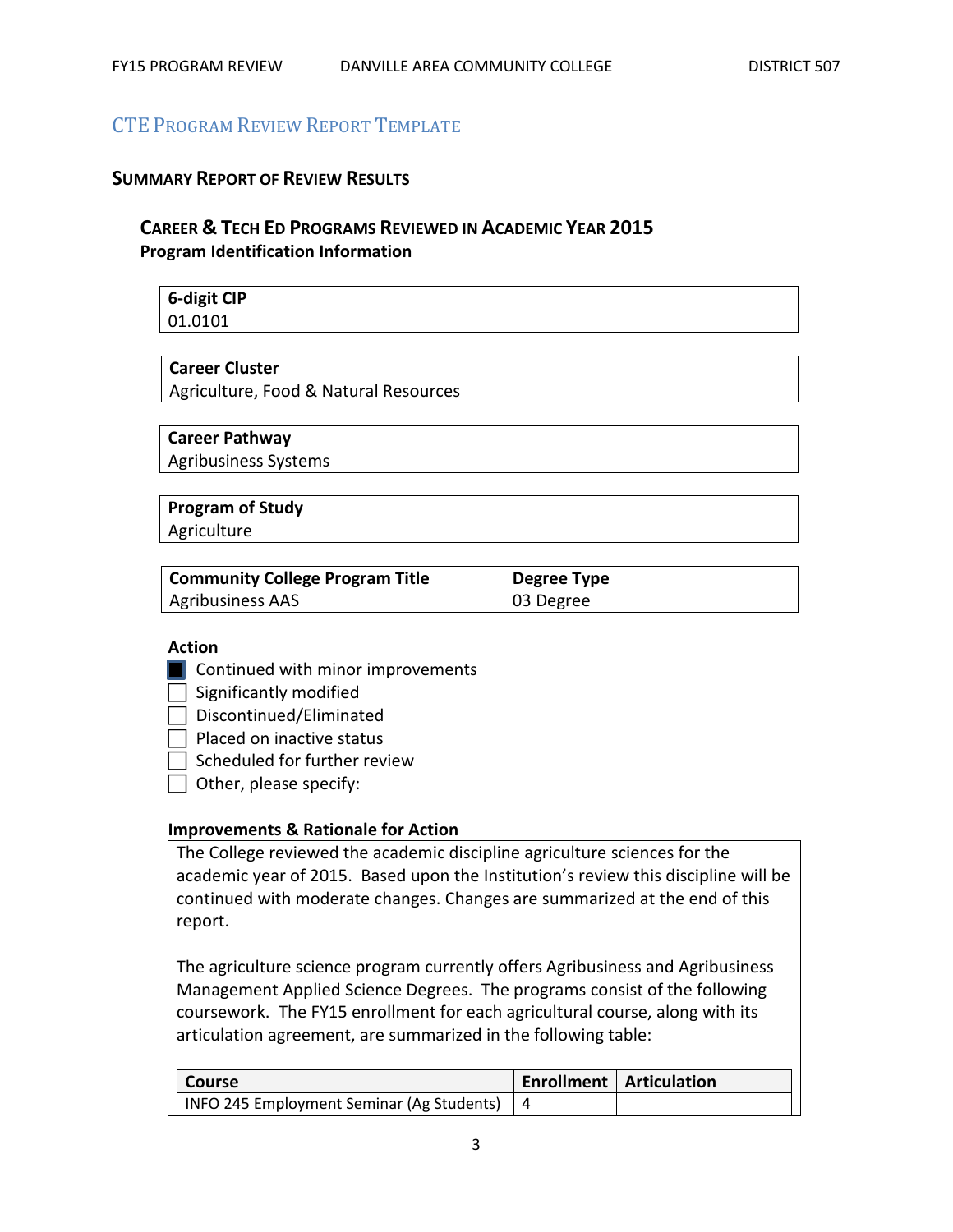| AGRI 102 Introductory Agricultural Economics   | $27*$  | IAI                                   |
|------------------------------------------------|--------|---------------------------------------|
| AGRI 200 Agricultural Management               | 25     | IAI                                   |
| AGRI 202 SOE                                   | $7**$  | Internship Experience                 |
| <b>AGRI 206 Grain Marketing</b>                | 8      |                                       |
| AGRI 290 SOE                                   | $6***$ | Internship Experience                 |
|                                                |        |                                       |
| <b>Electives</b>                               |        |                                       |
| <b>AGRI 101 Introduction to Animal Science</b> | 24     | IAI                                   |
| <b>AGRI 103 Ag Mechanization</b>               | $22*$  | IAI                                   |
| AGRI 121 Introductory Crop (Plant) Science     | $21*$  | IAI                                   |
| AGRI 180 Introductory Soil Science             | 12     | IAI                                   |
| AGRI 205 Grain Drying-Storage                  | 7      |                                       |
| <b>AGRI 207 Agriculture Pesticides</b>         | $8*$   |                                       |
|                                                |        |                                       |
| <b>Non-Agricultural Courses</b>                |        |                                       |
| CHEM 100 Intro to Chemistry                    |        | IAI                                   |
| <b>CACC 101 Financial Accounting</b>           |        | IAI                                   |
| <b>ENGL 101 Rhetoric &amp; Composition I</b>   |        | IAI                                   |
| <b>CBUS 150 Business Computer Systems</b>      |        | IAI                                   |
| <b>CBUS 203 Business Law I</b>                 |        | Articulated with 4-yr<br>institutions |
| <b>CBUS 104 Introduction to Business</b>       |        | Articulated with 4-yr<br>institutions |
| BOFF 225 Excel I                               |        |                                       |
| <b>BMGT 114: Principles of Management</b>      |        | Articulated with 4-yr<br>institutions |
| <b>BACC 100 Introduction to Accounting</b>     |        |                                       |

\*2013-14 Data was used because coursework is on a two year cycle.

\*\*Includes 2013-14 data because students can work internships at any point during the two year cycle.

IAI courses are accepted at all public institutions of higher education. They are extensively reviewed by a panel. Faculty are required to submit detailed information regarding outcomes, labs and course activities for each course. Thus, the syllabi are held to a high degree of specificity. IAI approval is indicated in the College Catalog. AGRI101, 102, 103, 121, and 180 were reviewed and approved by IAI in the fall of 2011, and thus will be up for review in 2016.

**Objectives:** The objectives for the Agricultural program mirror the general outcomes for the College. The outcomes include the improvement of student skills in areas of communication, critical thinking, use of technology, and social awareness, as well as providing the fundamental building blocks necessary to the completion of the program.

**Need:** The Agricultural Program offers an Associate in Applied Science in Agribusiness and Agribusiness Management. Both are designed for students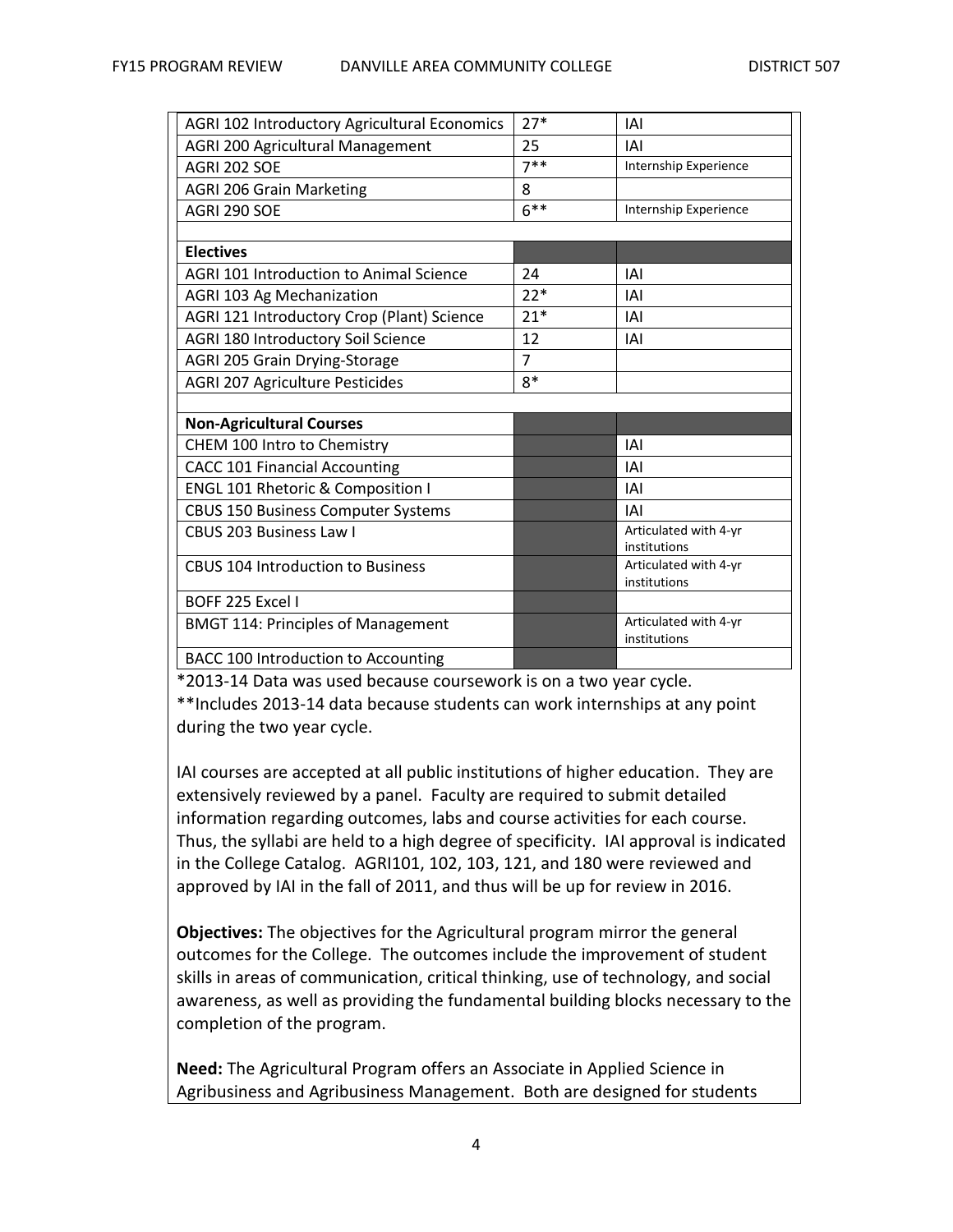who are interested in farming, but specifically interested in sales, management, and service positions within the agribusiness field. Mid-management employment within agriculture requires that a person have the managerial skills necessary to organize and operate a business with attention given to accounting, selling, and marketing. Business clusters available to the student with either degree include, but is not limited to, crop, seed and fertilizer industries including sales, supply companies, farm equipment & supplies, feed industry, and service representatives for large livestock operations. Ideally, these students would be able to fulfill managerial, sales, and marketing positions.

The Agriculture Advisory Council indicated the need for job candidates with sales and marketing skills. Additionally, the Vermilion Advantage Manufacturing Cluster has identified a need for employees with logistics, management, sales and marketing skills in their 2014-15 Cluster Job Projections Results. The January 2014-December 2015 Joint Cluster Job Projects Survey illustrated job openings in Environment Services, Sales, Marketing and Supervisory roles; all of which could be serviced by the proposed program. The National Employment Matrix predicts a 2% increase in jobs related to agricultural equipment, 1.3% increase in operation managers, 0.3% increase in marketing managers, 0.7% increase in sales managers, and 8.4% increase in agricultural managers.

**Cost-effectiveness:** Cost of the coursework depends on the enrollment. Due to the number of the students that transfer before completing our Associate Degrees, the upper agricultural courses are not as cost effective for the college because of low enrollment; however, the College values programs that directly service our rural districts including the industry of farming. Vermilion Advantage and other advisory groups have encouraged the College to continue the Agricultural Program.

To help keep cost down, the College has traditionally used adjunct faculty who are carefully evaluated by lead instructors and students; however, in the case of our Agricultural Program, the current faculty member has agreed to absorb the additional courses at the adjunct rate. Cost to the students has been a concern for our faculty member. As a result, he has explored supplement materials that reduce the cost of the program to the students and is considering designing online course materials.

**Quality:** The College ensures quality of the Agriculture Program in multiple ways including instructor evaluations, annual course and program assessments, and Institutional Effectiveness data reviews.

Instructors, who have been working for the College longer than three years, are evaluated annually. Full-time faculty are evaluated by the Division Dean while the part-time faculty are evaluated by the appropriate lead instructor.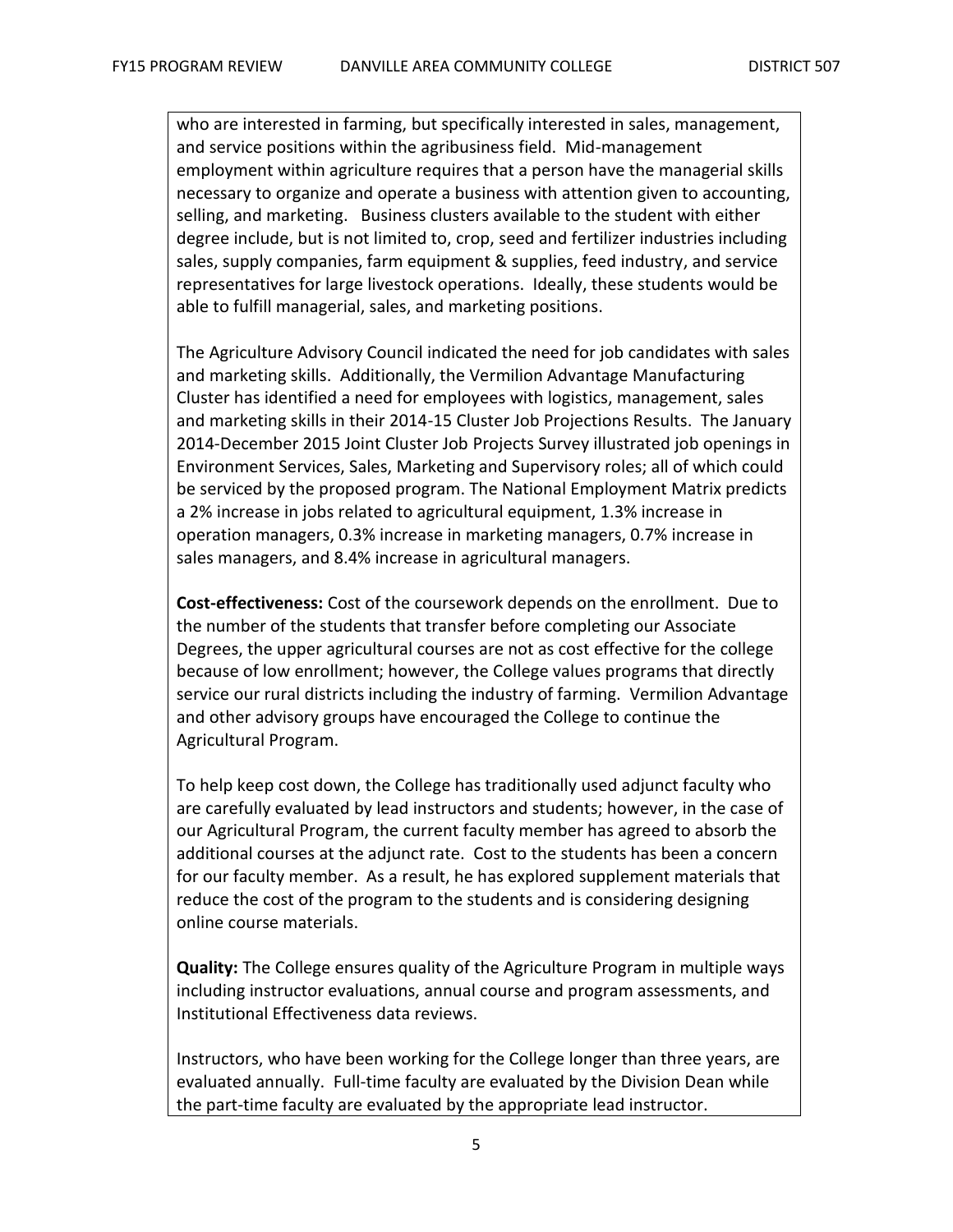Instructors who have worked for the College less than three years are evaluated biannually. Evaluations are based on classroom visits, student evaluations, and self-reporting. Student evaluations are administered in three of the sections taught by a full-time instructor and in all sections of part-time instructors' courses.

Each semester instructors conduct an assessment at the course level. These assessments either measure the effectiveness or achievement of the College, program, or course outcomes. Reports are submitted to Assessment Champions for each division. The recommendations and resources needed are then summarized and submitted to the Division Dean. In addition, program-level assessment reports are created to reflect changes made to the program as a result of the course-level assessments. This process is currently under review for consideration of changing the College's assessment process so that program assessments drive course assessments. However, for the timeframe of this review, assessment followed the traditional process.

The course level report submitted by the agricultural sciences faculty this last academic year focused on the general outcomes related to communication, technology and social awareness within the Grain Handling & Storage course. The report's summarized findings included the need to add additional research regarding grain handling and storage throughout the world. However, it was suggested that activities be added that require the students to report their results for discussion within the course. The agricultural faculty member also works with the biological sciences. The biological program assessment report confirmed that collaborative work is increasing student understanding of discipline specific material. They have also measured that although students' technical work is good, more critical thinking activities need to be added to the courses.

The Institutional Effectiveness Office compiles data that assists the academic divisions in assessing the quality and effectiveness of their programs. This office is essential in the College assessment process and ensures that the College is assessing at least one general outcome each academic year. They also compile data collected from the CAAP assessments and track enrollment and success rates for each division. For example, at the end of each semester the Deans are provided a report that provides success rates by section, and thus, by instructor. The success rate data is used to select faculty for individualized improvement plans. Faculty with the lowest success rates were asked to develop strategies to improve their rates. For example, several have implemented early warning systems for the students such as conferencing. The technique of instruction is also investigated with this data. For example, sections that made use of cooperative learning were consistently registering higher retention rates.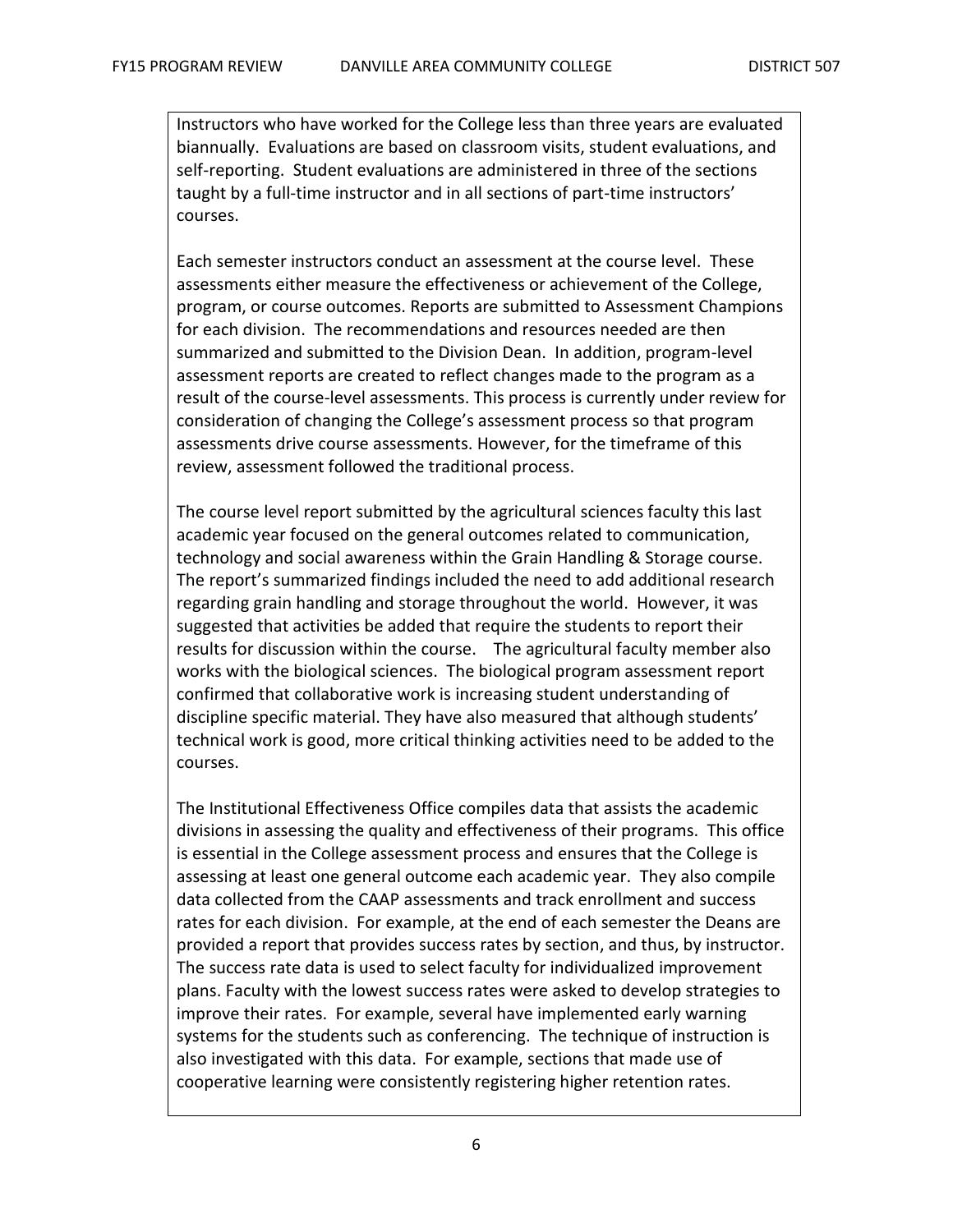Institutional data revealed that our agriculture students are primarily white, male students of which over 50% are not eligible for Pell. Further study of the data shows that our completion rates appear to be less than 50%; however, this is largely due to the fact that students transfer without completing our Associate degrees. These students are not currently considered as successful completers in the data set, but the Agricultural Program does consider them as completers. Additionally, success rates were provided per course for the last five years. Most success rates were stable over the five year period; however, AGRI 102, 200, and 121 were identified as courses with decreasing success rates. The addition in 2014 of AGRI 200 as a dual enrollment off site section decreased the overall success rate since the high school sections did not have as high of a success rate as the campus sections.

Currently, dual enrollment is offered in the Agricultural Program as part of a Program of Study. The students can participate in dual enrollment both on and off-site. On-site courses are taught by our current agricultural faculty member, and off-site courses are taught by faculty pre-approved by campus faculty. Offsite faculty are visited alternately by the Division Dean and the current agricultural faculty. Thus, dual credit instructors participate in the same evaluation process as all adjunct faculty. Dual Credit Enrollment Data: One student enrolled in the fall AGRI 205: Grain Drying-Storage on site. Seven students were enrolled in the spring AGRI 200 off site, while three students were enrolled in the course on site. In the previous year, five students were enrolled in AGRI 102 on site in the fall semester, twenty-three students enrolled in AGRI 200 off site, and seven were enrolled in AGRI 103 on site.

**Improvements Intended:** The Division Dean and full time Agricultural faculty member have recognized the need to improve:

- 1. Market to non-traditional students. The faculty member will work closely with the new recruiting officer to develop strategies for marketing the program to minority and female students.
- 2. The Institutional Effectiveness Office has been asked to explore techniques that would expand the completion data to include students who have transferred to university without completing an Associate Degree.
- 3. The faculty member will continue to introduce activities requiring students to research the techniques used world-wide for agricultural processes.
- 4. The Division Dean will work with the agriculture faculty member to identify reasons for the reduced success rates in AGRI 102 and 121, as well as possible techniques for improving the rates.

The agriculture faculty member will continue to visit dual credit faculty at their respective sites to ensure that outcomes are successfully addressed with similar projects and techniques used on campus in hopes of increasing success rates.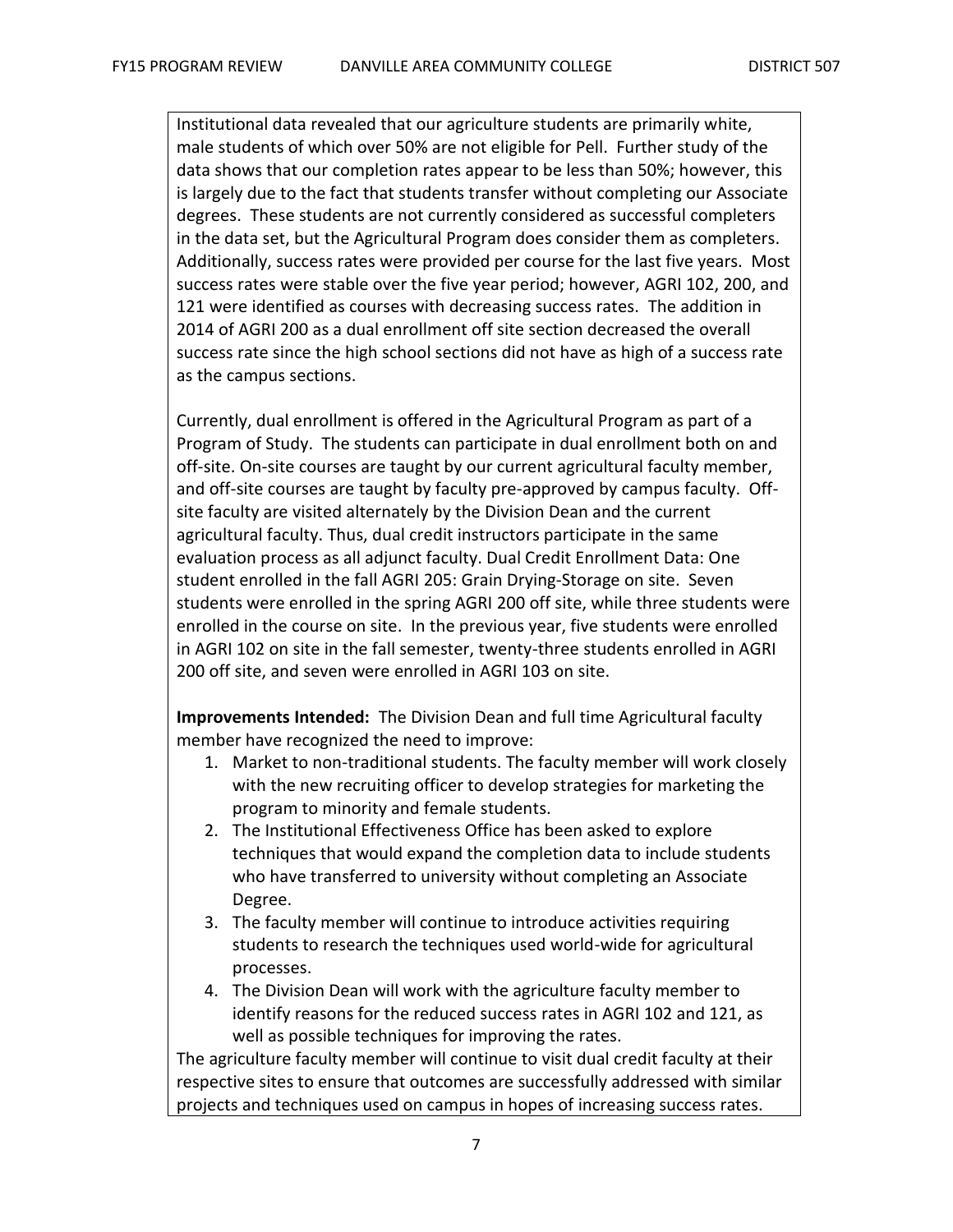### CTE PROGRAM REVIEW REPORT TEMPLATE

#### **SUMMARY REPORT OF REVIEW RESULTS**

### **CAREER & TECH ED PROGRAMS REVIEWED IN ACADEMIC YEAR 2015 Program Identification Information**

| 6-digit CIP |  |
|-------------|--|
| 01.0605     |  |

#### **Career Cluster**

Agriculture, Food & Natural Resources

#### **Career Pathway**

Plant System

#### **Program of Study**

Horticulture – Department of Corrections

| <b>Community College Program Title</b> | Degree Type    |
|----------------------------------------|----------------|
| Horticulture (DoC)                     | 20 Certificate |

#### **Action**

- **Continued with minor improvements**
- $\Box$  Significantly modified
- $\Box$  Discontinued/Eliminated
- Placed on inactive status
- $\Box$  Scheduled for further review
- $\Box$  Other, please specify:

#### **Improvements & Rationale for Action**

Effectiveness. The Horticulture certificate is offered at the Danville Correctional Center. This curriculum is a DOC statewide curriculum. All the State correctional center that officer HORT teach the same classes. Quality. There was a recent state-wide task force that reviewed and revised this curriculum. Our instructor was an active member of this group.

DACC began educational programming at the Danville site in the summer of 2009. These classes are open entry/open exit with an expectation that there will be 17 students enrolled at all times. Need. There is always a waiting list.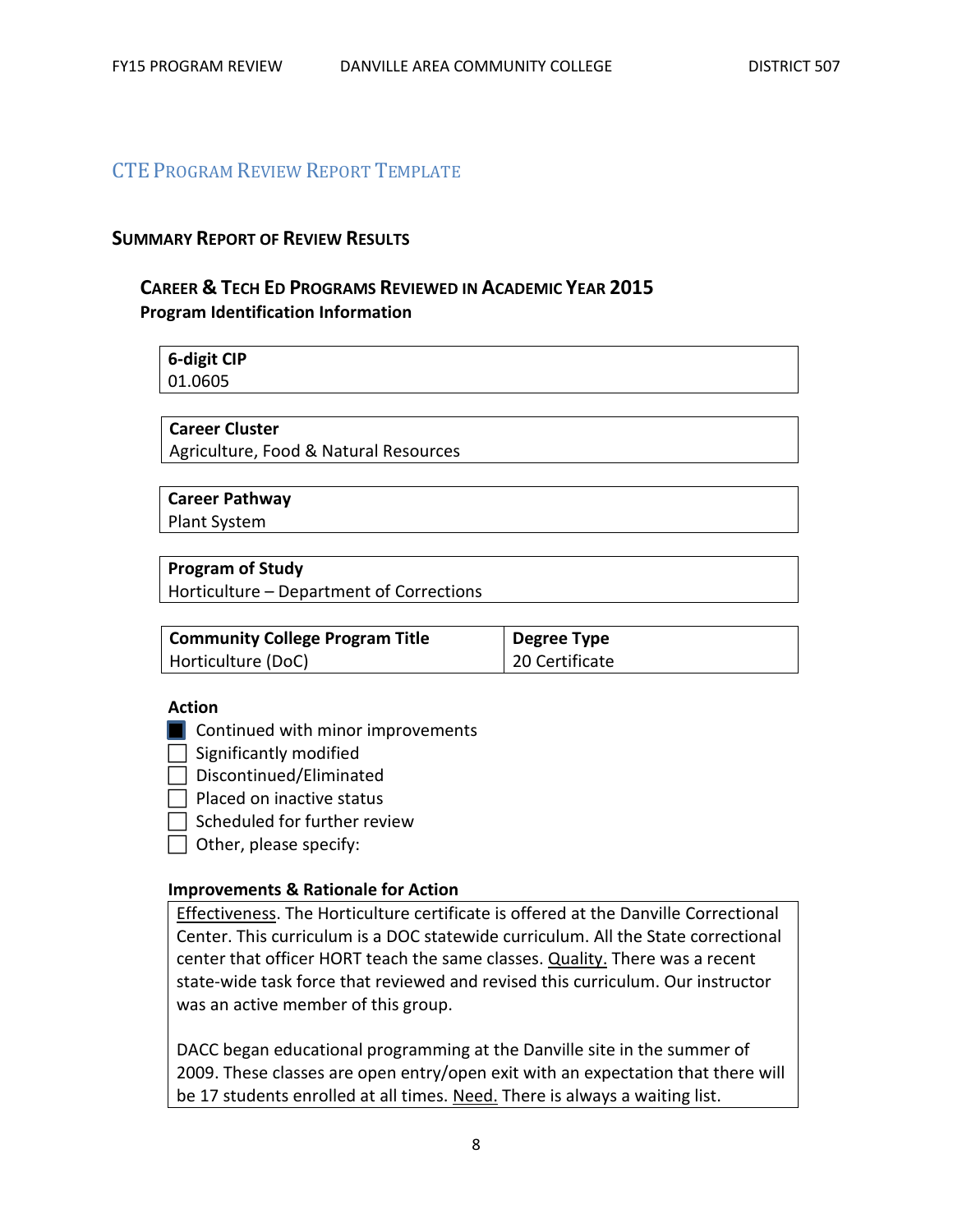Improvements. We have added sustainability topics into the classes. The instructor was able to obtain funds to purchase a small greenhouse.

The Department of Corrections is expected to continue funding this program. Cost. It has been documented that offering career and tech programs reduces inmates time and thus saves the State significant dollars.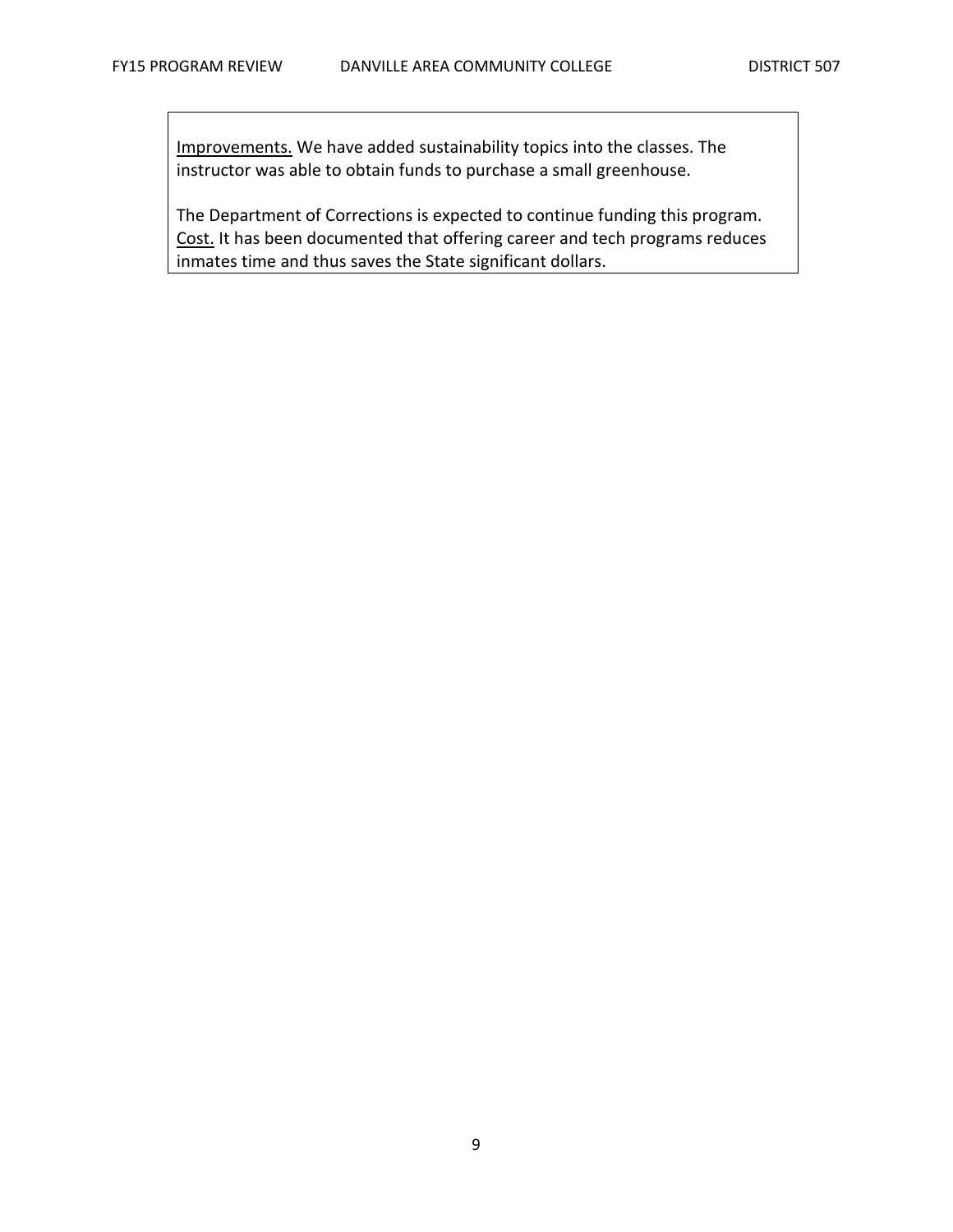# CTE PROGRAM REVIEW REPORT TEMPLATE

#### **SUMMARY REPORT OF REVIEW RESULTS**

# **CAREER & TECH ED PROGRAMS REVIEWED IN ACADEMIC YEAR 2015 Program Identification Information**

**6-digit CIP** 01.0607

#### **Career Cluster**

Agriculture, Food & Natural Resources

#### **Career Pathway**

Plant System

### **Program of Study**

Horticulture

| <b>Community College Program Title</b> | Degree Type    |
|----------------------------------------|----------------|
| <b>Golf Course Management</b>          | 03 Degree      |
| Landscape Design/Construction          | 03 Degree      |
| <b>Grounds Attendant Certificate</b>   | 30 Certificate |

#### **Action**

**Continued with minor improvements** 

 $\Box$  Significantly modified

 $\Box$  Discontinued/Eliminated

 $\Box$  Placed on inactive status

Scheduled for further review

 $\Box$  Other, please specify:

#### **Improvements & Rationale for Action**

The Horticulture degrees and certificates are supported by one full-time faculty member and a half-time greenhouse manager.

In the past five years there has been a decline in enrollment. Some of this decline can be attributed to the downturn in our economy. Need. At our most recent Advisory Board meeting it was noted that business at golf courses and landscaping was picking back up. Labor market data shows a need for those types of workers. Effectiveness. Although the enrollment has declined the success rates of our students continues to be 85 percent or higher. The students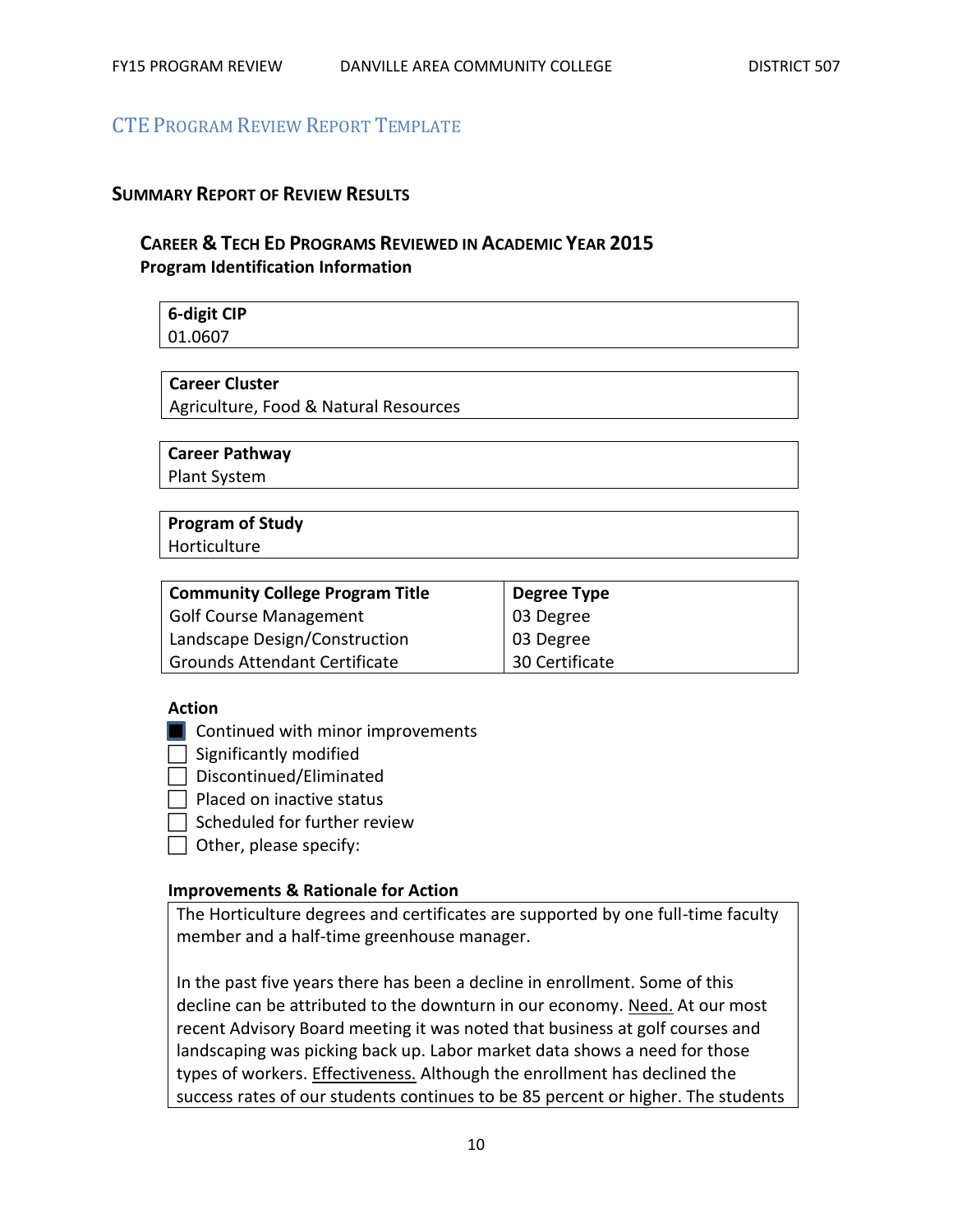who enter the program persist until graduation. Improvements. In 2012 a new greenhouse was built. This was made possible by a private donation. We now have a modern greenhouse with energy efficient controls. This has allowed us to add new topics to our curriculum (hydroponics). We have also added two sustainably based classes to the degrees.

At our past advisory meetings we discussed creating a local foods sequence into the degrees. With sustainability and local foods, the current "hot topics" we hope to increase our enrollments.

A steady part of the program has been our College Express offerings in the Horticulture area.

In summary the college recognizes we have an enrollment problem and are modifying the curriculum to hopefully increase enrollment.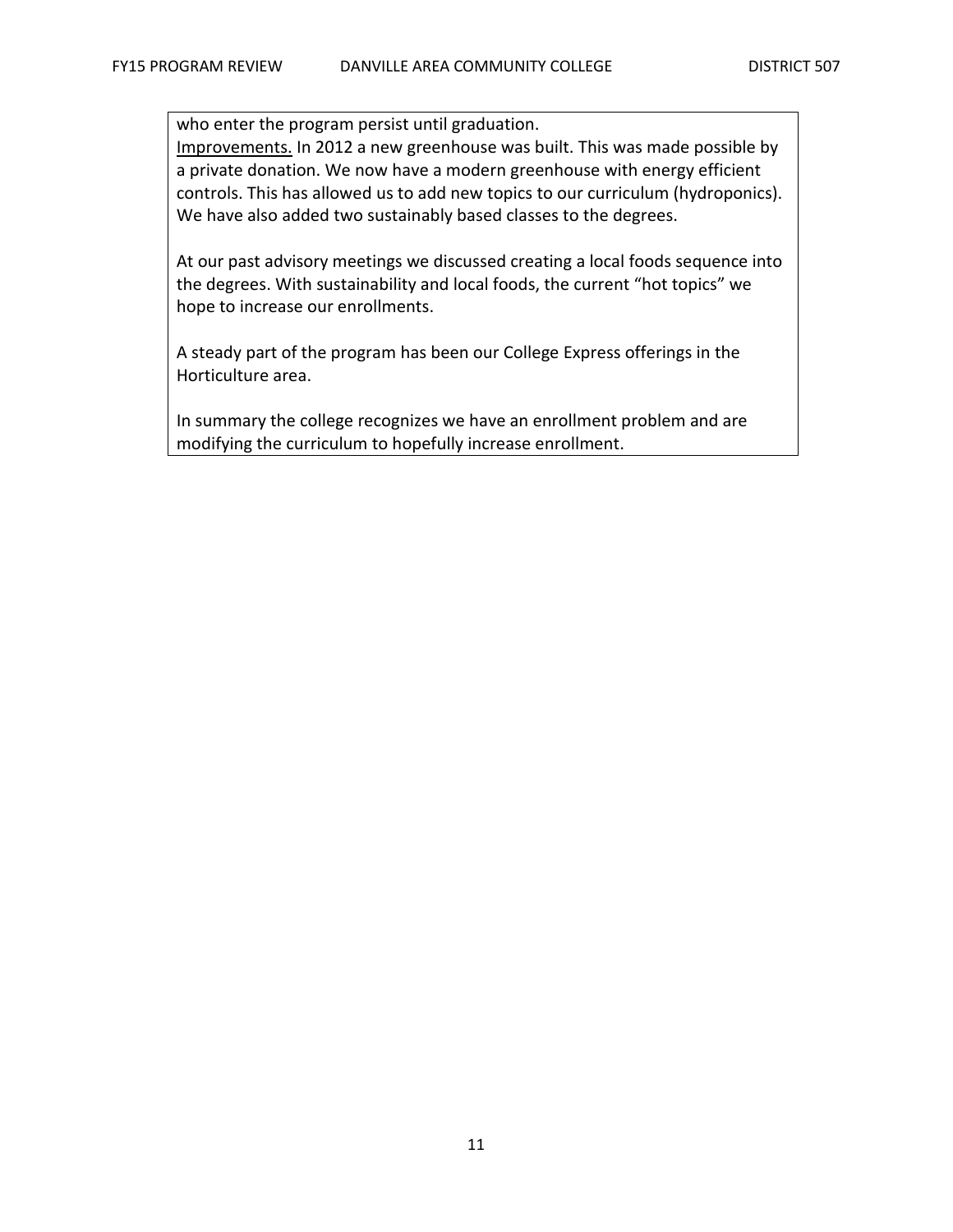# CTE PROGRAM REVIEW REPORT TEMPLATE

#### **SUMMARY REPORT OF REVIEW RESULTS**

# **CAREER & TECH ED PROGRAMS REVIEWED IN ACADEMIC YEAR 2015 Program Identification Information**

# **6-digit CIP**

01.0608

### **Career Cluster**

Agriculture, Food & Natural Resources

#### **Career Pathway**

Plant System

#### **Program of Study**

**Floriculture** 

| <b>Community College Program Title</b> | Degree Type    |
|----------------------------------------|----------------|
| <b>Commercial Floriculture</b>         | 03 Degree      |
| Floral Design Certificate              | 30 Certificate |

#### **Action**

**Continued with minor improvements** 

 $\Box$  Significantly modified

 $\Box$  Discontinued/Eliminated

 $\Box$  Placed on inactive status

 $\Box$  Scheduled for further review

 $\Box$  Other, please specify:

#### **Improvements & Rationale for Action**

The Horticulture degrees and certificates are supported by one full-time faculty member and a half-time greenhouse manager.

In the past five years there has been a decline in enrollment. Some of this decline can be attributed to the downturn in our economy. Need. At our most recent Advisory Board meeting it was noted that business at golf courses and landscaping was picking back up. Labor market data shows a need for those types of workers. Effectiveness. Although the enrollment has declined the success rates of our students continues to be 85 percent or higher. The students who enter the program persist until graduation.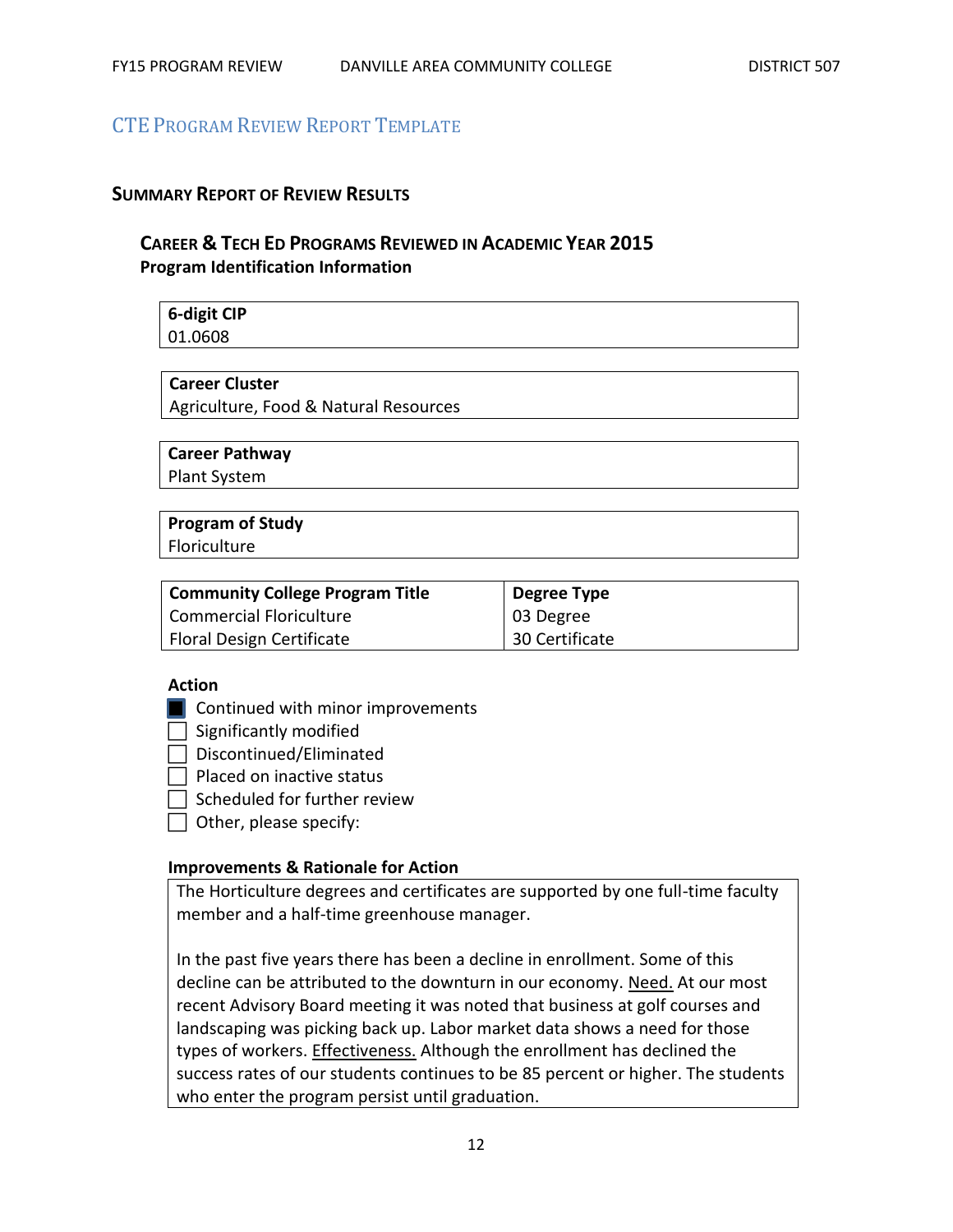Improvements. In 2012 a new greenhouse was built. This was made possible by a private donation. We now have a modern greenhouse with energy efficient controls. This has allowed us to add new topics to our curriculum (hydroponics). We have also added two sustainably based classes to the degrees.

At our past advisory meetings we discussed creating a local foods sequence into the degrees. With sustainability and local foods, the current "hot topics" we hope to increase our enrollments.

A steady part of the program has been our College Express offerings in the Horticulture area.

In summary the college recognizes we have an enrollment problem and are modifying the curriculum to hopefully increase enrollment.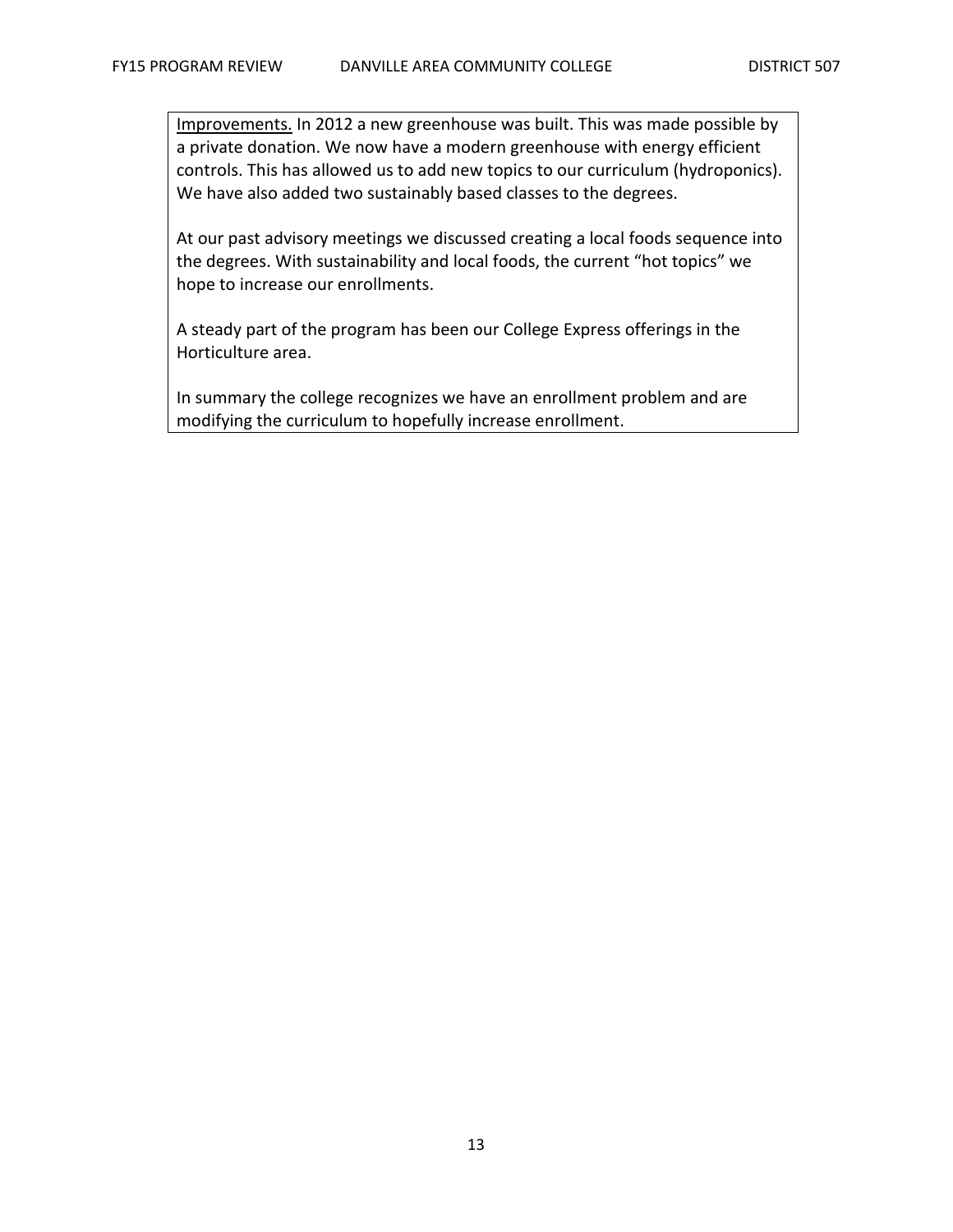# CTE PROGRAM REVIEW REPORT TEMPLATE

#### **SUMMARY REPORT OF REVIEW RESULTS**

# **CAREER & TECH ED PROGRAMS REVIEWED IN ACADEMIC YEAR 2015 Program Identification Information**

**6-digit CIP** 15.0503

#### **Career Cluster**

Architecture and Construction

#### **Career Pathway**

**Construction** 

### **Program of Study**

Wind Energy Technician

| <b>Community College Program Title</b> | Degree Type |
|----------------------------------------|-------------|
| Wind Energy Technician                 | 03 Degree   |

#### **Action**

- **Continued with minor improvements**
- $\Box$  Significantly modified
- $\Box$  Discontinued/Eliminated

 $\Box$  Placed on inactive status

 $\sqsupset$  Scheduled for further review

 $\Box$  Other, please specify:

#### **Improvements & Rationale for Action**

The Wind Energy degree continues to receive support from the IGEN Career Pathways Grant. This grant allowed us to create five hybrid Wind classes. Students could do technical content online and come to campus for lab work.

The Wind Industry has had peaks and valleys in the past five years. Two years ago all wind farm production stopped as the industry waited on the Production Tax Credit debate in Washington, DC. That was finally reestablished and wind farm construction is gearing back up. In our immediate location there are plans for an additional 300 turbines to be erected. Our enrollment declined in conjunction with the economy. We still select students for this program. This program has a very high class success rate and graduation rate. Improvements. We acquired an actual Nacelle and have it as a teaching aid for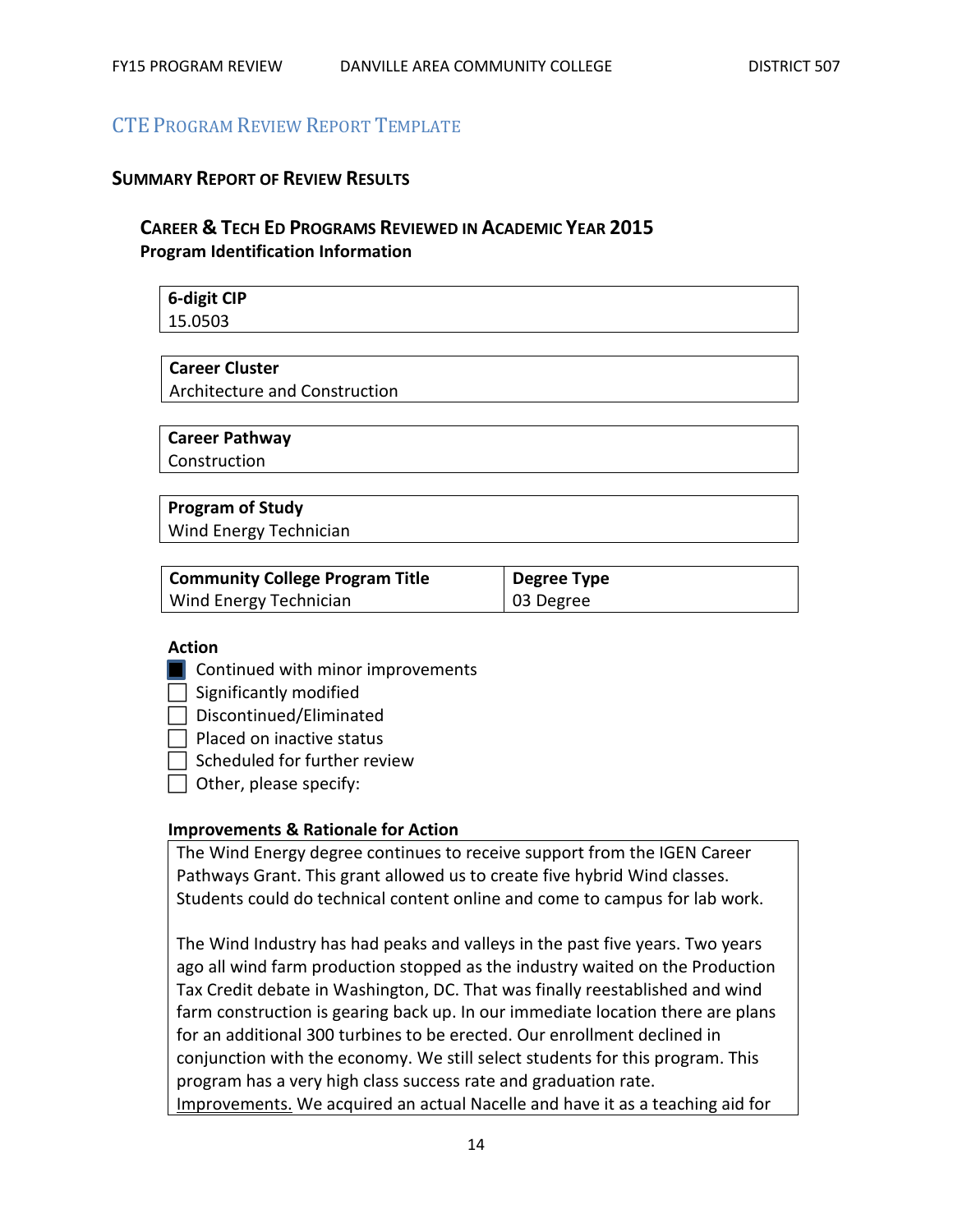the students. Our advisory committee is very pleased with our graduates. They wish we had more.

This past spring the college was able to hire a marketing firm to create some very nice promotional materials for this program. DACC has also hired an extra recruiter to market our Wind and other Technology programs. Preliminary numbers for the fall semester look better than they have for the past couple of years.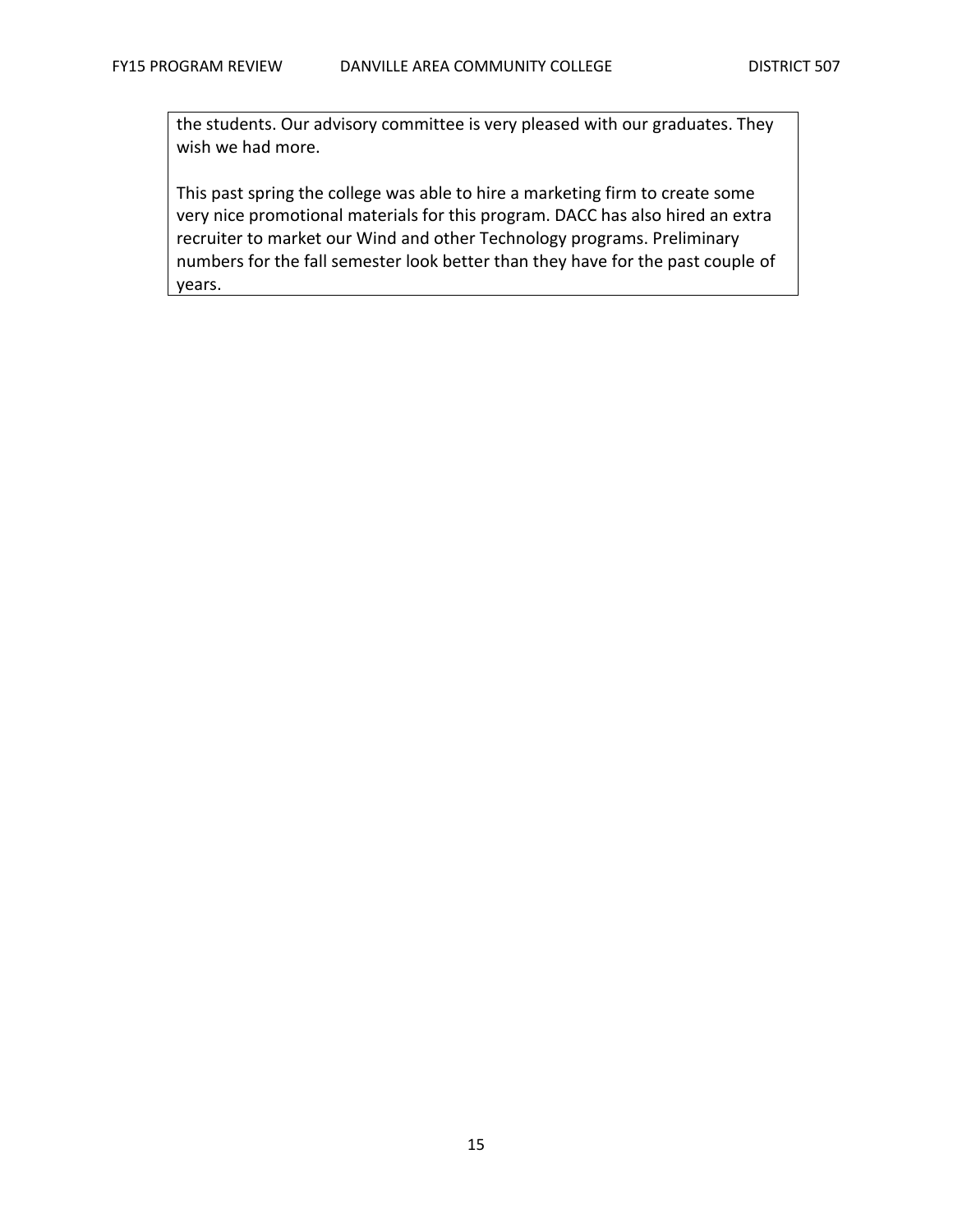# CTE PROGRAM REVIEW REPORT TEMPLATE

#### **SUMMARY REPORT OF REVIEW RESULTS**

# **CAREER & TECH ED PROGRAMS REVIEWED IN ACADEMIC YEAR 2015 Program Identification Information**

| 6-digit CIP      |  |
|------------------|--|
| 51.3801, 51.3901 |  |

#### **Career Cluster**

Health Science

#### **Career Pathway**

Therapeutic Services

#### **Program of Study** Nursing

| <b>Community College Program Title</b> | <b>Degree Type</b> |
|----------------------------------------|--------------------|
| Associate Degree in Nursing            | $\vert$ 03 Degree  |
| Level 1 Nursing Certificate            | 20 Certificate     |

#### **Action**

- **Continued with minor improvements**
- $\Box$  Significantly modified
- $\Box$  Discontinued/Eliminated

 $\Box$  Placed on inactive status

- $\Box$  Scheduled for further review
- $\Box$  Other, please specify:

#### **Improvements & Rationale for Action**

Danville Area Community College's associate degree nursing program is dedicated to providing nursing education using a variety of affordable and accessible delivery methods to a diverse population. The program's goal is to prepare graduates who practice safe, entry level professional nursing and have a desire for lifelong learning. To achieve this mission, we strive to create a culture of excellence and support, where students are challenged to meet high educational standards.

Since the last review, the nursing program was awarded accreditation in October 2013 by the Accreditation Commission for Education in Nursing (ACEN). Receiving accreditation was through an extensive review process of critical elements of the nursing program, including mission and administrative capacity,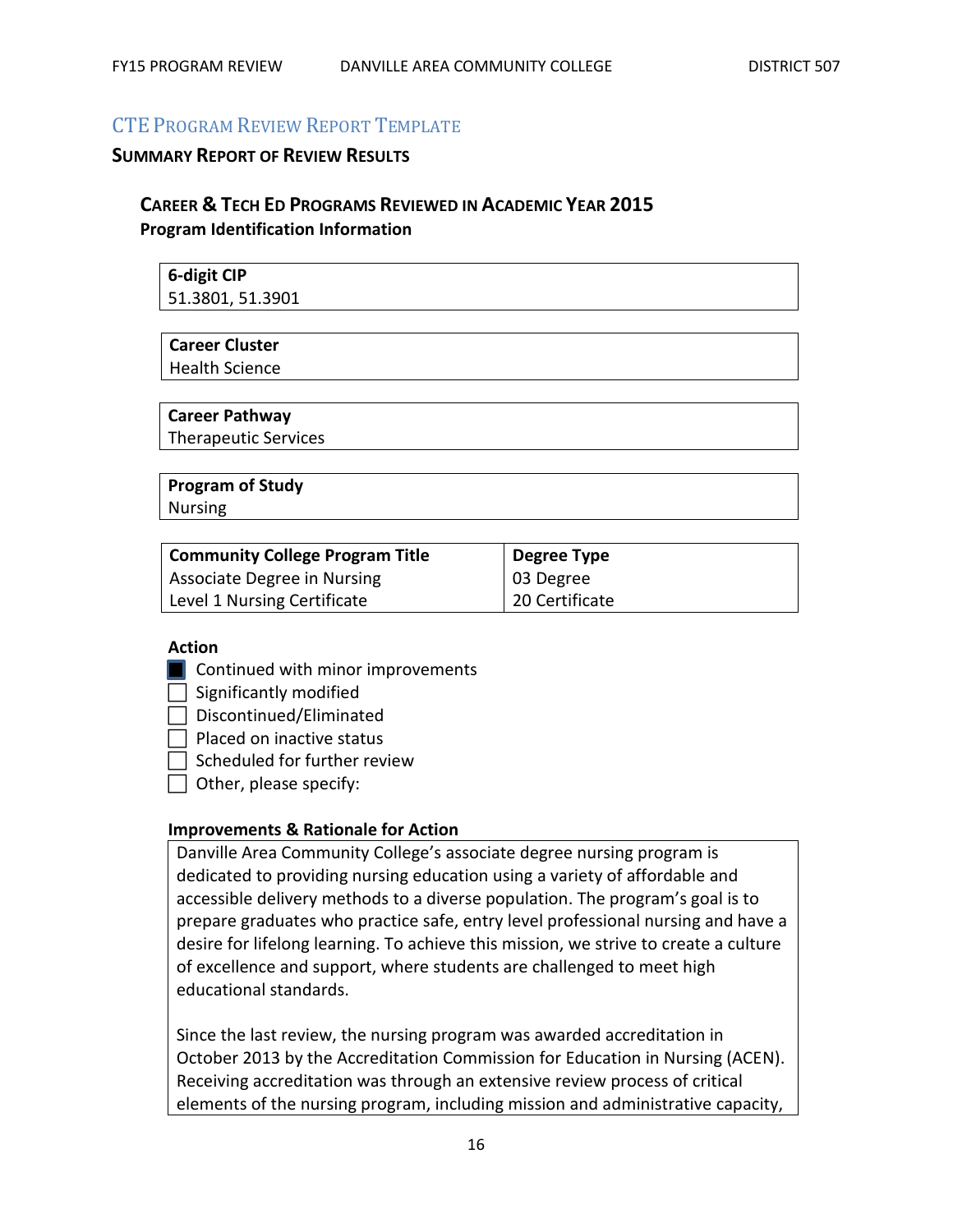faculty and staff, students, curriculum, resources, and outcomes. Through the preparation of a self-study, evidence was provided to indicate how the critical elements were met. A systematic plan for program evaluation was developed that has timelines, appropriate assessment methods, expected levels of achievement, collection and analysis of data that is aggregated and trended over time; and verification of the findings are used for program improvement (Accreditation Commission for Education in Nursing, 2013). Earning ACEN accreditation indicates to the public and educational community that the nursing program is ensuring a high quality education, through compliance with established standards (Accreditation Commission for Education in Nursing, 2013).

Since the last review, the curriculum has undergone a minor change. NURS 190 and NURS 191 were combined into one course, NURS 192 which would be offered for 16 weeks. The only changes that would occur with this new combined course would be with the course description and the course outcomes. The course descriptions and outcomes were merged from NURS 190 and NURS 191, to create combined course descriptions and outcomes. The following is the current curriculum with course number and number of credit hours:

| Level I         |                               |                        |
|-----------------|-------------------------------|------------------------|
| Semester 1      | <b>Course Name</b>            | Number of credit hours |
| <b>NURS 192</b> | <b>Concepts of Nursing</b>    | 12 hours               |
| <b>BIO 136</b>  | Anatomy & Physiology I        | 4 hours                |
| <b>ENG 101</b>  | <b>Rhetoric I</b>             | 3 hours                |
| Total           |                               | 19 hours               |
| Semester 2      | <b>Course Name</b>            | Number of credit hours |
| <b>NURS 194</b> | <b>Adult Nursing</b>          | 8 hours                |
| <b>NURS 195</b> | <b>Maternal-Child Nursing</b> | 4 hours                |
| <b>BIOL 137</b> | Anatomy & Physiology II       | 4 hours                |
| Total           |                               | 16 hours               |
|                 |                               |                        |
| Level II        |                               |                        |
|                 |                               |                        |

| Semester 1      | <b>Course Name</b>          | Number of credit hours |
|-----------------|-----------------------------|------------------------|
| <b>NURS 296</b> | <b>Advanced Nursing I</b>   | 6 hours                |
| <b>NURS 297</b> | <b>Advanced Nursing II</b>  | 6 hours                |
| <b>BIO 140</b>  | Microbiology                | 4 hours                |
| Total           |                             | 16 hours               |
| Semester 2      | <b>Course Name</b>          | Number of credit hours |
| <b>NURS 194</b> | <b>Advanced Nursing III</b> | 8 hours                |
| <b>NURS 195</b> | <b>Advanced Nursing IV</b>  | 4 hours                |
| <b>PSYC 100</b> | Introduction to             | 3 hours                |
|                 | Psychology                  |                        |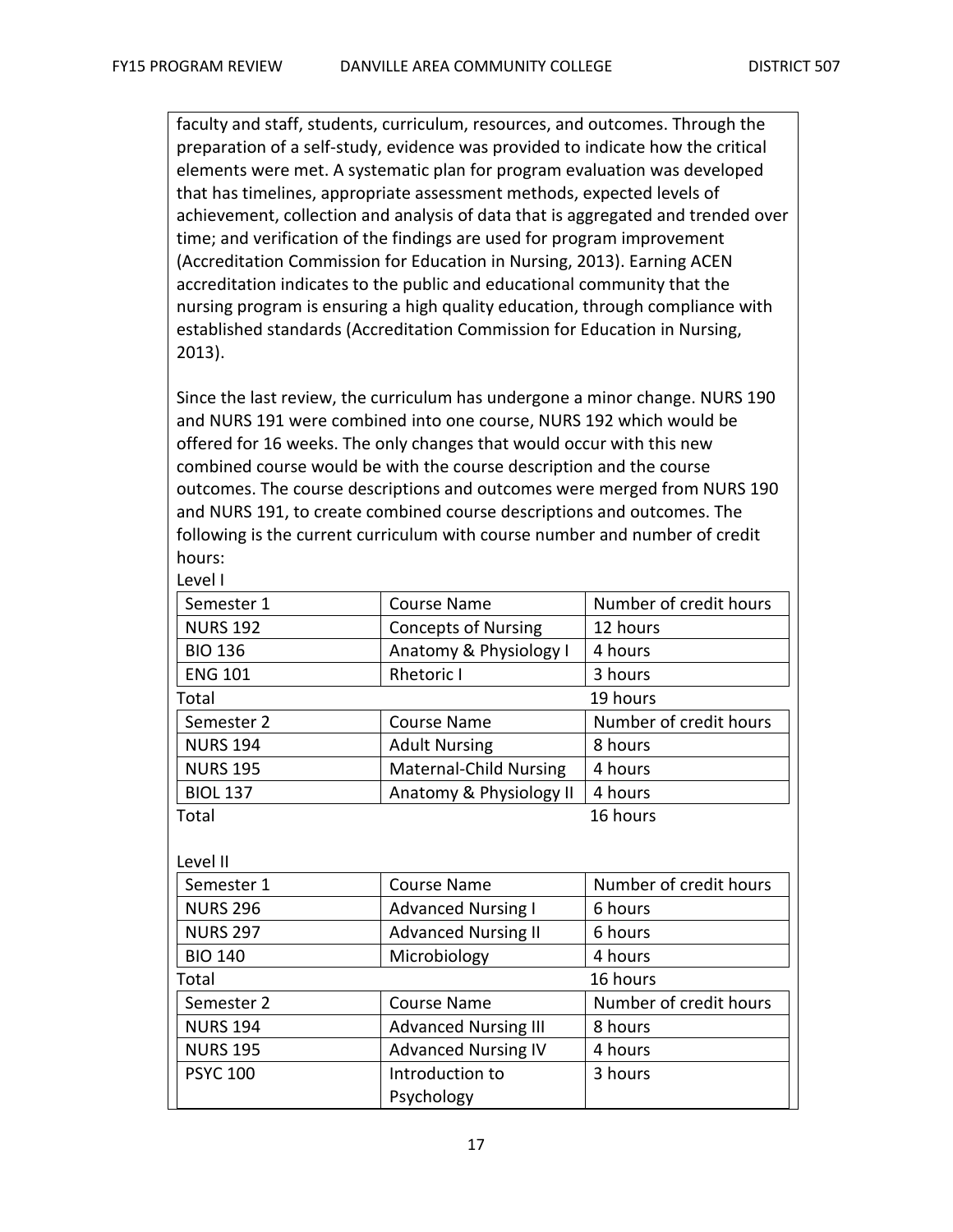Total 15 hours

Total for A.A.S degree equals 66 credit hours

The nursing skills lab has been updated with medium fidelity mannequins to allow students to not only use the mannequins for skills practice, but also for simulation. A strategic plan is currently being developed for the implementation of simulation into the nursing curriculum. Schlairet and Pollock (2010) found that "simulated clinical experience was as effective as traditional clinical learning experiences in promoting student's knowledge acquisition" (p. 1). A systematic review by Cant and Cooper (2010), demonstrated simulation was an effective method of teaching and learning based on reported statistical improvements in such areas as knowledge, skills, critical thinking ability, and/or confidence after the simulation experience.

For the past two years, the NCLEX-RN pass rate at DACC has been declining from 94% to 83% to 78% for calendar years 2012, 2103, and 2104 respectively. Last year's pass rate is below both the national and state pass rate. The national pass rate is 82% and the state pass rate is 84%. Several factors have been identified and changes will be made beginning in Fall 2015. Extra credit will no longer be given in the nursing program as this practice contributed to grade inflation. Course examinations will be reviewed and aligned with current NCLEX-RN test plan blueprints and formatting to ensure that students are prepared for the exam. The program currently uses the ATI Comprehensive Assessment and Review Program (CARP) throughout the curriculum to strengthen and affirm the student's knowledge. It has been identified, however, there is a lack of knowledge with both faculty and students on how to best utilize the CARP. Training has been occurring with students in Spring 2015 and will continue when new cohorts are admitted. Faculty training will be completed in August 2015 when faculty return from summer break. In order to assist students with NCLEX success, a formal NCLEX Review program, conducted by ATI was integrated into the NURS 299 course. 100% of the students will now complete an NCLEX Review course.

A retention program has been developed that will identify "at risk" students and interventions will be put into place to assist the student with success in nursing school. Students will have a full day orientation covering topics such as: time management, study skills, test-taking skills, how to use resources, and library resources available. Workshops will be provided throughout the semester for students. A peer mentor program will be initiated where second year students mentor first year student. In 2010, 75% of admitted student completed the nursing program within six semesters. In 2011, the number of completion percent increased to 81%. During that same time period, 2010-2011, the percentage withdrawn decreased from 23 to 19% respectively. Data is not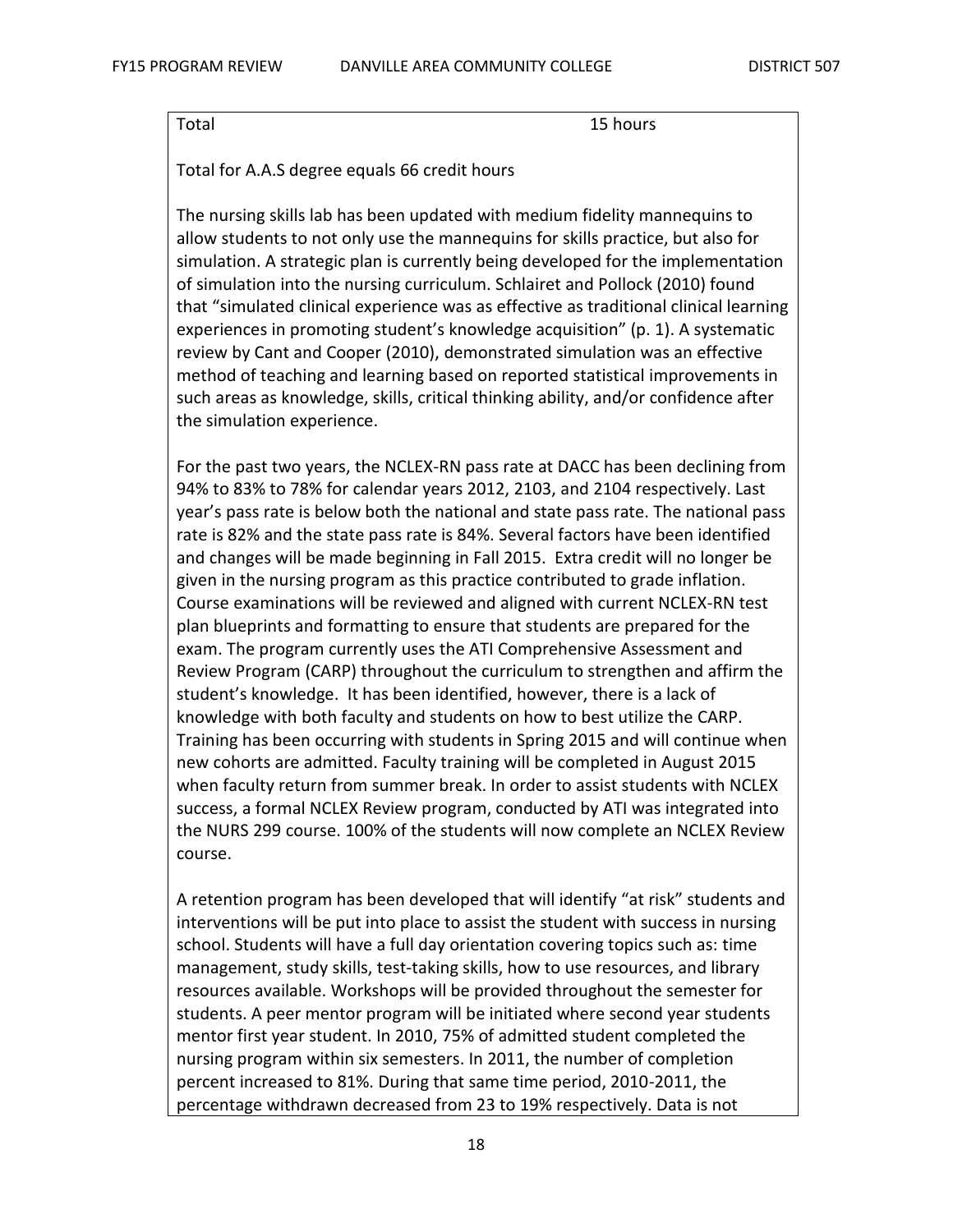available for years since 2011 as students are still currently enrolled in the program.

The average time for program completion has increased from 2.4 years to 3.5 years from calendar year 2010 to 2014. For Title IV purposes, students have to declare a major. The rationale for this increase is that students are taking general education coursework for admission into the nursing program. Due to the rigor of the nursing program and the admission process favoring students taking coursework prior to the nursing program, the amount of time for course completion has increased.

The associate degree nursing program at Danville Area Community College is necessary to meet the needs of Vermilion and eleven surrounding counties. It is predicted there will be 13% increase for registered nurses in this area. It is estimated there will be 1,750 openings for registered nurses in the next ten years. The associate degree nursing program allows the nursing graduate to enter the workforce earlier and then may pursue their BSN while working.

Formal and informal articulation agreements are in place for DACC graduates to seamlessly transfer into RN-BSN programs. In the Future of Nursing: Leading Change, Advancing Health report compiled the Institute of Medicine (IOM), 80% of nurses should have a baccalaureate degree by 2020 (2010). Per data from the National Student Clearinghouse, since 2010, 29 of our graduates have obtained a BSN or higher degree. While this number is low, these numbers do not include former graduates who are currently enrolled in a BSN or higher degree program. Our nursing graduates are given two years from graduation in an ADN program to enroll in a BSN or higher degree nursing program and five years to graduate from a BSN program, as stipulated by hospitals in the surrounding area. In order to help meet the IOM recommendation, RN-BSN programs have been invited to speak to each of our cohorts throughout the year. Starting the Spring 2015 semester, a RN-BSN transfer fair will be held to encourage students to continue on with their education. In Spring 2015, a RN-BSN transfer fair was well attended by our current nursing students.

Program administration and faculty will continue to assess and evaluate the program and make minor changes as needed.

#### References:

Accreditation Commission for Education in Nursing. (2013). *Accreditation manual.* Retrieved from

http://www.acenursing.net/manuals/GeneralInformation.pdf

Cant, R., & Cooper, S. (2010). Simulation-based learning in nurse education: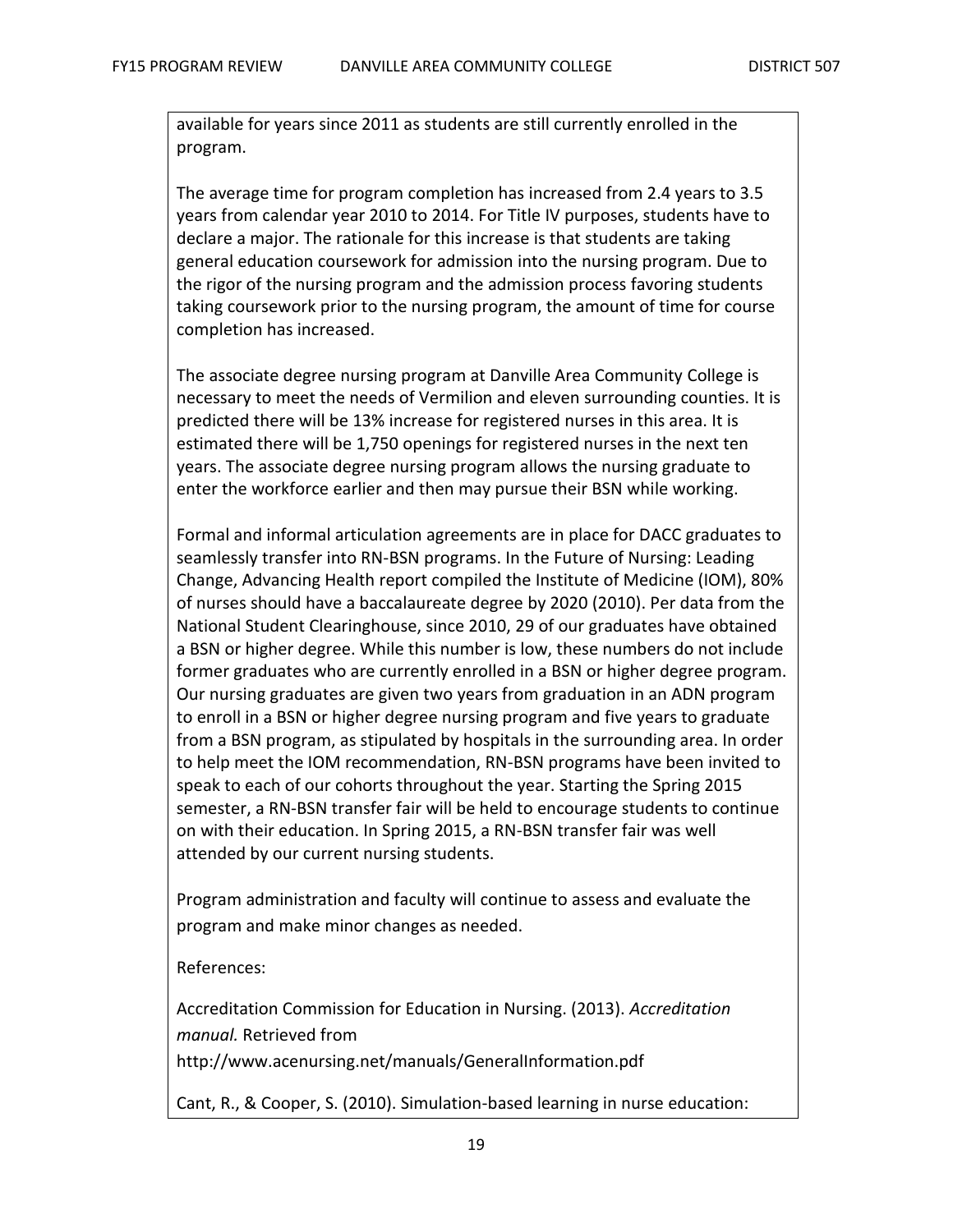Systematic review. *Journal of Advanced Nursing, 66*(1), 3-15. doi:10.1111/j.1365- 2648.2009.05240.x

Schlairet, M., & Pollock, J. (2010). Equivalence testing of traditional and simulated clinical experiences: Undergraduate nursing students' knowledge acquisition. *Journal of Nursing Education, 49*(1), 43-47. doi:10.3928/01484834- 20090918-08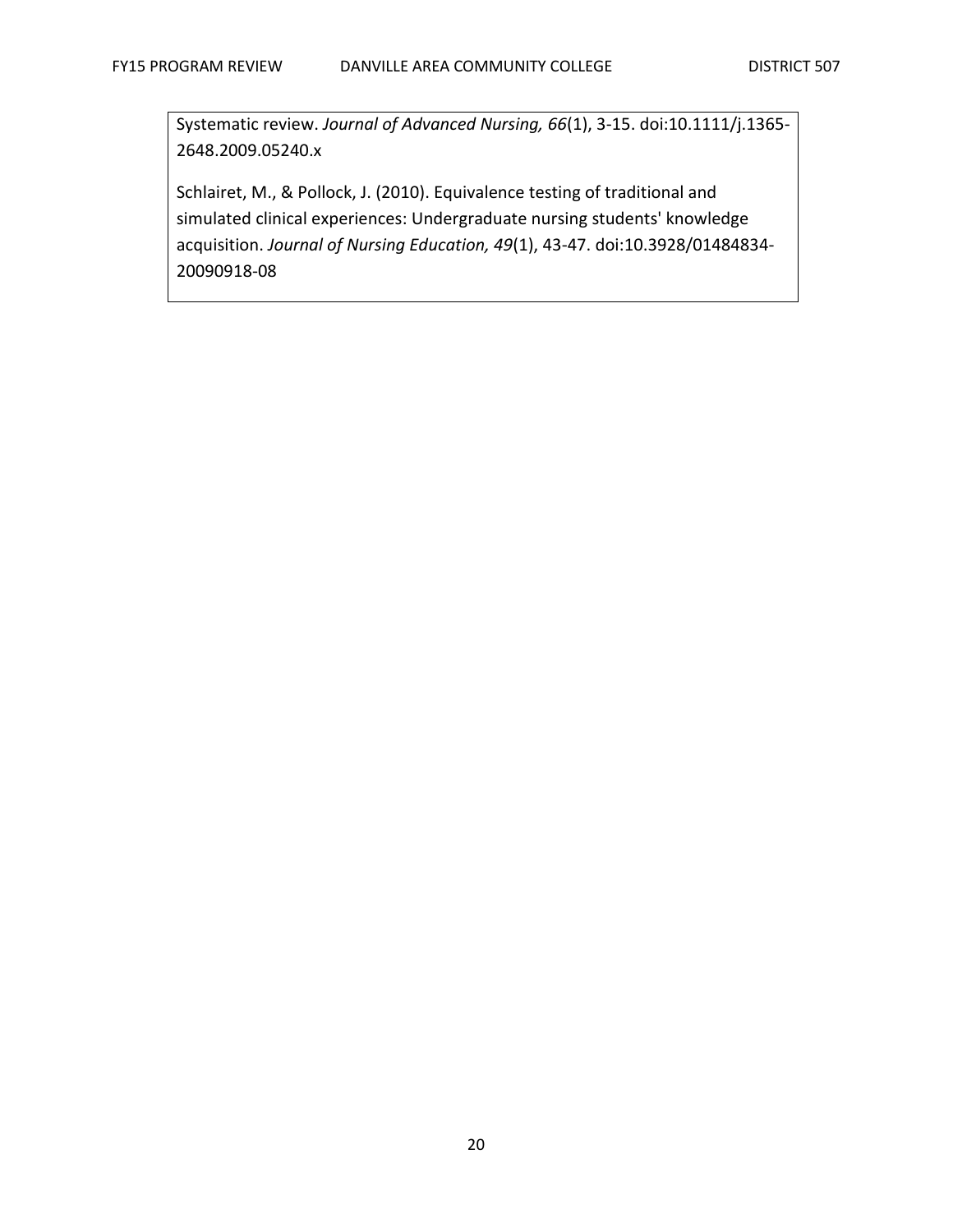# CTE PROGRAM REVIEW REPORT TEMPLATE

#### **SUMMARY REPORT OF REVIEW RESULTS**

# **CAREER & TECH ED PROGRAMS REVIEWED IN ACADEMIC EAR 2015 Program Identification Information**

| 6-digit CIP |  |  |
|-------------|--|--|
| 51.3902     |  |  |

#### **Career Cluster**

Health Science

#### **Career Pathway**

Therapeutic Services

# **Program of Study**

Nursing Assistant

| <b>Community College Program Title</b> | Degree Type    |
|----------------------------------------|----------------|
| <b>Nursing Assistant Certificate</b>   | 30 Certificate |
| Advanced CNA (AO)                      | 30 Certificate |

#### **Action**

- **Continued with minor improvements**
- $\Box$  Significantly modified
- $\Box$  Discontinued/Eliminated
- $\Box$  Placed on inactive status
- $\Box$  Scheduled for further review
- $\Box$  Other, please specify:

#### **Improvements & Rationale for Action**

In the last five years, the CNA program has continued to be a much-sought after program due to low-costs, quick time to finish, and employability opportunities.

There is no tuition cost to enroll in CNA classes and students have minimal costs associated with textbooks, uniforms, TB testing, background checks, equipment, and State testing fees. The College has traditionally waived the tuition cost because years ago the CNA-portion was covered under the ICCB Adult Education grant. However, a need arose to add more GED Instructors so the ICCB grant could no longer cover CNA costs. The College institutionalized the CNA program and continued not charging tuition.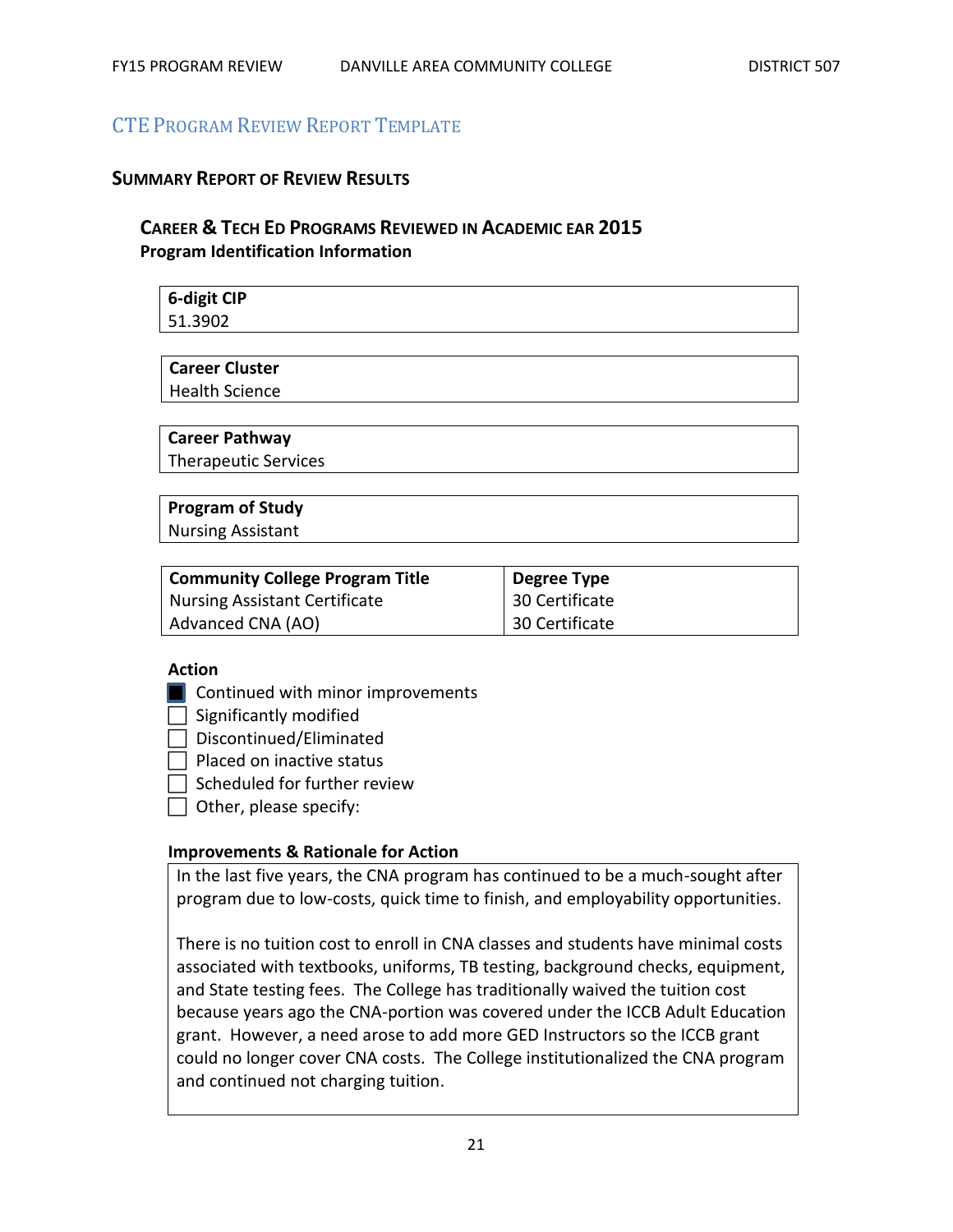The program is relatively quick from start to finish with an average length of 2.5 months. The Illinois Department of Public Health (IDPH) requires a minimum of 99 classroom theory hours and 40 clinical hours. The program continually receives inquiries from area employers who express a high-degree of need for CNA applicants.

- A 2013-2014 Job Projection Survey administered by Vermilion Advantage (economic development group) states a projection of 61 CNA replacement jobs in CNA and 80 replacement jobs in nursing. The responders were two hospitals and two clinics.
- The U.S. Census Bureau 2013 report finds that Vermilion County has a 17% population of adults 65 years of age or older while the State of Illinois has 13.5%.
- The Illinois Dept. of Employment Security shows a 6% increase by the year 2020 in Nursing/Psychiatric/Health Aides, a 40% increase in Home Health Aides, and a 4% increase in Nursing Aides.
- Vermilion County has eight nursing homes in addition to 4 Senior Citizen Apartment complexes, one Retirement Village, and a Veteran's Administration Hospital.
- The Illinois Career Information System shows an expected National growth rate of 21% with annual job openings close to 60,000.

The *2013 Older Americans Report* states that American senior citizens can expect to live six years longer than they did in 1980—past their 85th birthdays and that 80 percent of older Americans have at least one major disabling health condition the last 7.8 years of their life. Because of the increased population of senior citizens, CNA is a field that will experience continued demand.

**Positive Changes** over the last five years have included:

1. New Application Process

Previously classes were filled on a first-come, first-serve basis. This method didn't always allow the best applicants an opportunity to attend classes. The new application process requires candidates to complete a two-step TB test, a CNA questionnaire, and a Physical Verification form. The applications are then independently reviewed by a CNA Instructor and an Adult Education staff member using a points-system. The highest scoring applicants are then given enrollment preference.

- 2. New Enrollment Caps The CNA program is monitored, regulated and authorized under the Illinois Department of Public Health. Class sizes are now limited to 15 students per theory instructor and 8 students per clinical instructor.
- 3. Addition of Full-time Instructor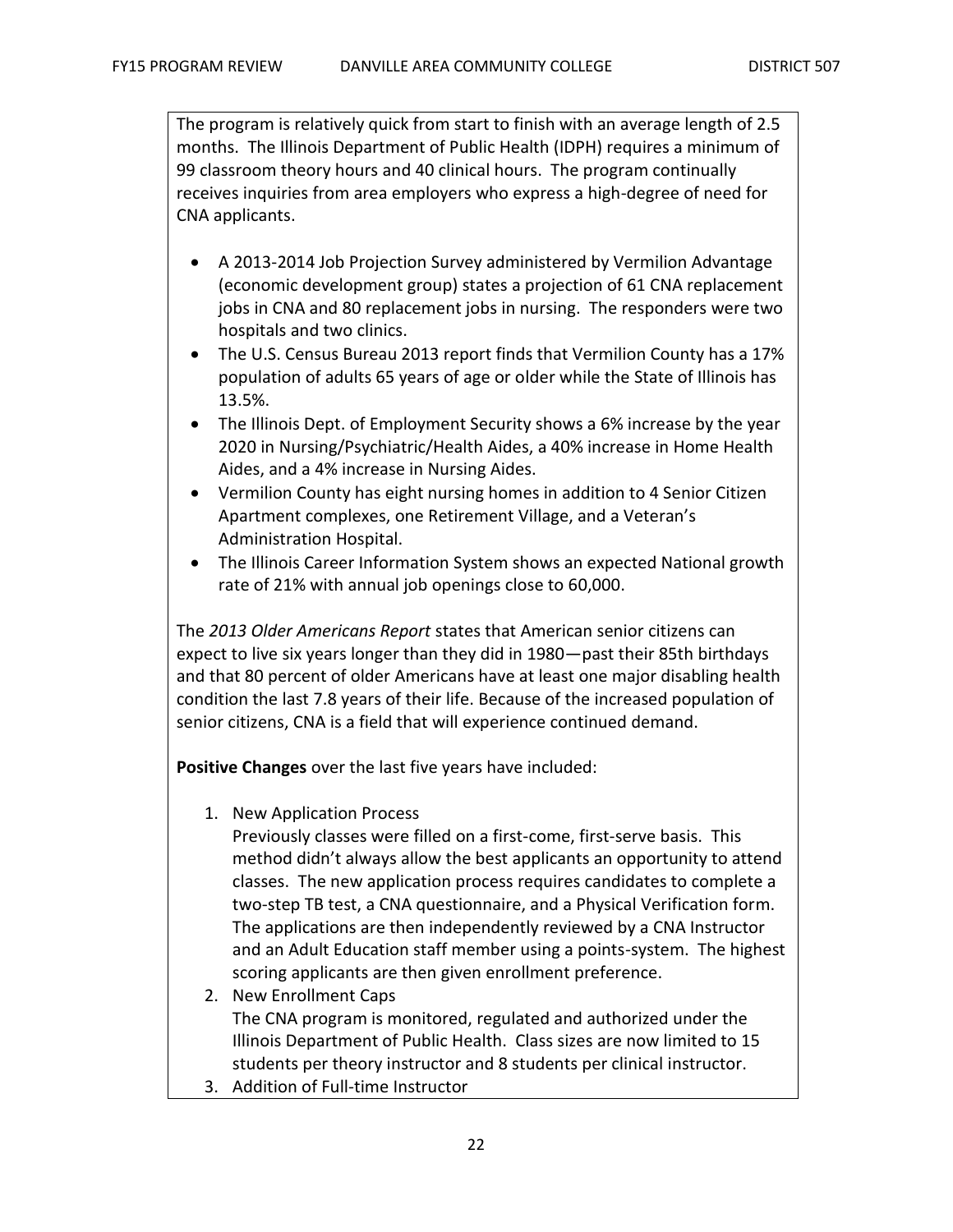Previously, the CNA program had one full-time Instructor. DACC has added one additional full-time Instructor. This allows for more fluid instruction and consistency with course offerings/availability.

- 4. Addition of Advanced CNA Certificate The CNA program is a 7-credit hour program. The College joined the ICCB Accelerating Opportunities program in order to more quickly move GED participants into employment. Area employers were surveyed to find if an Advanced CNA certificate would be beneficial, and all responding employers agreed that students with the Advanced Certificate would have hiring preferences. This certificate is a 12-credit hours and includes traditional CNA, Medical Terminology, and Orientation to Health Occupations.
- 5. Ladder approach to DACC Nursing In 2014, DACC applied and received Accreditation Commission for Education in Nursing. Part of this process included a revised application and points system since the program is so highly in demand. Points are now awarded for grades in Medical Terminology and for CNA completion, making the ladder approach more obtainable to CNA graduates.
- 6. High School Inclusion

DACC offers a CNA Healthcare Path to junior and senior High School students through the College Express Program. As part of their regular instruction day, students come to DACC and complete the CNA program. This program is one-full school year (2 semesters) and includes a one week 40-hour summer clinical. Since CNA's can begin working at the age of 16, this is a great opportunity for students to gain valuable work-ready skills and credentials, and continue on a healthcare ladder path if they choose.

#### **Completers**:

In FY13, DACC had 116 grads. In 2014, there were 134 grads. Additionally, in 2013 and 2014 IDPH reports that of all State-wide CNA testers completing the CNA state test, Community College testers have over a 90% pass rate. Of all training programs, Community College's has the highest rate of passers. All students in the CNA program complete Instructor evaluations at the end of class (the evaluations are anonymous). Instructors continually receive Satisfied or Extremely Satisfied ratings in the majority of the surveys.

#### **Proposed Changes:**

#### CNA Advisory Board

Members include a minimum of one representative from every hospital, nursing home, and retirement village in College District 507. Additional members were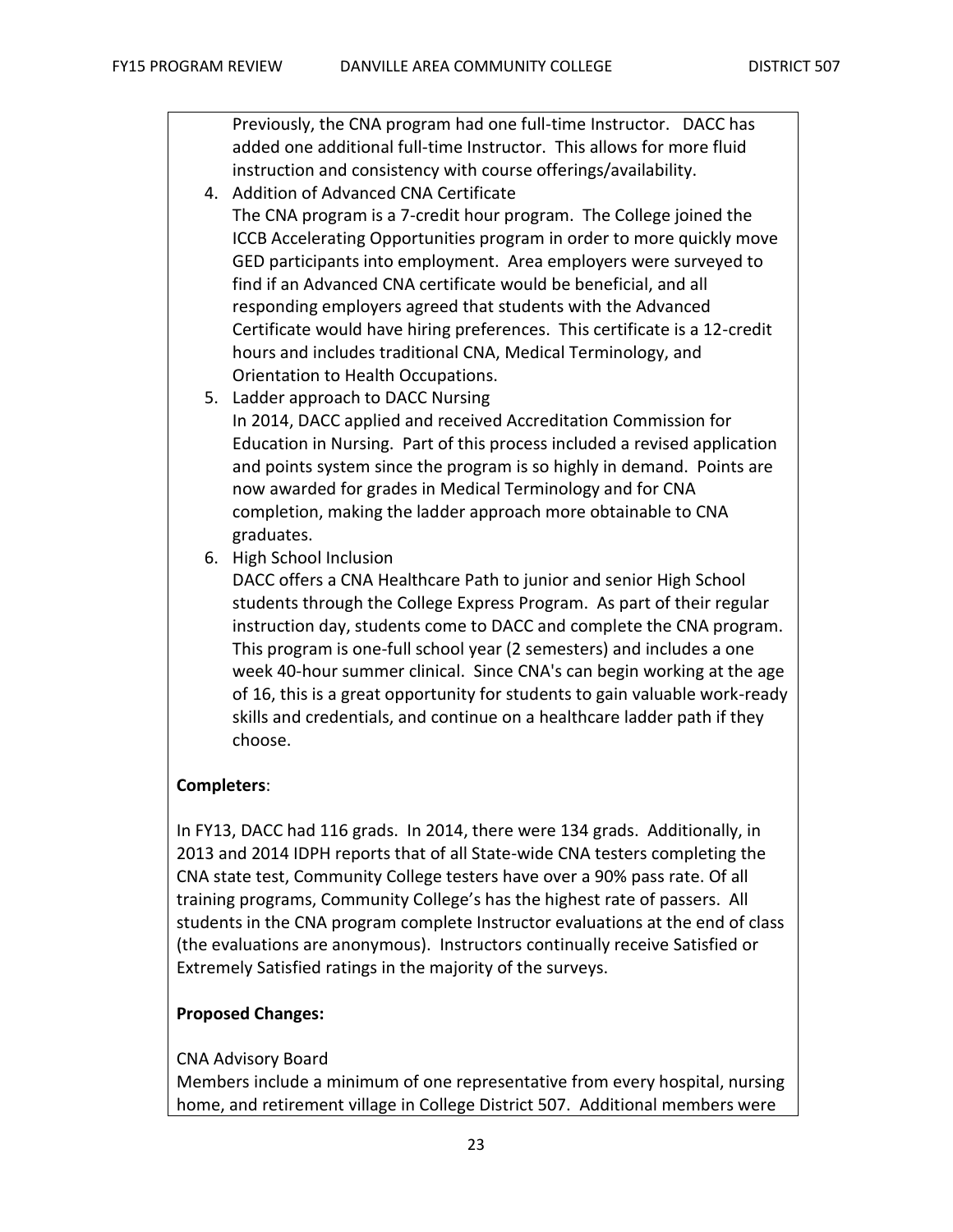added as a few new Nursing homes and a hospital merger created additional facilities. The Board will meet twice a year on-campus. Board members will be asked to have their employer's complete surveys regarding the quality and overall performance of the CNA program and graduates.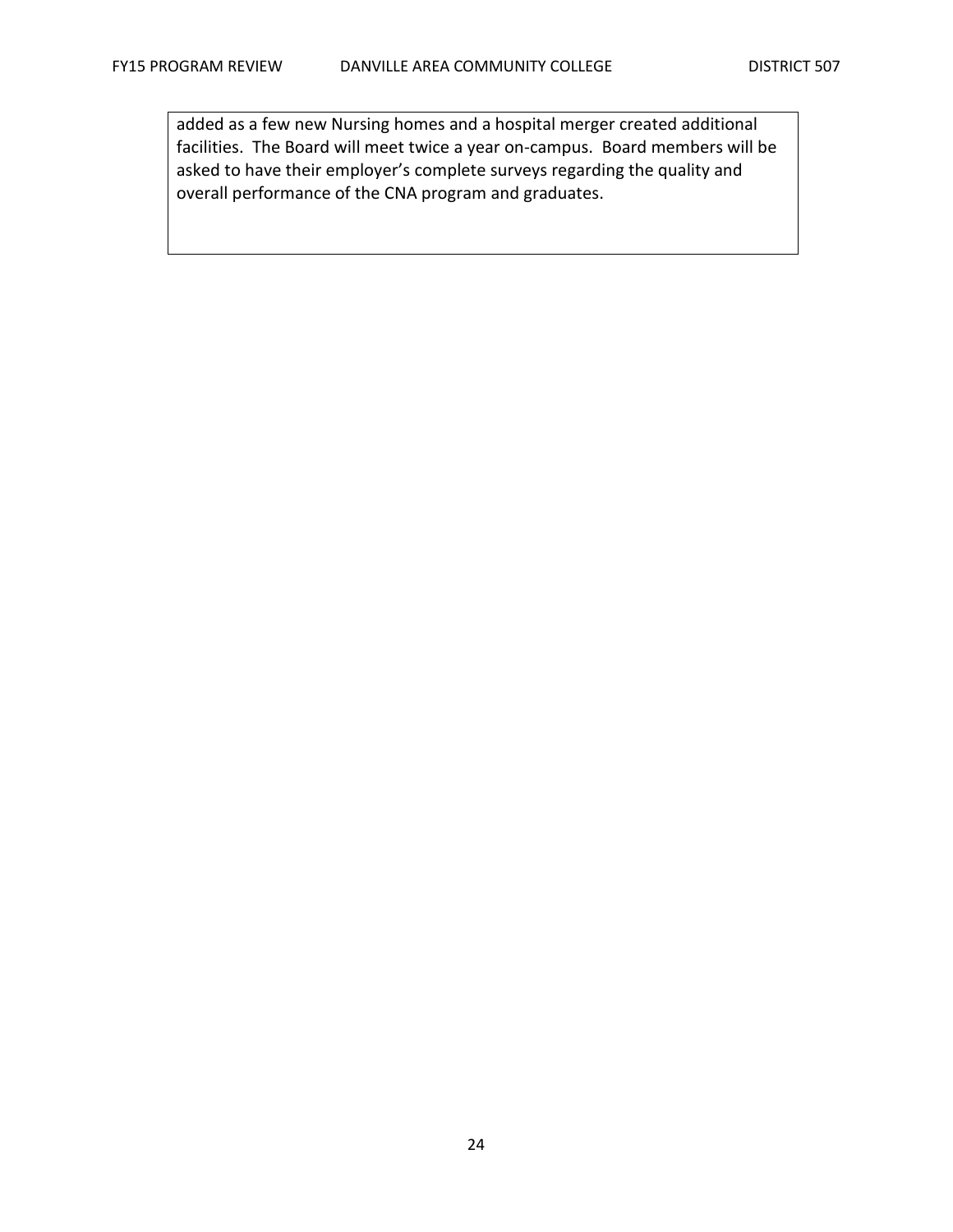#### **SUMMARY REPORT OF REVIEW RESULTS**

# **CAREER & TECH ED PROGRAMS REVIEWED IN ACADEMIC YEAR 2015 Program Identification Information**

| 6-digit CIP |  |
|-------------|--|
| 52.1804     |  |

# **Career Cluster**

Marketing

# **Career Pathway**

Marketing Management

# **Program of Study**

Marketing

| <b>Community College Program Title</b> | Degree Type |
|----------------------------------------|-------------|
| Marketing                              | 03 Degree   |

#### **Action**

- **Continued with minor improvements**
- $\Box$  Significantly modified
- Discontinued/Eliminated

 $\Box$  Placed on inactive status

 $\Box$  Scheduled for further review

 $\Box$  Other, please specify:

#### **Improvements & Rationale for Action**

The Marketing AAS is a blend of transfer and career business classes. It currently has six transfer classes and 18 career classes. This degree is offered totally online. This format has proven to be very appealing to students. Right now this degree leads all our other business degrees in enrollment.

Need. Students like the format and do very well. The completion rate for classes and the degree are above 85%. This degree also has an articulation agreement with Franklin University. This allows students to take a third year at DACC and their fourth year online from Franklin and obtain a BS degree.

Cost. This program has one full-time faculty member who teaches 90% of the classes. Because the courses are offered online, there are no faculty or lab costs added to this program.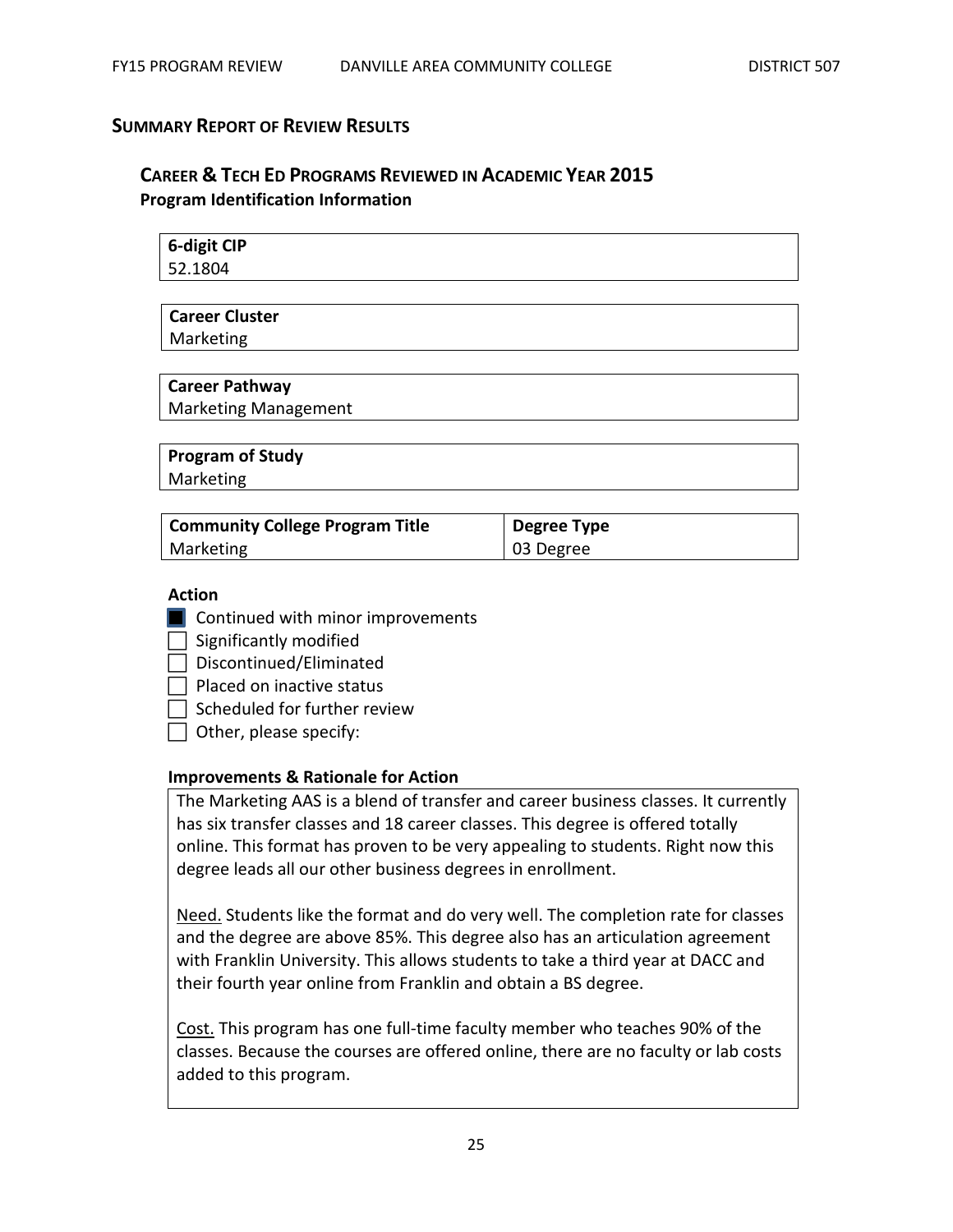Improvements. A Sports Management class was added as an elective three years ago. This class has been very popular with our student athletes.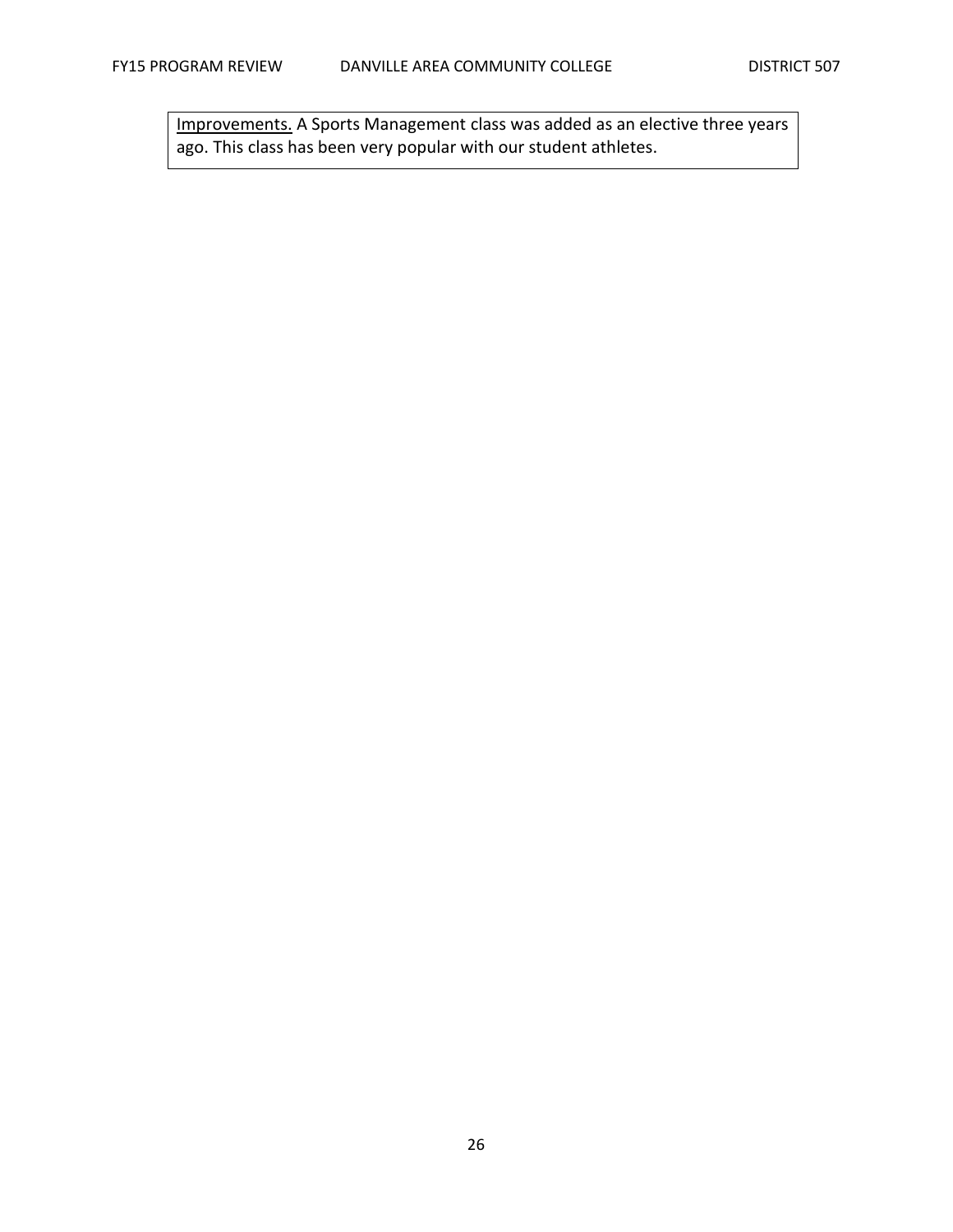# DISCIPLINE REVIEW REPORT TEMPLATE

# **SUMMARY REPORT OF REVIEW RESULTS FOR ACADEMIC DISCIPLINES REVIEWED IN ACADEMIC YEAR 2015**

Written and Oral Communications, Mathematics, Physical and Life Sciences, Humanities and Fine Arts, Social and Behavioral Sciences

| <b>Discipline Area</b> | Humanities and Fine Arts |
|------------------------|--------------------------|
|                        |                          |

#### **Improvements & Rationale for Action**

The academic discipline area reviewed in Academic Year 2015 was Humanities and Fine Arts. The College offers 19 courses that meet the IAI standards in Humanities and 11 courses that meet the IAI standards in Fine Arts. In addition DACC offers 21 courses in Humanities and 24 courses in Fine Arts that have been articulated with local universities. Based upon the institution's review this discipline will be continued with minor changes. These are summarized at the end of this report.

*Objectives:* The objectives for the Humanities and Fine Arts division mirror the general education outcomes for the College. These are to improve student skills in the areas of communication, critical thinking, use of technology, and social awareness.

*Program need:* The need for this discipline is great. Representatives from four-year institutions and members of advisory committees for career and technical program all agree that students need a firm foundation in Humanities and Fine Arts. Students pursuing the Associate in Engineering Science degree must complete a minimum of 3 credit hours in Humanities and Fine Arts, while students pursuing all other transfer associate degrees must complete 9 credit hours in this discipline. These must be courses approved by IAI. In addition a majority of the students in the many career-technical degrees offered at the college must complete some hours in Humanities and/or Fine Arts. The wide variety of Humanities and Fine Arts courses offered by the college allows students to easily meet the state requirement that at least 3 of the 9 credit hours are in Humanities and at least 3 are in Fine Arts, with the other 3 credit hours being either Humanities or Fine Arts.

The need for the discipline is indicated by the enrollment figures over the last five years.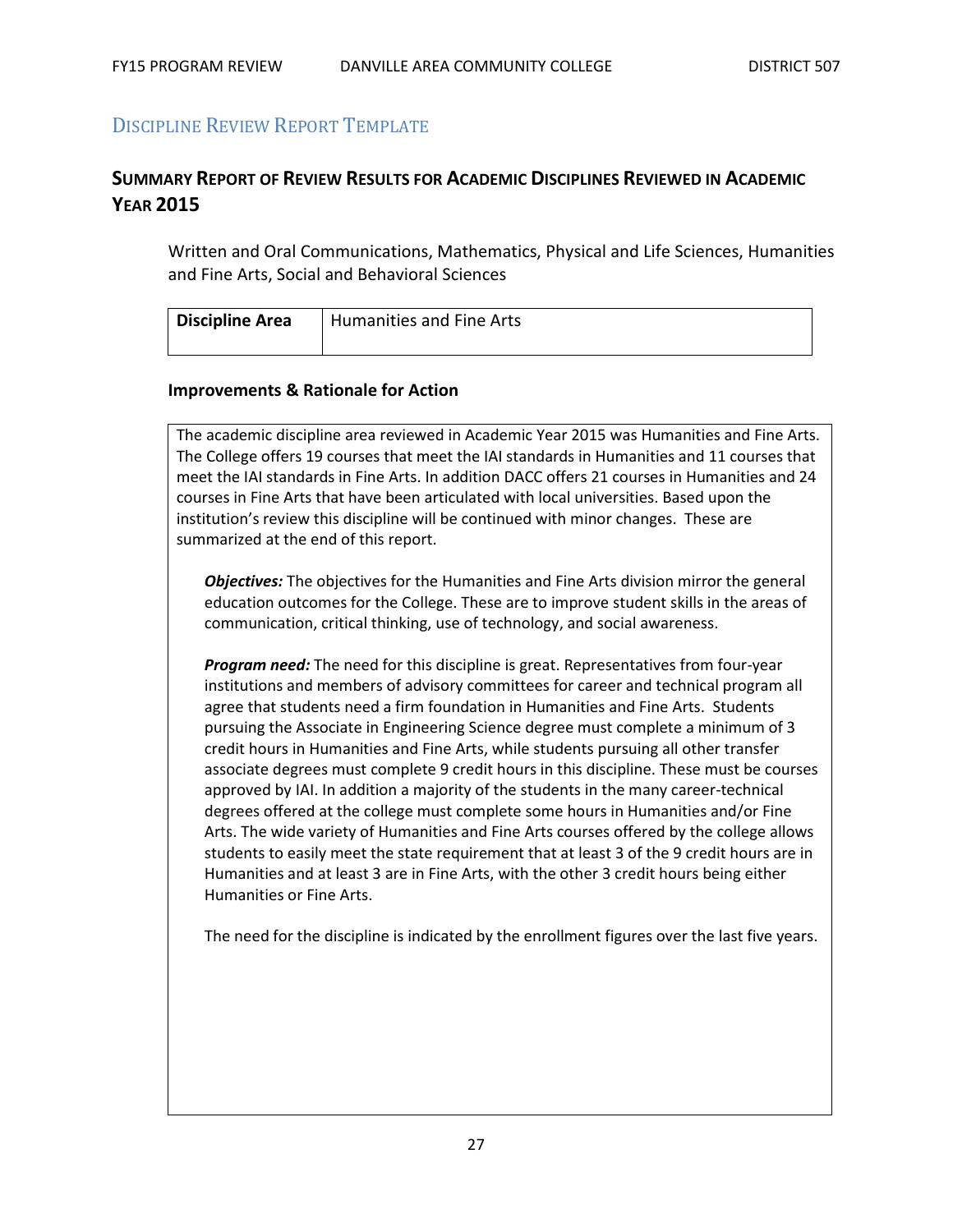

Although the total number of students and credit hours in Humanities and Fine Arts has declined over the five-year period, this is consistent with the overall decline in enrollment. Fewer students are enrolling in higher education nationally, regionally, and locally. A decline specific to DACC and to Humanities and Fine Arts was a loss in dual enrollment students from Danville High School. When the DHS teacher who was qualified to teach LITR121 and LITR122, Chief English Writers I and II, retired, the school could no longer offer those classes as dual enrollment because the incumbent was not qualified. Those two dual enrollment classes had generated 127 credit hours in FY2010, 66 credit hours in FY2011, 86 credit hours in FY 2012, and 102 credit hours in FY2014. The decline in credit hours is also indicative of changes made to other programs on campus. Some programs reduced the number of credit hours students must complete in the Humanities and Fine Arts, primarily to meet a program's accreditation requirement and/or to reduce the overall number of credit hours in a program to be closer to 60.

*Cost-effectiveness:* The net cost for providing instruction in Humanities and Fine Arts classes in general is very reasonable. Most sections are enrolled near to capacity. In cases where enrollment is low, the sections are either taught on a tutorial basis or are cancelled and students are directed to other courses that fulfill the same requirement. Because of the nature of the courses, there is little overhead other than the instructor, some computers, and a projector. The studio art classes are somewhat more expensive to provide because instructors are paid per the time spent in the classroom, which is nearly 6 hours a week, but students pay per credit hour (3 credit hours for each art class). This disparity is mitigated by the course fees attached to the studio art classes, currently \$85 per course.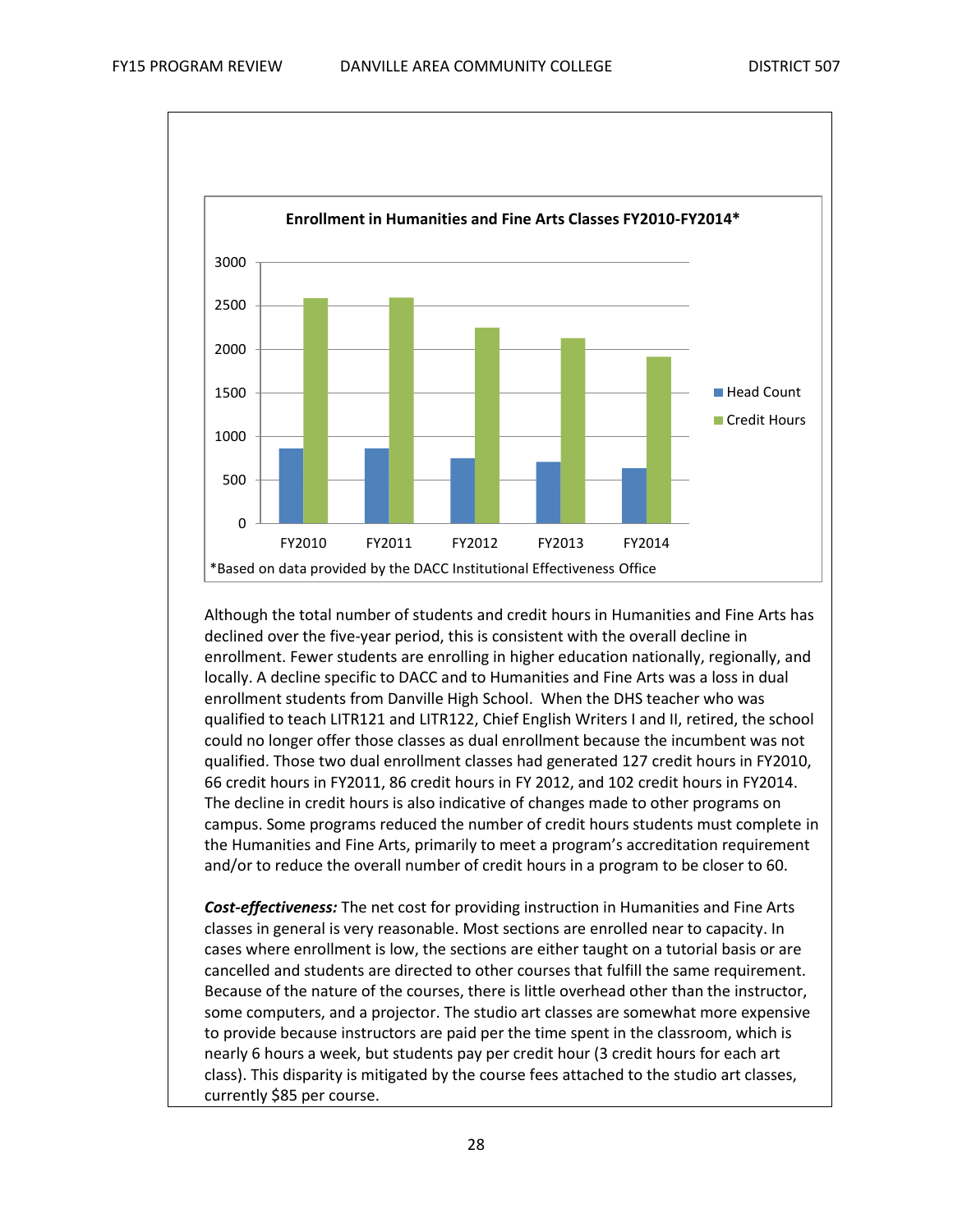*Quality:* The College assures the quality of this discipline in several ways. These include evaluations of instructors, assessments conducted by instructors, data collected by the Institutional Effectiveness Office, and the College's participation in the Achieving the Dream initiative.

Full-time faculty are observed once each year by the appropriate dean and part-time faculty are observed each year by the appropriate lead instructor. Each semester student evaluations are administered in three of the sections taught by a full-time instructor and in all sections taught by a part-time instructor. The results of these observations and evaluations are reviewed by the appropriate dean and any problem areas identified are addressed.

The College has had an aggressive assessment process in place for many years. The College is making adjustments to this process, but during the time covered by this review the process was that each semester instructors conducted an assessment at the course level and submitted an assessment report. At the end of the academic year each program submitted a program-level assessment report that included changes made to the program as a result of the course-level assessments. (For College purposes, Humanities and Fine Arts was divided into three programs – Humanities, Fine Arts, and Foreign Language.) In addition the College assessed one general education outcome each year and used the results from that assessment to gauge overall how the College was doing in regards to each outcome.

The DACC Spanish instructor provides an excellent example of how the course-level assessment process worked. Students in his SPAN 102 class were asked to type their second composition in Spanish. Students had received instruction on typing accented characters (á é í ó ú ñ) before the first composition and again before the second. As a last resort, students were asked to write in accents on their final copy if they were unable to produce them using their word processing program. Before typing, students received feedback on a rough draft that included adding missing accent marks if necessary so students would know where they should be. The instructor chose this assessment because it measures a technical aspect of producing correct characters of another language using the computer. As we move to be a more connected society using technology these skills become more important to ensure accurate communication. He learned that students continue to struggle with the technical aspects of this task and not just the language acquisition aspects (knowing that a character should be accented in the first place). He also learned that offering instruction on the technology aspect of this is difficult because of the varying technology platforms that students use to complete their work—windows, mac, ipads, tablets, different word processing programs, etc. Each of these has a different method for producing the desired characters. In the end, 16 of 18 students produced compositions with the correct characters. The remaining two wrote in their accent marks. (This compares to 3 of 9 SPAN 101 students who had received significantly less instruction on using technology to produce the characters). He suggested that it would be helpful to have a computer lab available to use together as a class. Spanish classes would not benefit from being in a computer classroom every day, but there are certain days in the semester when having one available would be useful. Then, students could receive this type of instruction there and actually apply it to their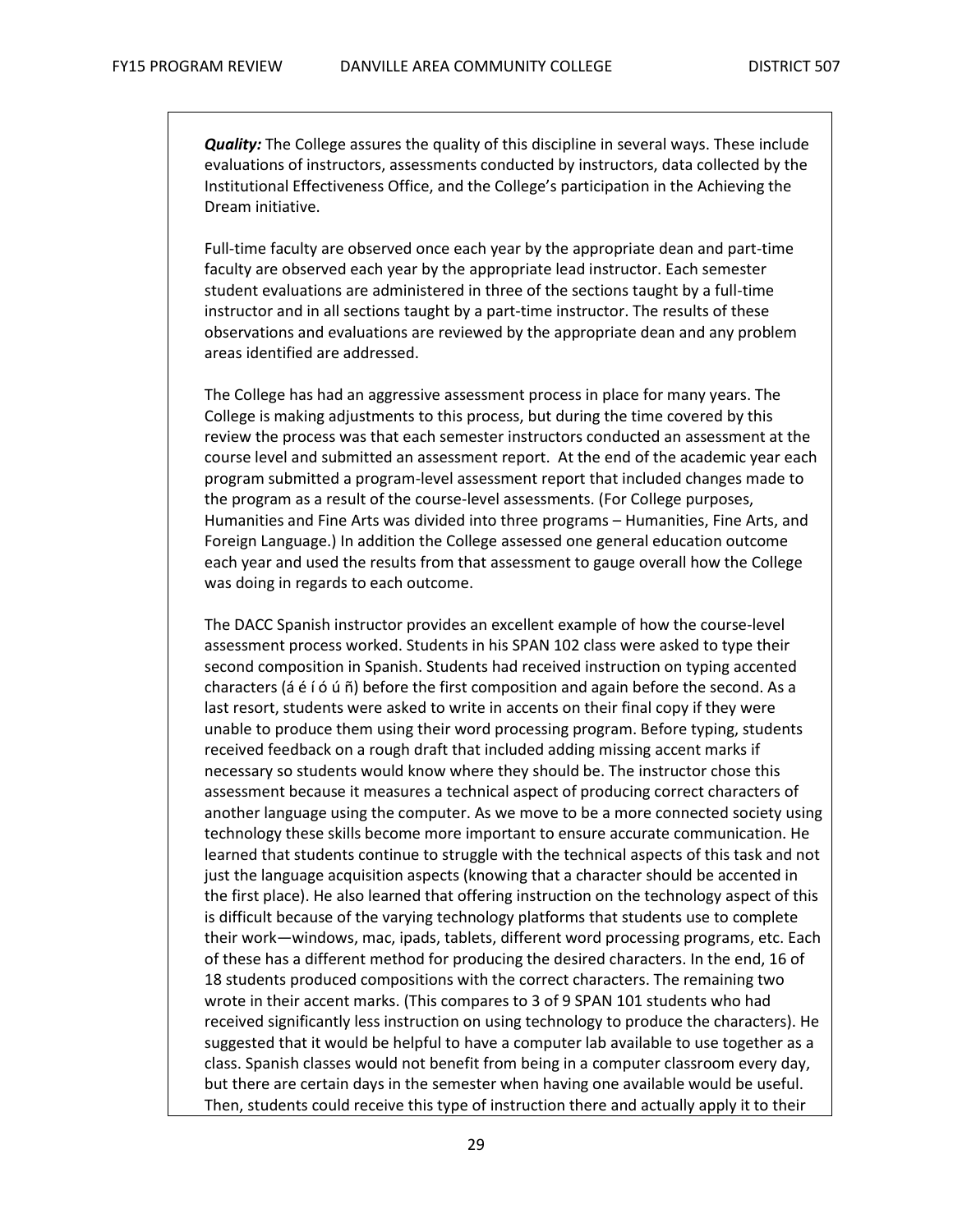work immediately while having an instructor available for prompt help and feedback.

The Institutional Effectiveness Office compiles data that assist the academic divisions in assessing the quality and effectiveness of their programs. One example of the data compiled by the Institutional Effectiveness Office that is used to improve programs is the Student Success Report by division. At the end of each semester the deans of the academic divisions receive a report that shows what percentage of students in each section of a course were successful (defined as a C or above), withdrew from a course, or were unsuccessful in a course. The overall success rate in all sections is also provided. This data is then reviewed to see if patterns or areas of concern emerge.



Overall students in the Humanities and Fine Arts classes at DACC have strong completion rates, and these rates have improved over the last five years. This has been a result of the College's participation in the Achieving the Dream initiative since 2009. The improvements in fiscal years 2012, 2013, and 2014 are directly related to the College consistently looking at the course success rate data and making changes based on that data.

Although the overall success rates were good, the College looked at individual courses and ultimately individual sections of courses to find ways to improve the success rates in all areas. While all courses were reviewed, we will discuss IAI courses because they have the highest enrollment and thus the greatest impact.

It quickly became apparent that the course causing the most difficulty overall was HUMN101 Introduction to Humanities. This class had the highest enrollment of all IAI Humanities classes over the five-year period (947), but an abysmal retention rate of 58%. This was compared to the success rate of 84% in ARTS115 Art Appreciation, the IAI Fine Arts class with the highest enrollment of 1216 over the five-year period. Face-toface sections were compared to online sections. The students in the online sections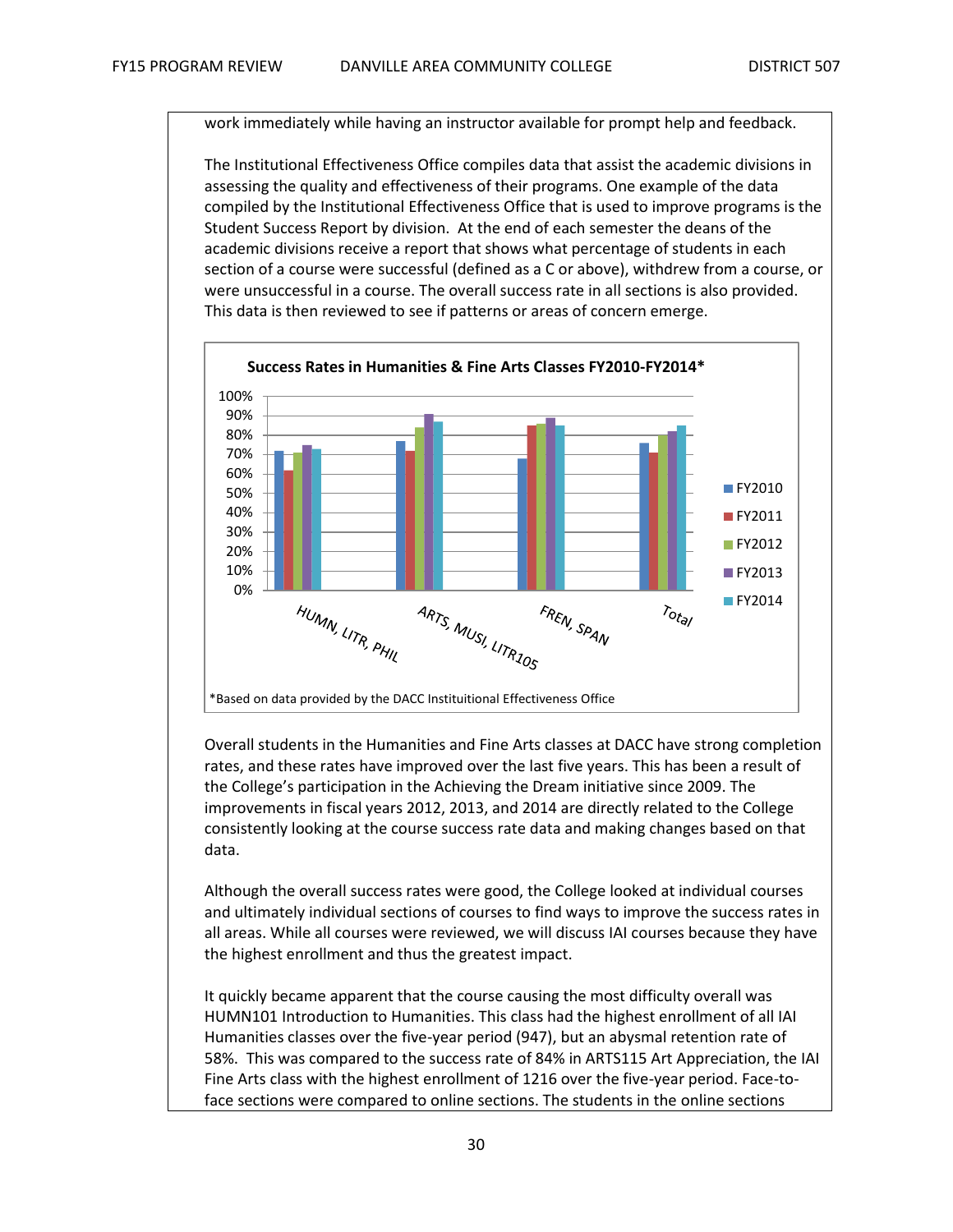were completing the course at much higher rates than the students in the face-to-face sections. Further investigation indicated that the online sections were taught by three different instructors, all of whom had good retention and completion rates. The face-toface sections were all taught by one instructor. The dean discussed this with the instructor for the face-to-face sections. That instructor has taken advantage of resources available to all faculty on campus and has made efforts to incorporate more strategies into her pedagogy to help students be successful. There has been modest but measurable improvement in the last year.

| <b>Course Number</b> | <b>Course Title</b>               | <b>Enrollment</b> | <b>Success Rate</b> |
|----------------------|-----------------------------------|-------------------|---------------------|
|                      |                                   | FY2010-2014       | FY2010-2014         |
| <b>ARTS 105</b>      | <b>Theater Appreciation</b>       | 38                | 92%                 |
| <b>ARTS 111</b>      | Art History I                     | 102               | 52%                 |
| <b>ARTS 112</b>      | Art History II                    | 81                | 58%                 |
| <b>ARTS 115</b>      | Art Appreciation                  | 1216              | 84%                 |
| <b>FREN 104</b>      | Intermediate French II            | 7                 | 92%                 |
| <b>HUMN 101</b>      | <b>Introduction to Humanities</b> | 947               | 58%                 |
| <b>HUMN 103</b>      | <b>Fantasy and Mythology</b>      | 124               | 90%                 |
| <b>LITR 102</b>      | Introduction to Drama             | 51                | 39%                 |
| <b>LITR 103</b>      | Introduction to Fiction           | 346               | 76%                 |
| <b>LITR 105</b>      | Introduction to Film              | 280               | 79%                 |
| <b>LITR 106</b>      | Women in Literature               | 31                | 68%                 |
| <b>LITR 109</b>      | The Bible as Literature           | 75                | 95%                 |
| <b>LITR 111</b>      | Non-Western Literature            | 31                | 68%                 |
| <b>LITR 113</b>      | American Literature I             | 111               | 71%                 |
| <b>LITR 114</b>      | American Literature II            | 99                | 74%                 |
| <b>LITR 121</b>      | Chief English Writers I           | 192               | 99%                 |
| <b>LITR 122</b>      | Chief English Writers II          | 189               | 96%                 |
| <b>LITR 131</b>      | Introduction to Shakespeare       | 44                | 52%                 |
| <b>MUSI 115</b>      | <b>Music Appreciation</b>         | 943               | 70%                 |
| <b>MUSI 120</b>      | Intro to American Music           | 248               | 82%                 |
| <b>MUSI 126</b>      | Non-Western Music                 | 26                | 82%                 |
| <b>PHIL 101</b>      | Introduction to Philosophy        | 589               | 63%                 |
| <b>PHIL 102</b>      | Logic                             | 378               | 61%                 |
| <b>PHIL 103</b>      | <b>Ethics</b>                     | 648               | 66%                 |
| <b>PHIL 104</b>      | <b>World Religions</b>            | 78                | 85%                 |
| <b>SPAN 104</b>      | Intermediate Spanish II           | 24                | 100%                |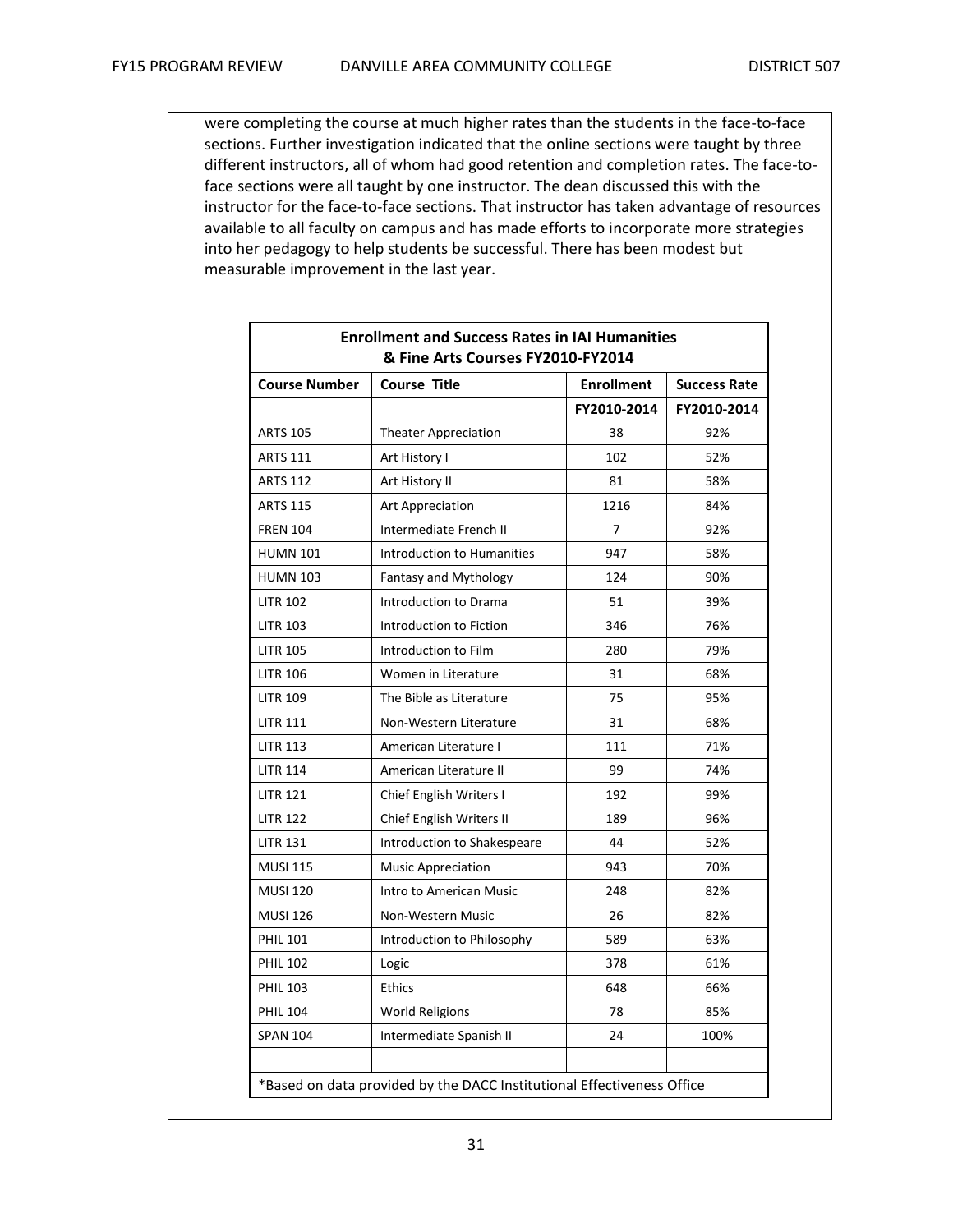The course-level analysis revealed two other areas of concern that ultimately were related to instructor pedagogy. Over the five-year period 1615 students enrolled in one of three philosophy courses, all taught by the same instructor. The success rates In these courses were between 61% and 66%. Taking into account the difficulty of the subject matter, the dean discussed these low completion rates with the instructor and encouraged him to incorporate some of the teaching/learning strategies being used by his colleagues to help students be successful. We will continue to monitor the success rates in these courses and make adjustments as indicated. One change might be to not offer late-start online sections of these courses as the retention rates are significantly lower in those sections than in other sections, either online or face-to-face.

The other area of concern involved four literature classes with low completion rates, all taught by the same instructor. These were Intro to Drama, Women in Literature, Non-Western Literature, and Intro to Shakespeare. The dean discussed these success rates with the instructor. Were the rates low because these classes were all online? Were they low because students weren't prepared for the rigor of the coursework? Were there things the instructor could do in structuring the courses to help students be more successful? Each of these courses is offered just once, every other year, so we can't make any observations at this time. We will continue to monitor them, however, and made adjustments as warranted.

The low success rates in Art History I and Art History II were not a concern. The five-year success rates for both were low, 52% and 58% respectively. This was because the success rates were low in FY2010 (40%, 50%), FY2011 (43%, 32%), and FY2012 (32%, 43%). The faculty member teaching the classes during those years is no longer with the College. A full-time art instructor was hired beginning FY2013 and since he has been teaching the classes, the success rates have improved to 88% and 100%.

The College's participation in Achieving the Dream has had a dramatic impact on how the institution evaluates the quality of its programs. As part of this initiative the College is required to disaggregate success rates by gender, race, and socio-economic status. Individuals from minority backgrounds, particularly males, and individuals from lower socio-economic backgrounds are less likely to be successful overall in their courses than their white counterparts from higher socio-economic backgrounds. Several strategies have been implemented to address this finding. Focus groups have been held with students who were both successful and unsuccessful to get input into how to improve courses and help them be successful. An individual who is knowledgeable about how to assist "under-resourced" college students conducted an all-day workshop with faculty to help them gain understanding of and expertise in working with these students. In addition faculty participated in a two-day workshop on cooperative learning strategies, which have been shown to improve retention across all groups but particularly with students from minority and low socio-economic backgrounds. The College will continue to collect and analyze data to determine if any of these strategies help students complete the Humanities and Fine Arts classes they need, particularly students from minority and low socio-economic backgrounds.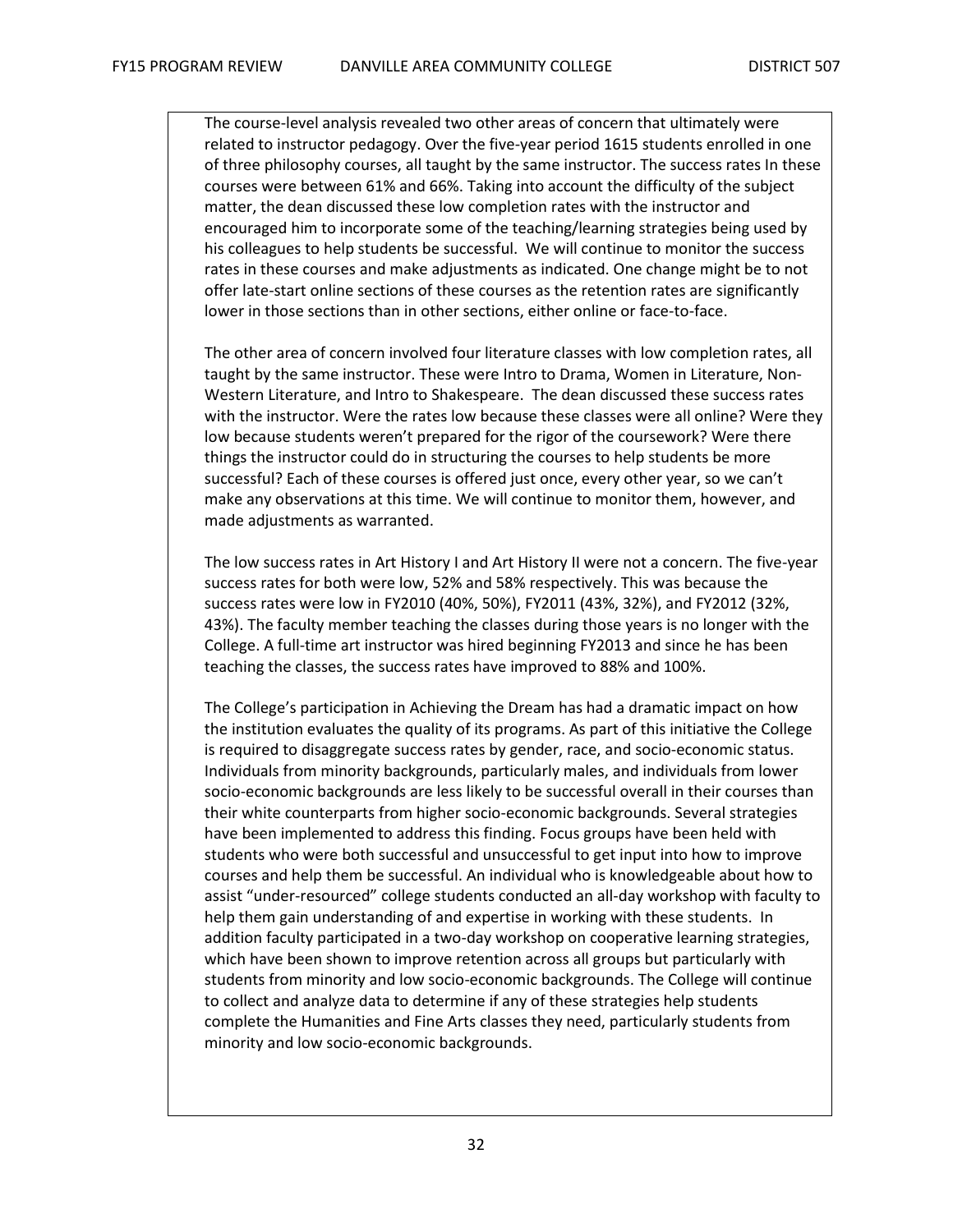#### *Programmatic Improvements*

The biggest improvement to the Humanities and Fine Arts program has been the addition of two new full-time faculty. In FY2013 a full-time art instructor and a full-time Spanish instructor were hired. Both of these instructors have brought energy, enthusiasm, and creativity to their programs.

The art instructor has developed four new courses: ARTS 103 Research Methods and Professional Practices, ARTS 122 Life Drawing, ARTS 153 Graphic Abstraction, and ARTS 154 Typography. All four classes have been articulated with at least three four-year institutions and have been approved by ICCB. DACC can now submit a request to ICCB to offer an Associate of Fine Arts in Art with studio and graphic design options and an Associate of Fine Arts in Art Education. The College anticipates submitting this request summer 2015. The Spanish instructor has put all four levels of Spanish online as an option for those students who cannot come to campus. He makes use of technology to put his students in touch with native speakers.

Beginning in FY2014 the College made a renewed commitment to program-level assessment. One of the first steps was to review program level outcomes and rewrite them so they would be more measurable. The four full-time faculty in Humanities and Fine Arts spent considerable time the last two years rewriting the program level outcomes, the competencies to measure those, and then reviewing their course-level outcomes to verify they support the program outcomes. There is still work to be done here, but faculty have made great progress in this area.

Online sections of several Humanities and Fine Arts courses were added to the schedule to better serve students. LITR 105 Intro to Film, the only literature class that fulfills the fine arts requirement, was added to the College's online offerings. It is still offered in the face-to-face format. MUSI 124 Music History I and MUSI 125 Music History II were added to the online schedule, as well. These two courses had not been offered for several years due to limited enrollment. By putting them online, however, the music professor can offer them each academic year and teach them as tutorials if enrollment is small. This gives music majors the opportunity to complete these two foundation courses while they are at DACC. ARTS 111 Art History I and ARTS 112 Art History II also went online. The primary reason for this was that students who will be pursuing the AFA in Fine Arts degree will have a very rigorous schedule because studio art classes require so much class time. Putting these two lecture classes online frees up the students' schedules and also gives the instructor the ability to offer the classes more frequently. Instead of just offering one in the fall and the other in the spring, he can offer them in the summer also.

#### *Intended Improvements*

One intended improvement is to submit a request to ICCB for approval to offer an Associate of Fine Arts in Art degree and an Associate of Fine Arts in Art Education degree. Assuming this request is approved, the College will submit a request for an Associate of Applied Science degree in Graphic Design.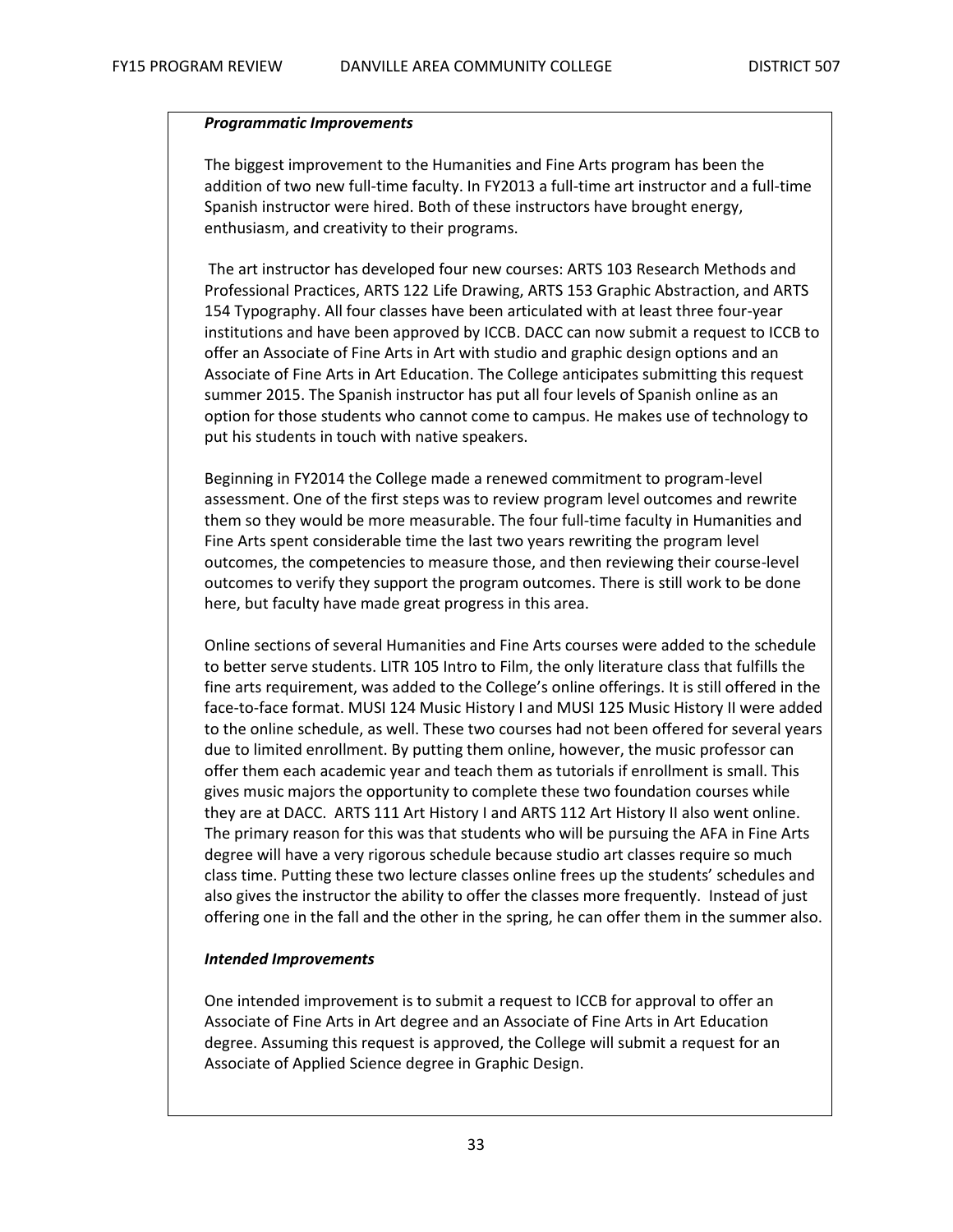A second intended improvement is to increase the opportunities for students to take courses that are more culturally diverse. While reviewing the course offerings in Humanities and Fine Arts since the review five years ago, it quickly became apparent that we are not offering many courses that can help students gain the cultural and social awareness so needed in today's global society. We currently offer Non-Western Literature and Non-Western Music, but courses that we are approved to offer but have not in recent years include: African-American Culture, Afro-American Literature, Asian Cultures, Black Churches in America, Chinese Humanities, and Japanese Culture. World Religions has been taught at the Danville Correctional Center but not on campus for several years. In addition, we are currently offering just one foreign language, Spanish. Efforts to recruit a new French instructor when ours of many years retired were unsuccessful. We will make a concerted effort to recruit faculty who can teach these courses.

A third intended improvement is to increase the number of opportunities for students to complete their Humanities and Fine Arts requirements as dual enrollment classes. The College is working closely with Danville High School and Eastern Illinois University as part of the "Redesigning High School to College Transition in Illinois" initiative. As part of this initiative we are looking for ways to provide more dual enrollment opportunities. The College is also working closely with its Higher Learning Center in Hoopeston to increase the number of students from the north end of our district who complete dual enrollment courses. They have had the opportunity to take English, Speech, Psychology, and Sociology classes, but they have not had the opportunity to take Humanities and Fine Arts classes.

#### *Articulation:*

IAI courses are accepted at all public institutions of higher education in Illinois. They are extensively reviewed by a panel of content experts. Faculty must submit very complete, detailed syllabi. In FY2013 IAI moved to an On-Going Review Process. DACC has submitted many courses for review as part of this on-going process, but at this time only two courses in Humanities and Fine Arts have been scheduled for review. They are FREN 104 Intermediate French II and SPAN 104 Intermediate Spanish II. Syllabi for both of these courses were submitted spring 2015. They were returned and marked incomplete. The panel wrote: As submitted, this course does not contain the panel's expectation of culture, as explained in the course description: Culture should go beyond the everyday and provide a more in depth focus on the humanities: Art, literature, music, dance, etc. Please refer to the current course descriptor. These syllabi will be re-submitted in the fall with the additional content provided.

In addition to the 30 Humanities and Fine Arts courses DACC has articulated with IAI, the College has 45 other Humanities and Fine Arts courses, and each of these has been articulated with at least three four-year institutions. The College will be submitting a request to ICCB to offer an Associate of Fine Arts in Art and an Associate of Fine Arts in Art Education. The studio and graphic design courses that are part of this degree have been articulated with numerous four-year institutions throughout the state. The College will submit these courses to more institutions, particularly those that have a BFA degree.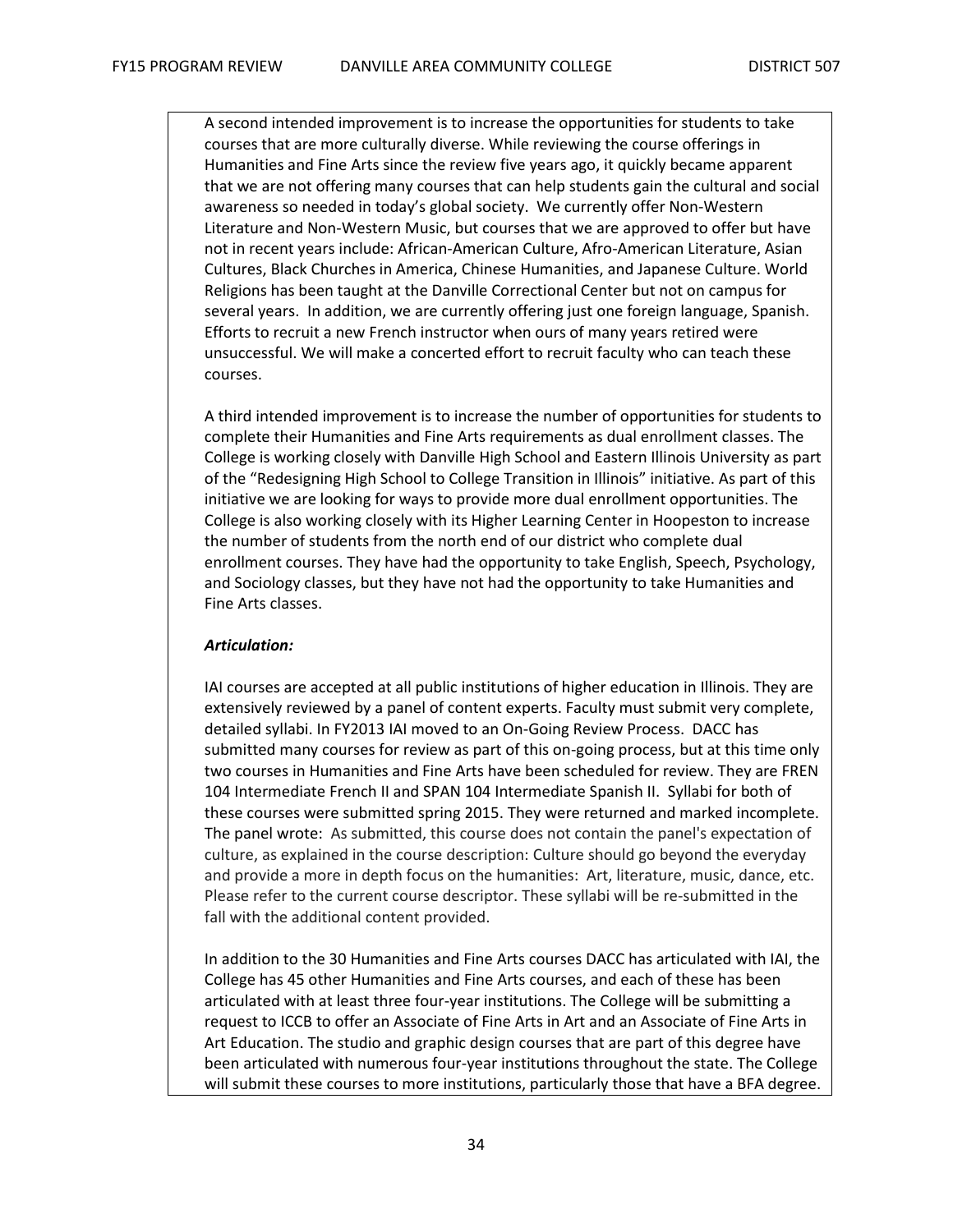# CROSS-DISCIPLINARY REVIEW REPORT TEMPLATE

# **SUMMARY REPORT OF REVIEW RESULTS - CROSS-DISCIPLINARY PROGRAMS REVIEWED IN ACADEMIC YEAR 2015**

General Education, Adult Education, Remedial/Developmental Education, Vocational Skills, Transfer Programs and Functions

| <b>Cross-Disciplinary</b> | <b>Vocational Skills</b> |
|---------------------------|--------------------------|
| Program                   |                          |

#### **Improvements or Rationale for Action**

Vocational Skills courses offered at DACC include the following:

Medical Technician training programs (MEDT : 050-260); First Aid CPR AED; Emergency Medical Technician (EMT)-Basic; Emergency Medical Responder (EMR); Pharmacy Technician; Phlebotomy Techniques; Medical Insurance Coding

Need: With the exception of Emergency Medical Responder, scheduled upon request from area businesses, these offerings are very popular with the students. We offer them twice per fiscal year and classes are rarely cancelled. Employment is based on job opportunities in the area. Because payment is due when signing up, the courses often fill the day enrollments are opened.

Quality: The quality of these programs comes from the curriculum and the expertise of the faculty. Experienced practitioners are hired and the curriculum is carefully maintained to give the students the relevant skills, experiences, and knowledge that are required for success in the job position.

Cost-effectiveness: Most of these programs are developed on a cost recovery basis. All expenses are taken into consideration when determining the enrollment minimums per course. Class enrollments continue to be high, even full at times, showing continued interest and financial support from students and area employers. Course fees range from \$40-\$340 from single-day to multi-day training sessions.

Programmatic Improvements Achieved: The EMT-B course was recently modified to become a hybrid course including a textbook with and online learning access code to enable instructors to spend more hands-on time with students during the class sessions on campus.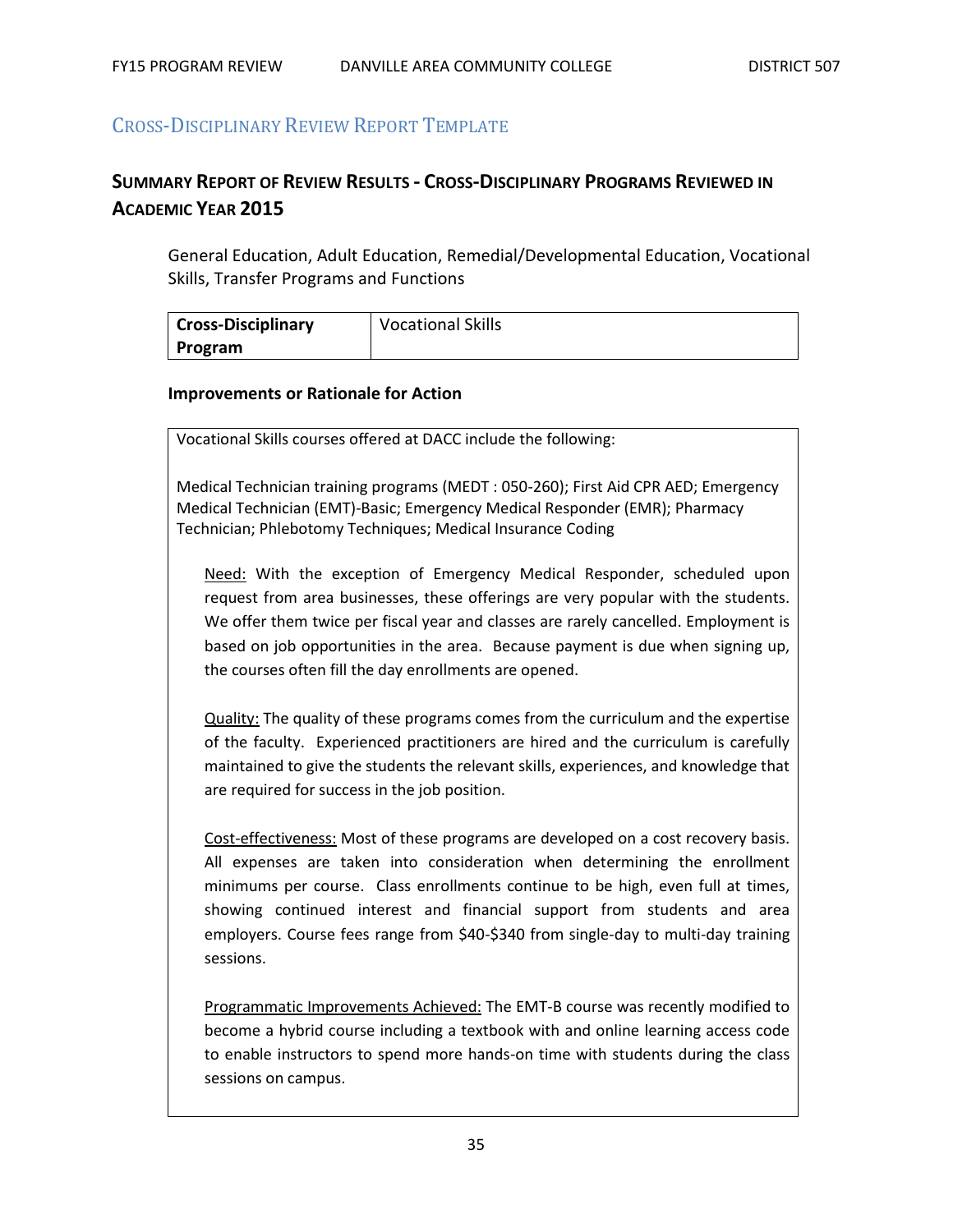The Emergency Medical Responder course was updated to reflect new changes in the state of Illinois with regard to the course name and curriculum (previously named First Responder).

Medical Insurance Coding (ICD-10-CM/PCS) was created in an entirely online format to meet the needs of the new healthcare industry changes for coding.

First Aid CPR AED modules/courses are now offered in a hybrid or eLearning format via the American Heart Association. These courses provide online part 1 training via the AHA web site and hands-on skills practice and testing, parts 2-3, on the campus with an AHA certified instructor. This option provides convenience for those who may not be able to schedule themselves for a classroom-based course and has been very popular.

Programmatic Improvements Planned: None at this time

Geriatrics Healthcare courses provided in partnership with the Continuing Education Institute of Illinois (HCPI 050-075)

Need: A large majority of these programs are designed around geriatric issues. At this time, there are not a lot of offerings in the field for participants to choose from which is why our programs are maintaining healthy enrollments. The healthcare field is so diverse and needs quality programs that can support and educate the workforce. Most facilities do not have the resources to address this need in addition to their core services to the patient. When the interest in new courses becomes known from existing and new student groups or employers, we develop courses to meet their need.

Quality: The participant evaluations are outstanding. The instructors are carefully chosen from practicing professionals with expertise within this field and who possess outstanding presentation skills. Even in the one-day courses, multiple instructors are used which keeps the audience engaged and participatory. Over the years, an instructor database has been built that is multi-level deep with first-class instructors on each subject. As topics change or come strongly into focus, new faculty are assessed and added to the database.

Cost-effectiveness: These programs are developed on a cost recovery basis. All expenses are taken into consideration when determining the enrollment minimums per course. These courses range from \$129 - \$579 from single-day to multi-day training sessions.

Programmatic Improvements Achieved: Enrollments continue to be high and few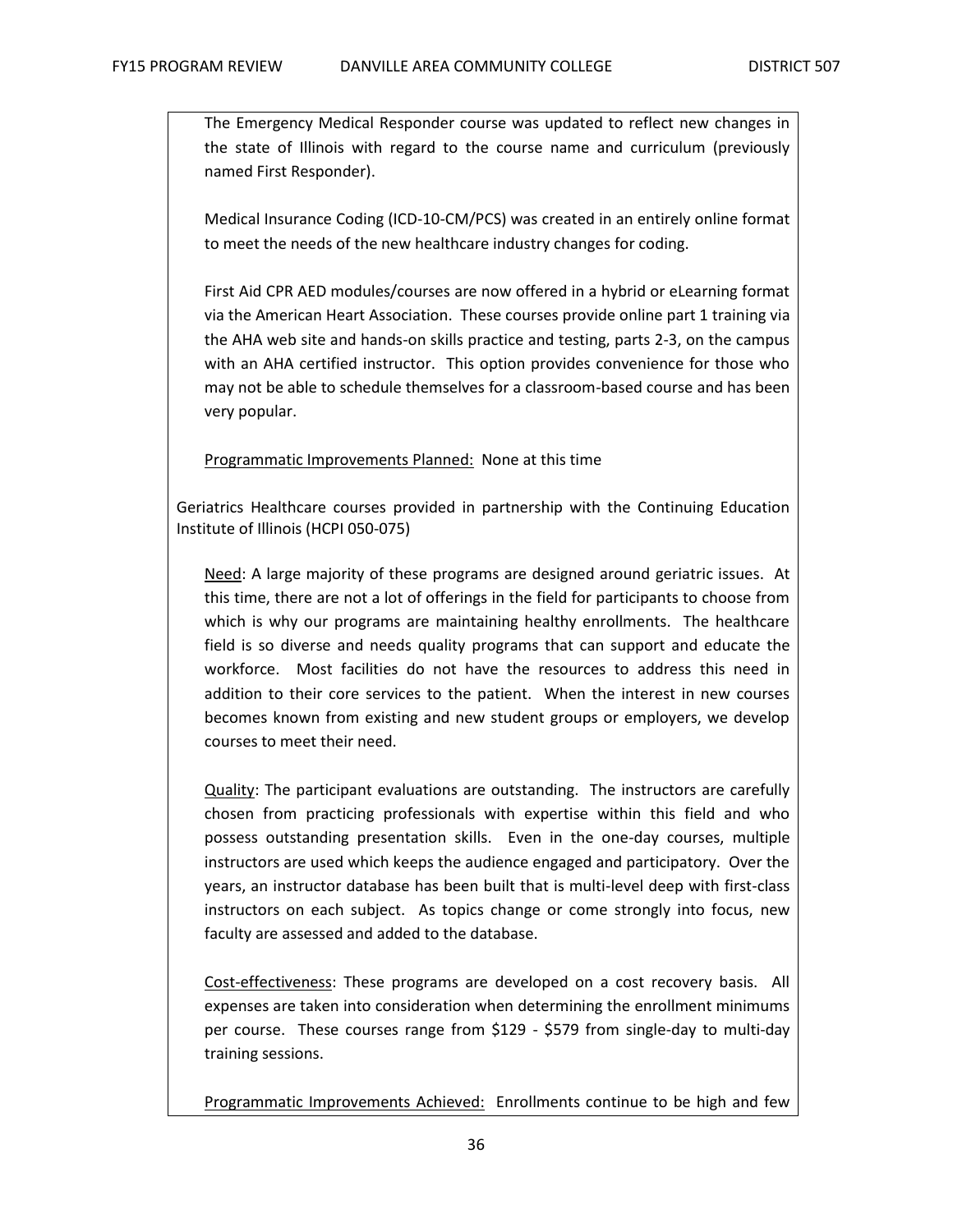courses are cancelled because of the high interest, value and need of these courses.

#### Programmatic Improvements Planned: None at this time

The program offerings in this category were developed to address training, skill updating, and professional continuing education opportunities for students in the field needing skill enhancements or students who are trying to get into these fields. Students are successfully achieving updated skills and hands-on experience in their field of interest. For the CPR/AED/First Aid student, successful completion is recognized with an American Heart Association Course Completion Card. Most students in EMT Basics and Emergency Medical Responder are being sponsored by a company or area fire department.

Skill updating and development is the ultimate goal. In addition, most of the professionals in the audience are seeking professional continuing education hours. The Healthcare Professions Institute is authorized as a Continuing Education Sponsor through the Department of Financial and Professional Regulation, State of Illinois.

The processes used for vocational skills courses have improved as we now use an online enrollment and payment mechanism for several courses, allowing students to register and pay without having to come to the campus in person.

Class cancellations for our open-enrollment public courses have not seen an increase in cancellations with the exception of open enrollment CPR courses. This may be due to a new option to take the courses as a hybrid non-credit course and because many students are getting the training through their academic classes and from their employer. Over the last 4 years, enrollments appear to be increasing in sections for all HCPI 060-450, MEDT 210 and MEDT 340. Course enrollments have been up and down slightly in MEDT 350 and MEDT 260 but are relatively flat over the last 4 years.

Many of our vocational skills courses are offered in the late afternoon or evening to accommodate students who work or have other classes during the day. The high enrollments tell us the times we offer them are very popular.

Students are asked to complete hard copy end-of-course evaluations which includes the question "What additional courses would be of interest to you?". We also are very flexible to create/identify curriculum and instructors for new topics of interest when we determine there is a need from area employers.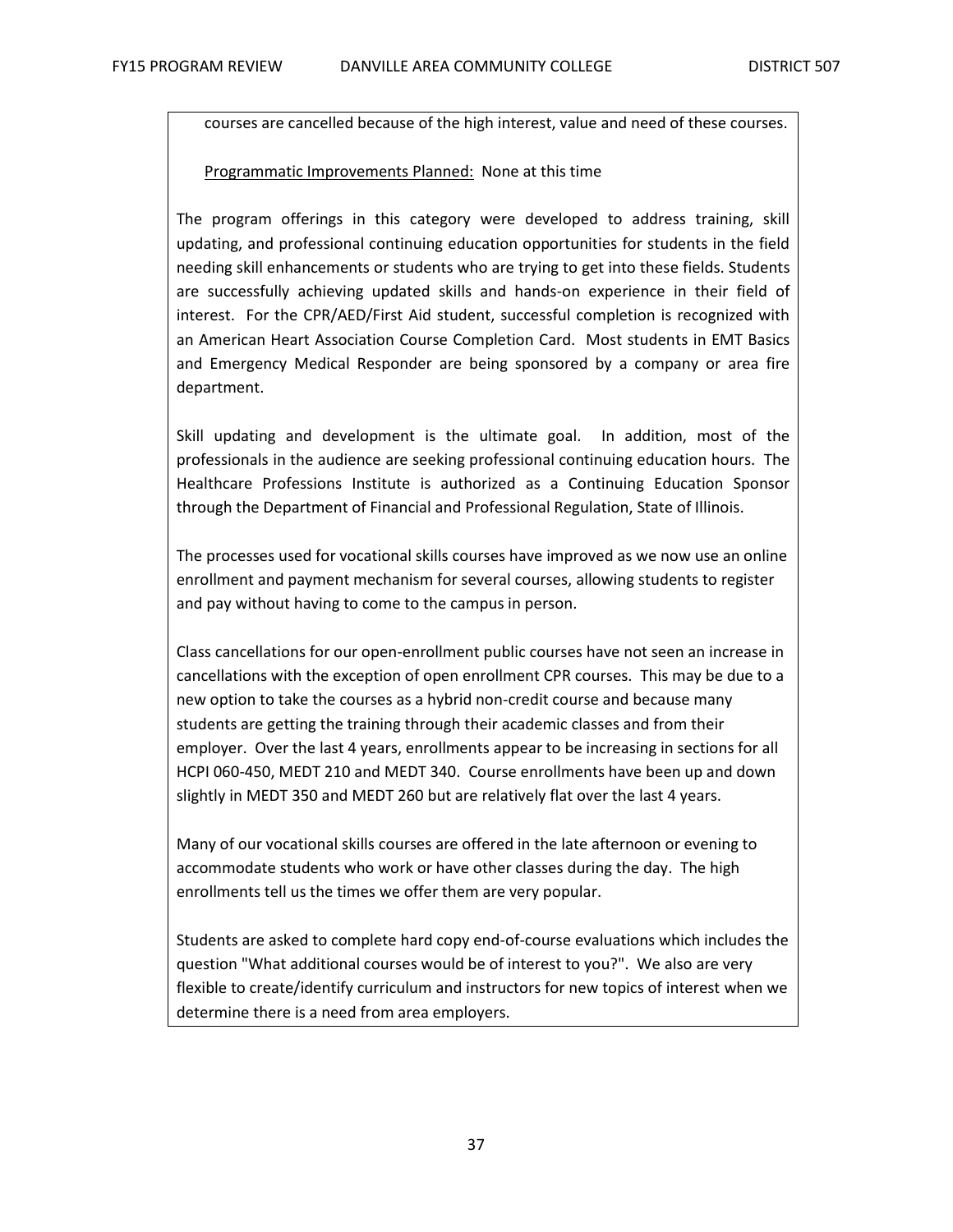# STUDENT & ACADEMIC SUPPORT SERVICES REPORT TEMPLATE

# **SUMMARY REPORT OF REVIEW RESULTS - STUDENT & ACADEMIC SUPPORT SERVICES PROGRAMS REVIEWED IN ACADEMIC YEAR 2015**

Admissions/Recruiting, Registration/Records, Learning & Tutoring Centers, Career Centers/Job Placement, Financial Aid, Disability Services, Counseling/Advising, Library, Business Services, Athletics, and Student Activities.

| <b>Student &amp; Academic Support</b> | Advising/Counseling |
|---------------------------------------|---------------------|
| <b>Services Area</b>                  |                     |

#### **Major Findings and Improvements/Modifications to the Area**

#### **Department Mission:**

The DACC Academic Advisement Department is committed to helping our students develop, define, evaluate, achieve their academic and career goals, and to be productive in the communities which they live.

#### **Philosophy:**

Academic Advisement is a process where students and advisors work together to develop a plan to assist the student in meeting their educational and career goals. The Advisor will facilitate the process as a knowledgeable resource, assessing, interpreting, educating, encouraging, and empowering students throughout the journey. The student will develop the ability to make and communicate informed, responsible decisions leading toward successful goal attainment. Services and activities are mindful of the diverse people and communities that will be served and contributed.

We achieve our mission and incorporate our philosophy by offering the following supportive services:

- Counseling/advisement at the Hoopeston Extension Site
- Discover DACC Days High School Registration for courses at DACC after high school graduation
- Appointment reminder calls
- Maintain a computer in our lobby for student access to online services
- Website updates, changes & improvements
- Transfer articulations
- MapWorks Early alert/Retention System. Advisors are  $1<sup>st</sup>$  responders to notices about students
- Career/major advisement
- Registration of coursework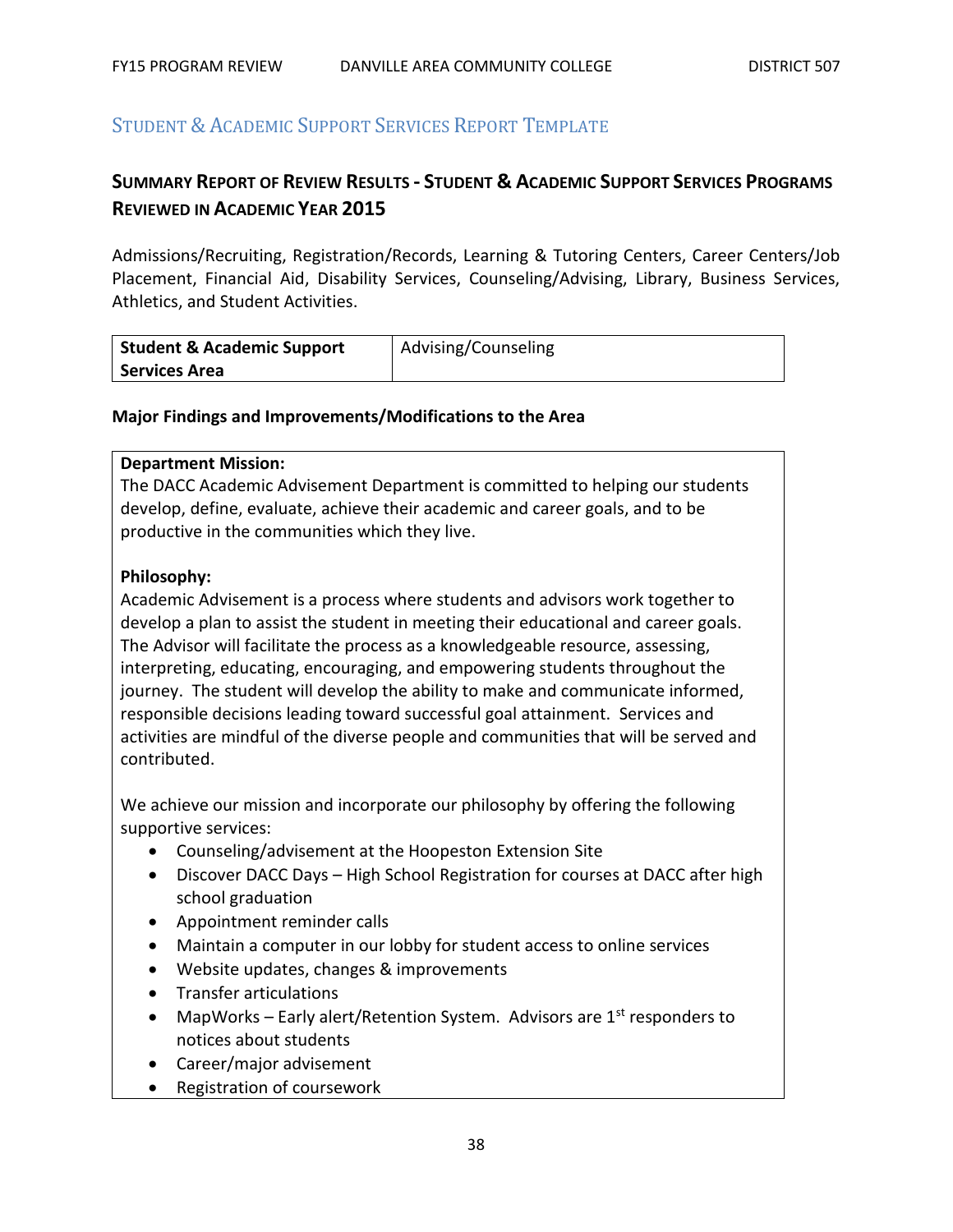- Instruction for accessing online services and resources: DACC website, Transferology.com, Online Learning Orientation, Blackboard, 4-year university & community college websites and applications
- Personal counseling and community referrals, if necessary
- Assist students with accessing DACC resources: peer/professional tutoring, disability services, financial aid, Emergency Funds Request, assessments
- Presenting New Student Orientations
- Maintaining & developing 2 + 2 transfer programs and course articulation

Our office has changed since the last reporting period, due to Achieving the Dream and the Higher Learning Commission Quality Project. Some of the changes include:

- Gathering and interpreting of various departmental data for reports, HLC Project & review, department use, recruitment/retention
- Improvements to our office procedures, processes, individual roles and staff expectations
- Increased development of  $2 + 2$ 's and course articulation
- Incorporation of Map Works a student alert system used campus wide
- Addition of a new part time advisor
- Approval of the HLC Project Mandatory Advisement
- Discover DACC Days High school students have a college visit at DACC and enroll in classes, versus the advisors going to the high schools
- Relocated the Administrative Assistant so that she is visible to provide front line services
- Development of an All Advisor's Meeting to include Trio and faculty advisors, where advisors discuss resources, updates and services so that all advisors are consistent, campus wide
- Additional/continuing advisor training: Suicide Prevention, Mental Health First Aid, Mental Health for Veterans, Leadership, MapWorks
- Promoted 2 advisors to Administrators and Retention Specialist

We rely on the Community College Survey of Student Engagement (CCSSE), Noel Levitz Student Satisfaction Inventory (NLSSI), office surveys through Survey Monkey and student focus groups to obtain data that we can use in assessing our current practices, for Mandatory Advisement and for making modifications to our department, as deemed necessary. The Counseling Department objectives were outlined to meet the variety of Student Service's goals that were developed, to comply with the college-wide strategic plan which we adopted.

Based on the results of the surveys, as well as a need to meet the Higher Learning Commission's requirements, it was determined that there was a need for change in how we advise students. Currently, all full time students must meet with an advisor when scheduling classes. Part time students are not required to see an advisor. The counseling department submitted Mandatory Advising as the Higher Learning Commission's Quality Project, which was approved this spring 2015. We are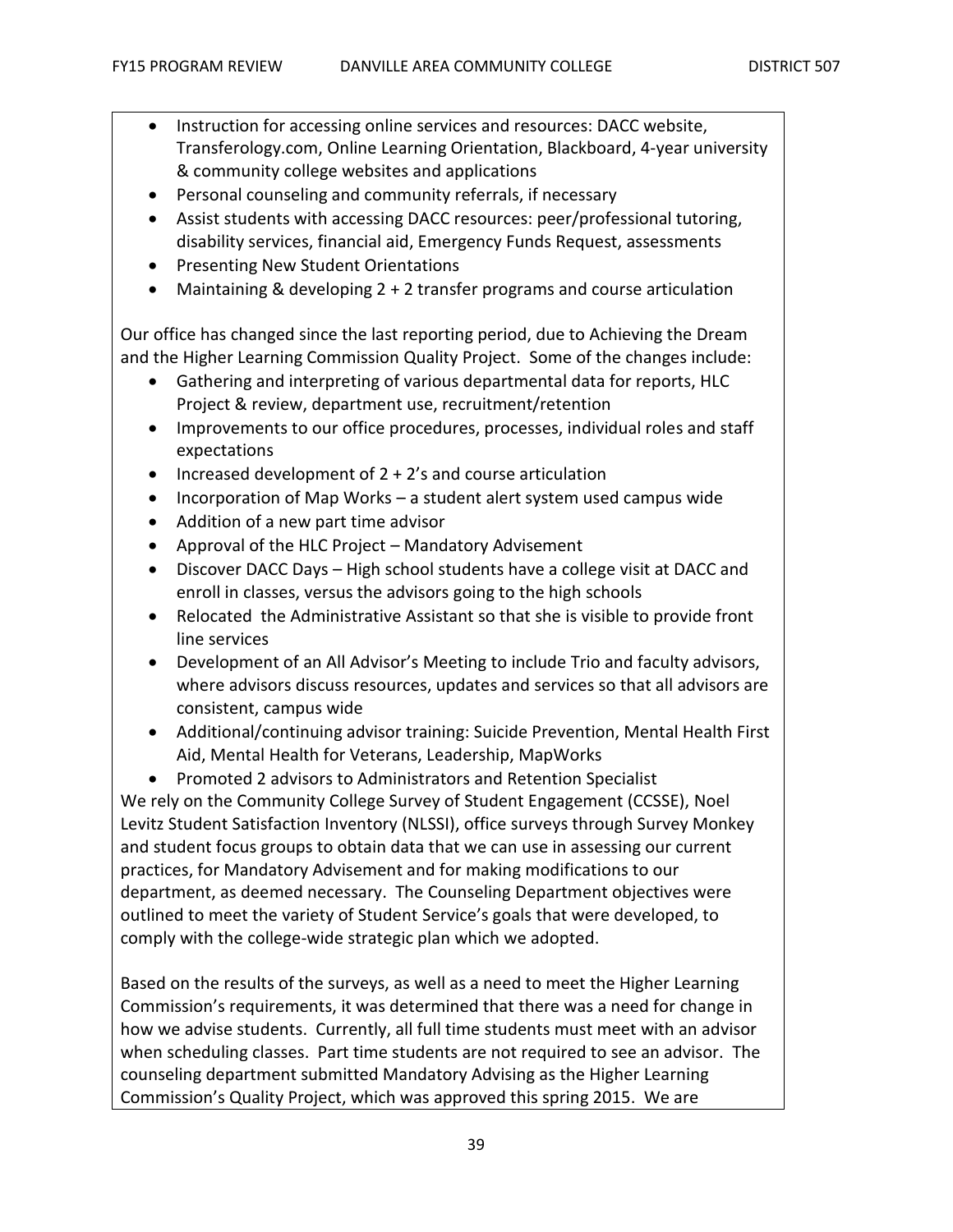proposing that all full and part time, degree or certificate seeking students meet with an advisor and develop an academic plan, prior to registering for classes. In doing this, a clear pathway is established for all students, financial resources are preserved and because its affects are campus wide, faculty, staff and administration are more aware of the services that the counseling department is providing.

The 2002 Higher Learning Commission visit recommended that counselors/advisors specialize in certain areas because they were spread too thin. As previously reported, each of the advisors has areas of specialty, but are cross-trained on the other majors so that we can advise students if their advisor is not available. However, the student is always referred to the advisor of their major. With the Mandatory Advising Process, we are moving towards more of a case management style of advising.

We continue to update our curriculum guides, yearly, referring to the transfer school's curriculum, as well as collaboration with their advisors and staff. Additionally, every fall, all advisors attend the Community College Counselor Meetings at the 4- year universities for updates.

Data collected from our counseling surveys indicated that expectations were met, during advisement sessions, 90% of the time. However, 100% of the students surveyed indicated that they would want to meet with that same advisor again. We are always striving towards improvement, which is a continuous process. Seventy percent of the students who completed the surveys were walk ins, rather than a scheduled appointment. Most all were pleased with their advising session.

In addition to the individual surveys, we compile a monthly department report where we track: the number of students with appointments, walk ins, meetings attended, no-shows, intents to graduate, degree audits, verifications for veterans, transcripts evaluated and course articulation activity. We no longer track the number of telephone calls and website hits, as it became tedious to track, with the increase usage of the internet and multiple telephone calls received daily. Due to the previous numbers of "no-show" appointments, we started making reminder calls, prior to the student's scheduled appointment. Consequently, our number of "no-shows" decreased. Additionally, we only allow 1 ½ months of appointments and then move to all walk ins. Appointments are still made to accommodate special circumstances.

We have hired a part time advisor and continue to use retired counselors as back up, as needed, during our busy season and when an advisor was out on leave. We project that with the new Mandatory Advisement Process, we will see an increased number of students, a population that we may not have seen previously, due to our processes. As a result, we plan to hire a full time counselor to assist with preparing academic plans for each student, the increased advisement load and to stay in accordance with the National Academic Advising Association's (NACADA) standards regarding advisor loads. The new counselor would also be available to meet with students to address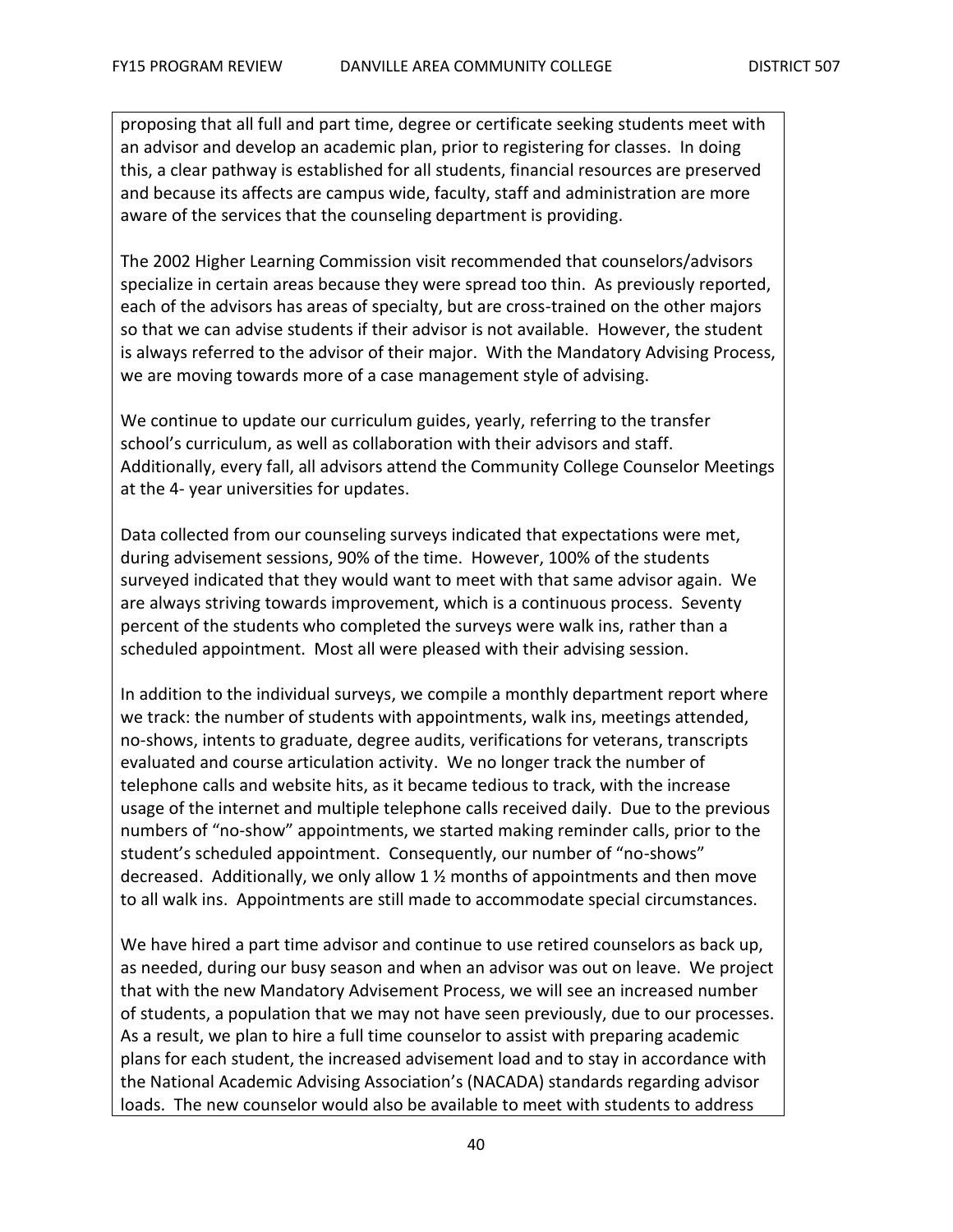personal counseling needs. Our advisement staff will also receive additional training through NACADA, as well as other resources. We have attended some training such as: Mental Health First Aid, Suicide Prevention, Leadership and MapWorks.

We are still offering our online registration for students, with an advisor's approval, after a review of the curriculum with the student. Many students were not taking advantage of this opportunity, as they are able to register themselves prior to the face-to-face appointments & walk ins with the advisors. As a result, we have reduced the amount of time allotted for online registration, prior to traditional registration. Online registration now opens up on the Friday before the Monday that our traditional registration begins. With the Mandatory Advisement Process, we will encourage more students to register themselves online, after they have established their academic plan.

In the past, the advisors went to each of the high schools to register the high school students in the spring semester for summer and fall classes. We, now, offer Discover DACC Days, which are college visit days for the high school students. During their college visit at DACC, we provide them with an orientation, scheduling of courses, lunch, a tour and resources. Point-of-service surveys indicate that the students are very satisfied with this format.

As previously mentioned, based on our CCSSE, NLSSI and office surveys, we found a need to restructure our advisement process. We requested this spring and have received approval from the Higher Learning Commission to use Mandatory Advisement as our Quality Project. This spring we held several student focus groups and emailed faculty a survey to gain their perceptions about Advisement. We will use the information received to help structure the advisement process and access additional training for advisors. In addition, we have worked on updating the Degree Audit System so that students can easily audit their own progress and evaluate their courses in different programs. Degree Audit is currently up and running.

With the Dean of Student Services position filled, we reinstated a Director of Counseling & Advisement structure. An Advisement Syllabus/Expectations were created to increase student awareness, regarding the advisement process. The Syllabus is given to students during the New Student Orientation, which it is mandated that all new students attend.

In 2012, we began implementing and training staff on MapWorks, a student alert system. Referrals are made through the MapWorks system from faculty, staff and administration, regarding student issues and concerns. The referral is sent to the assigned advisor or person trained in that area. That advisor, then, follows up with that student and the reason for the referral. MapWorks allowed us to survey students and assess their risks. However, only 16 – 18% of students participated in the survey, which was not conducive to participation. Staff used MapWorks as an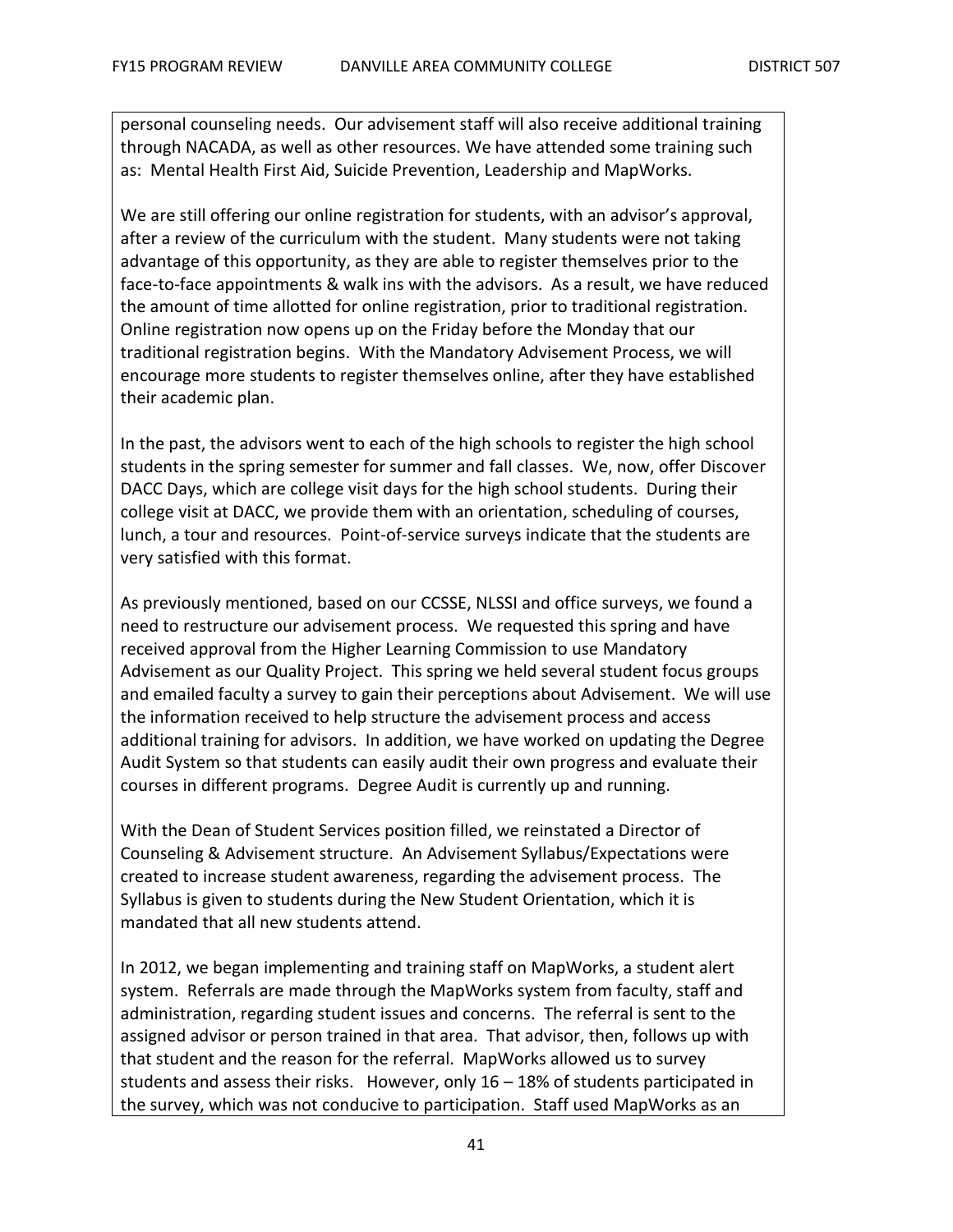early alert system so we will capitalize on staff wanting to use an early alert system through Maxient. Although MapWorks is a useful system, it does not allow for tracking of disciplinary issues and the sender is unable to view any progress of the follow up interaction with the students. The Maxient program is a cost savings for the college, at one-third of the cost of MapWorks, and it provides the software to track student disciplinary issues. It will be implemented this fall.

DACC received the Illinois Network for Advanced Manufacturing (INAM) grant, which ends September 30<sup>th</sup>, 2015. Due to the grant, DACC was able to hire a Technology Recruiter. As the Recruiter, she provides presentations to groups of individuals in the community, as well as businesses, specializing in Career and Technical Education and career advising. She has also made herself available to sit in on advisement sessions, while scheduling students in the Career and Technical majors.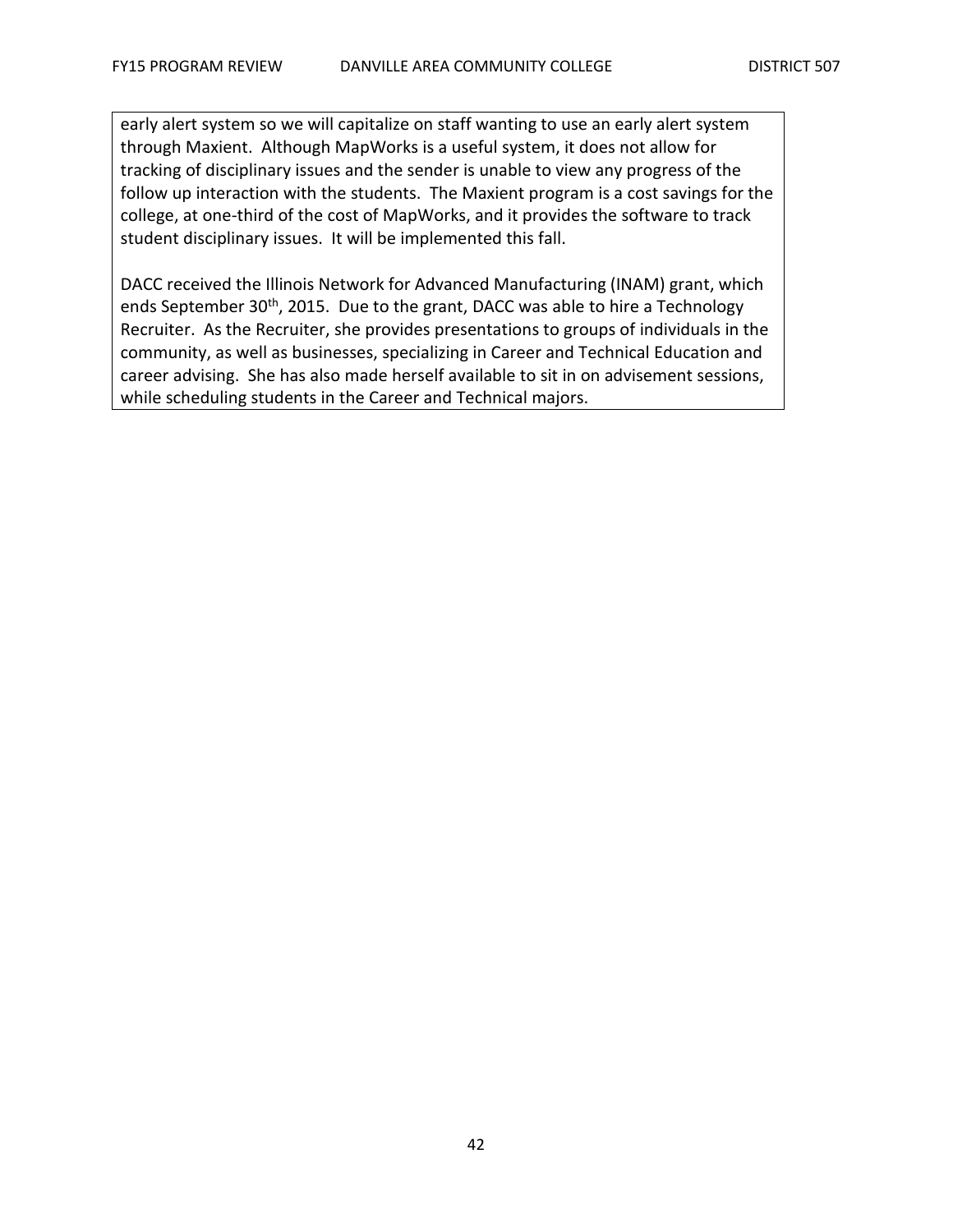# STUDENT & ACADEMIC SUPPORT SERVICES REPORT TEMPLATE

# **SUMMARY REPORT OF REVIEW RESULTS - STUDENT & ACADEMIC SUPPORT SERVICES PROGRAMS REVIEWED IN ACADEMIC YEAR 2015**

Admissions/Recruiting, Registration/Records, Learning & Tutoring Centers, Career Centers/Job Placement, Financial Aid, Disability Services, Counseling/Advising, Library, Business Services, Athletics, and Student Activities.

| <b>Student &amp; Academic Support</b> | <b>Career and Employment Services</b> |
|---------------------------------------|---------------------------------------|
| <b>Services Area</b>                  |                                       |

#### **Major Findings and Improvements/Modifications to the Area**

The Danville Area Community College's vision statement speaks of being an active partner in building and maintaining academic excellence, economic vitality of the communities it serves. This vision will be accomplished through many factors.

The Career & Employment Services Center directly impacts the vision through cultivating partnerships with the community to develop innovative and vital solutions to meet the changing economic needs. Challenging students to explore their full potential is embodied through innovative career experiences and comprehensive support services.

The Career and Employment Services Center (The Center) assists students/community members in making their career choice and/or identifying skills which will aid them in obtaining economic stability. The center provides a variety of career information and activities to promote awareness of skills and opportunities within the community. Staff is available to assist students/community members with the career decision making process through individual counseling and assessment and job search activities.

Through self-study, student/client surveys, and focusing on key areas of the institution's strategic plan of "early career counseling and expanded services for atrisk-students", the center has continued to develop/implement activities that respond to the needs of students/community members. We have found that there has been an overall 52% increase in students and community members accessing career and employment services since 2013.

In reviewing accountability measures and actual performance, according to the Illinois Community College Board's Postsecondary Career and Technical Educational plan, one of the challenges for the institution has been increasing the number of nontraditional students attaining program completion.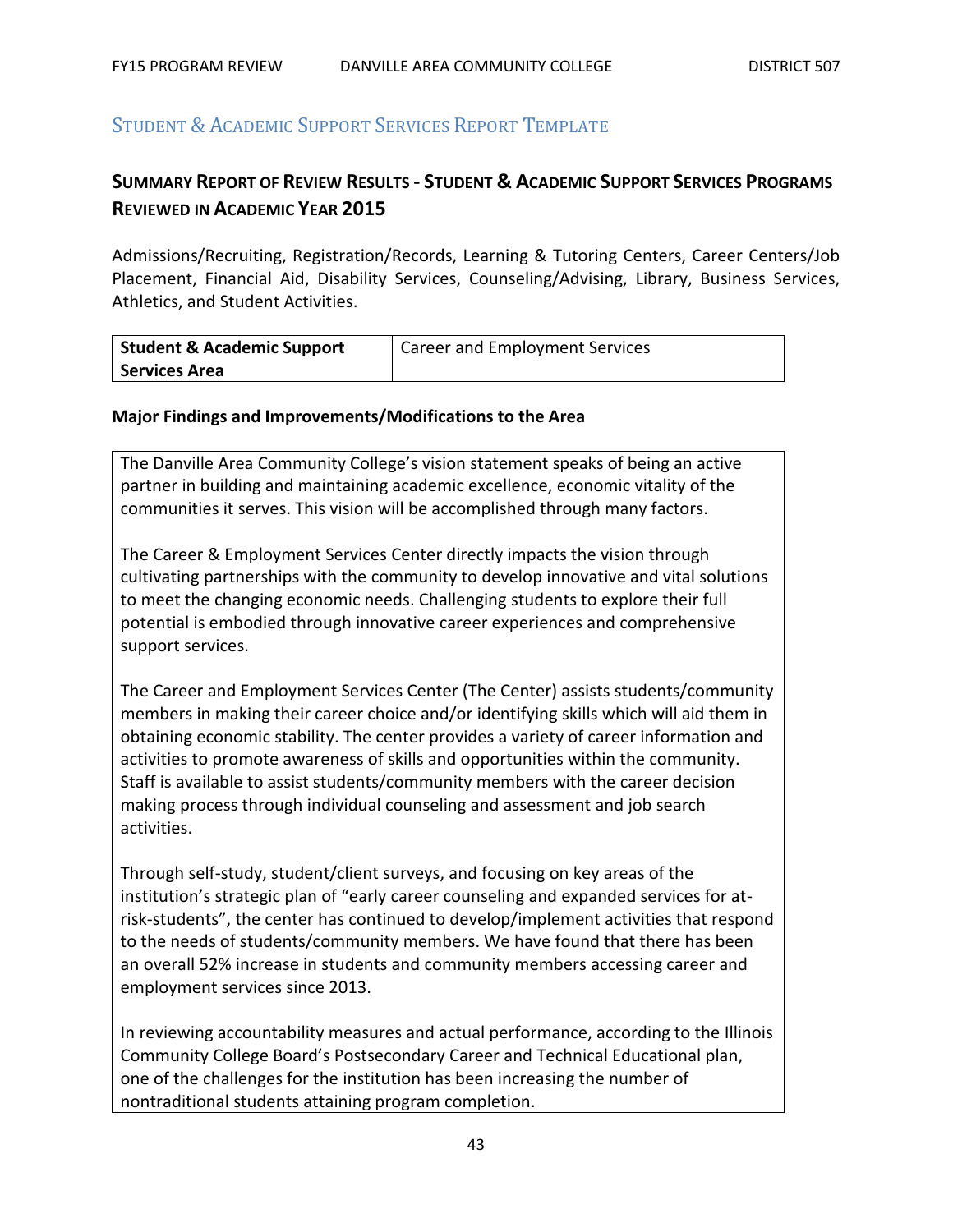A Coordinator of Special Populations position was added to the center. The goal of the position is to provide focused and purposeful programs and activities to address the needs of students enrolled in nontraditional programs of study.

The addition of the Coordinator of Special Populations position has been a major change to the Career Services Center (the Coordinator). The Coordinator is housed in the Career Center, which allows for assistance in providing crucial services to student in nontraditional career paths.

Utilizing Carl Perkins dollars, the Coordinator provides targeted activities that address the barriers experienced by the students enrolled in nontraditional career paths. Focus groups were scheduled to invite students in to provide the "student voice" to inform decisions on future program services and activities.

Career Services continues to provide employment opportunities for students to gain employment experience through the Cooperative Work Based Learning program. Students received on the job experience in a business closely related to their program of study. This opportunity provided students documented experience in their discipline when they enter the workforce.

Through services currently being offered and the development of new initiatives Danville Area Community College, through Career Services, will fulfill its vision of building and maintaining academic excellence, economic vitality of the communities it serves.

Along with key members of DACC's Achieving the Dream Equity and Inclusion team, Career Services staff has provided campus-wide professional development and student courses/seminars in addressing barriers faced by economically disadvantaged students utilizing the "Investigations into Economic Class in America" curriculum. The Investigations curriculum has been extended to the community workforce and employers in an effort to bridge the gap.

Career Services, along with its partners, continue to provide career decision-making information to parents of high school sophomore students in Vermilion County. Data, Desserts and Decisions is an event geared toward putting vital education and career information in the hands of the parents to help guide their student. The event has transitioned from a one day event to being presented in various locations throughout the county.

Identified goals of Career Services are:

- a. Continue to increase the number of students and community members accessing career and job search services
- b. Increase the number of students receiving career counseling prior to within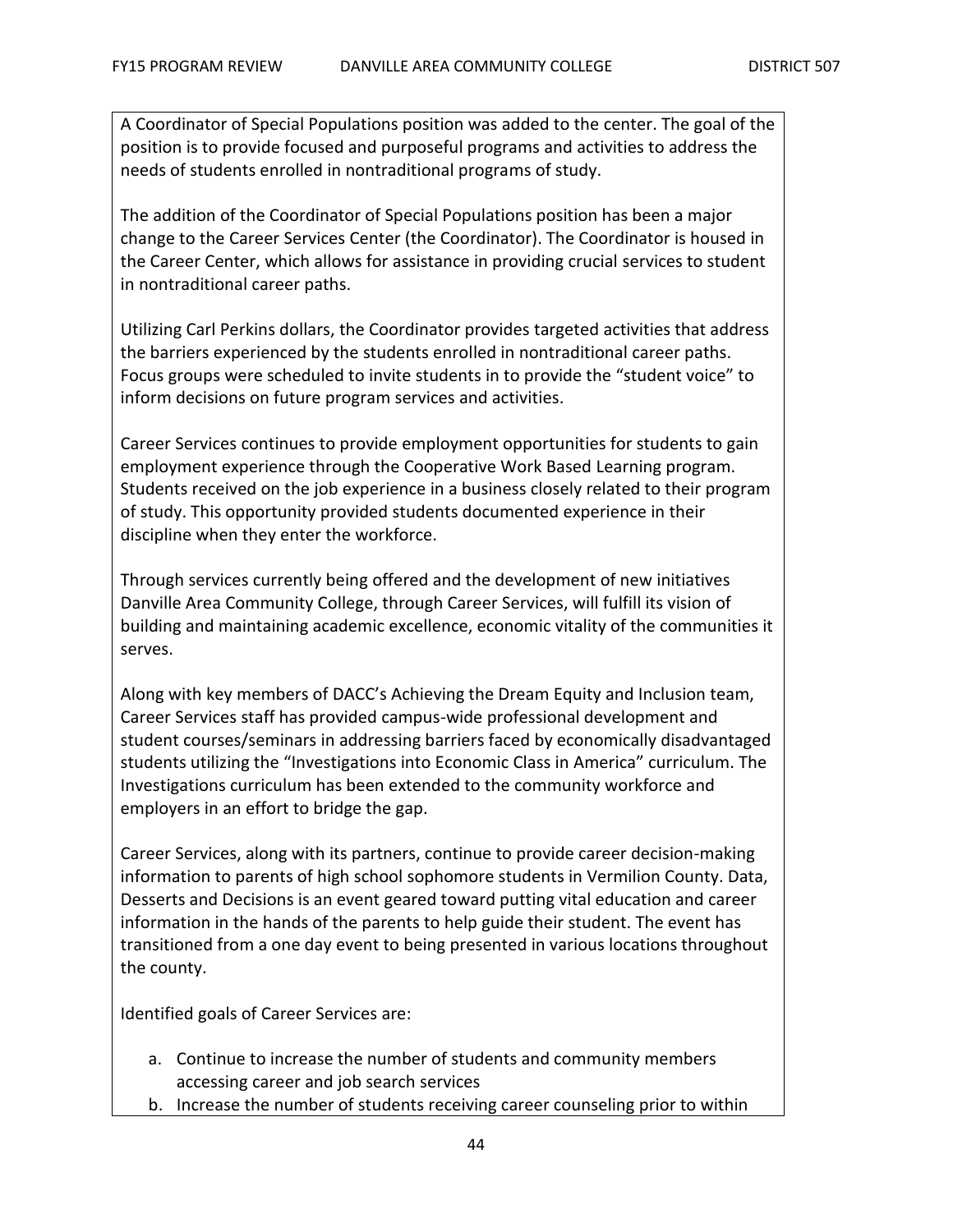the first semester of college

- c. Increase the number of Nontraditional students seeking/utilizing the Career Service Center
- d. Develop monthly mentoring sessions for nontraditional students
- e. Increase the number of job search workshops to students, through classroom presentations and scheduled workshops throughout the academic calendar
- f. Increase customer response to assessment questionnaire/surveys
- g. Provide current training and resources to staff for effective career counseling to students and community members
- h. Increase partnerships with area employers and service providers
- i. Continued receipt of grant dollars to support internship opportunities for students
- j. Expand offering of "Investigations into Economic Class in America" curriculum to students and staff

The center has made several improvements/additions to programs and services provided. The center continuously researches opportunities to provide students and community members with the most current career and employment services. Innovative programs, activities and tools have been introduced to the center to address the needs of our diverse populations.

Customer satisfaction and assessment of services has been a concern for quality improvement of the center. Utilizing online survey resources, The center will transition from paper satisfaction surveys to service/staff specific surveys, focusing on information gained. The surveys will be available online or in paper format to better gauge how services are provided and if an increase of knowledge occurs through their appointment/visit to the center.

By providing the online survey, the center hopes to increase the number of students/clients providing feedback to be utilized to inform decisions on improvements for the center.

Employers report an overall high satisfaction with the students referred to them for employment or for internship opportunities.

The availability of services is an issue due to an increase in demand and a decrease in funding resources. As the number of students and clients, seeking services from the center increases, resources provided will be impacted drastically. Career assessment tools and other resources cannot be replaced or maintained at a level to address the needs.

Additions/Improvements to the department:

1. As mandatory academic advisement becomes a reality on campus, Career Services' visits will increase. Having additional staff, trained in career counseling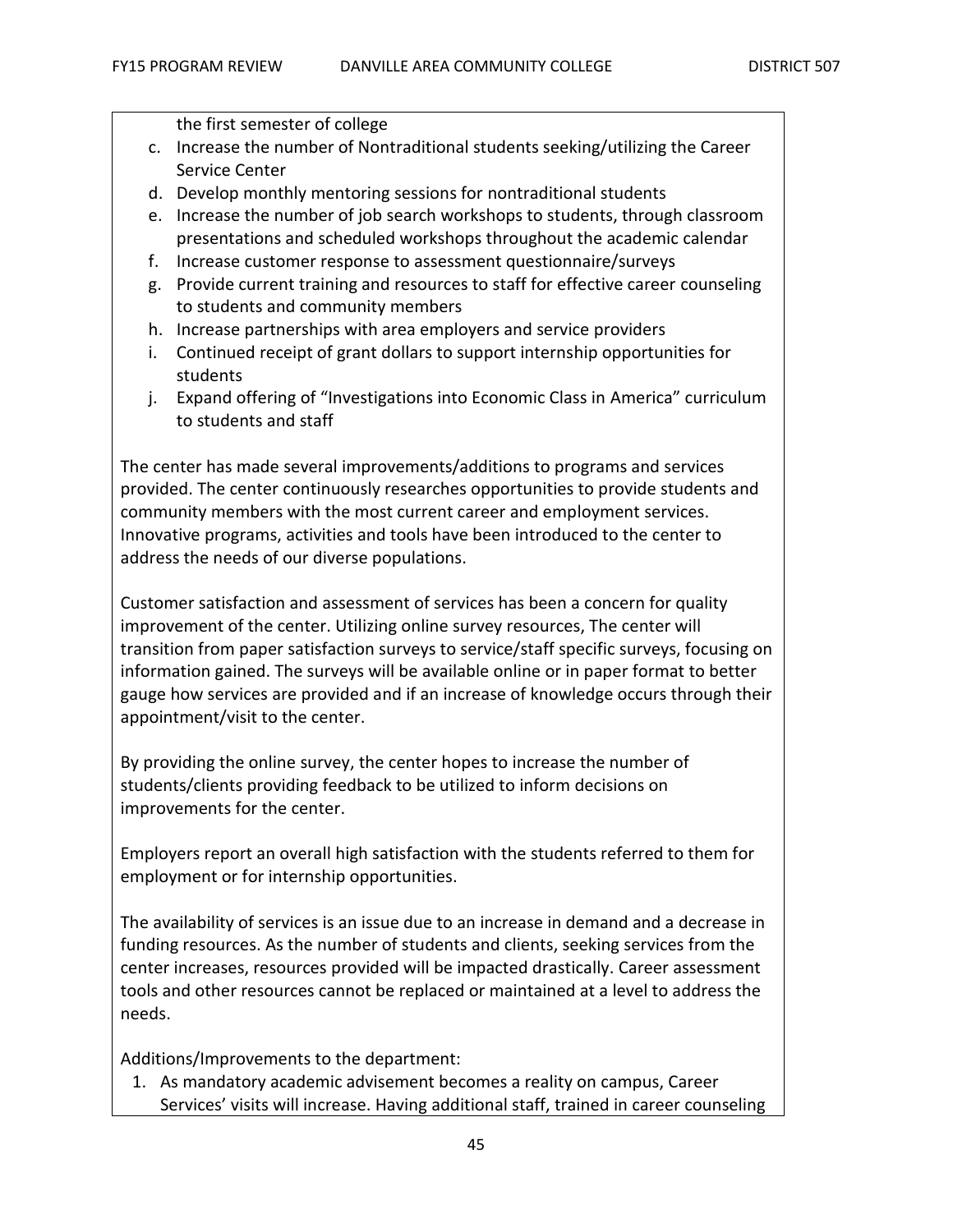assessments, will allow the center to meet the demands/needs of our stakeholders and customers

- 2. Work in partnership with the Technology Recruiter for targeted (nontraditional) career advisement, program training for the Career Services center staff, while acting as a liaison between key cluster employers
- 3. Transition program assessment tools to online technology
- 4. Restructure the Cooperative Work Based Learning Program to increase the number of student placement opportunities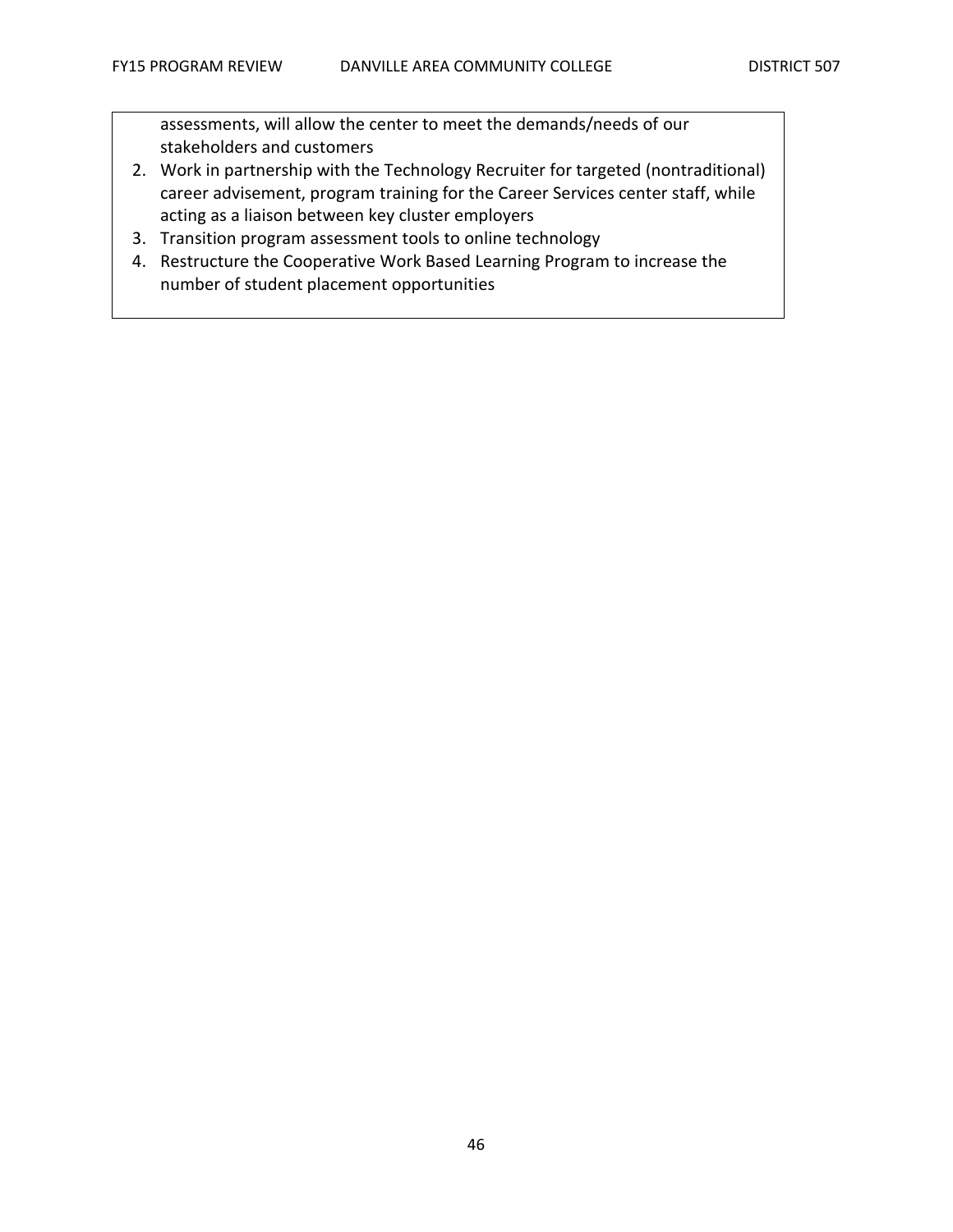# **ICCB 5-Year Program Review Schedule**

# Academic Disciplines

#### **FIVE-YEAR SCHEDULE**

| <b>Academic Discipline Reviews</b> |      |                                   |
|------------------------------------|------|-----------------------------------|
|                                    | Year |                                   |
|                                    | 2012 | Written & Oral Communications     |
|                                    | 2013 | <b>Mathematics</b>                |
|                                    | 2014 | Physical & Life Science           |
| 4                                  | 2015 | <b>Humanities &amp; Fine Arts</b> |
|                                    | 2016 | Social & Behavioral Sciences      |

### Cross-Disciplinary Curricula

#### **FIVE-YEAR SCHEDULE**

|   | <b>Cross-Disciplinary Reviews</b> |                                                                |
|---|-----------------------------------|----------------------------------------------------------------|
|   | Year                              |                                                                |
|   | 2012                              | <b>General Education (all transferable)</b>                    |
|   | 2013                              | <b>Adult Education and ESL</b>                                 |
|   | 2014                              | Remedial/Developmental Education                               |
| 4 | 2015                              | <b>Vocational Skills</b>                                       |
|   | 2016                              | Transfer Functions and Program including the AA, AS, AES, AFA, |
|   |                                   | AAT, and the AGS degree program                                |

### Student & Academic Support Services

#### **FIVE-YEAR SCHEDULE**

| <b>Student &amp; Academic Support Reviews</b> |      |                                                        |  |  |  |  |  |
|-----------------------------------------------|------|--------------------------------------------------------|--|--|--|--|--|
|                                               | Year |                                                        |  |  |  |  |  |
|                                               | 2012 | <b>Student Support Services</b>                        |  |  |  |  |  |
|                                               | 2013 | Student Financial Aid & Veterans' Educational Benefits |  |  |  |  |  |
|                                               | 2014 | Admissions/Recruiting; Registration/Records            |  |  |  |  |  |
|                                               | 2015 | Advising/Counseling and Career & Employment Services   |  |  |  |  |  |
|                                               | 2016 | Library/Learning Resource Center                       |  |  |  |  |  |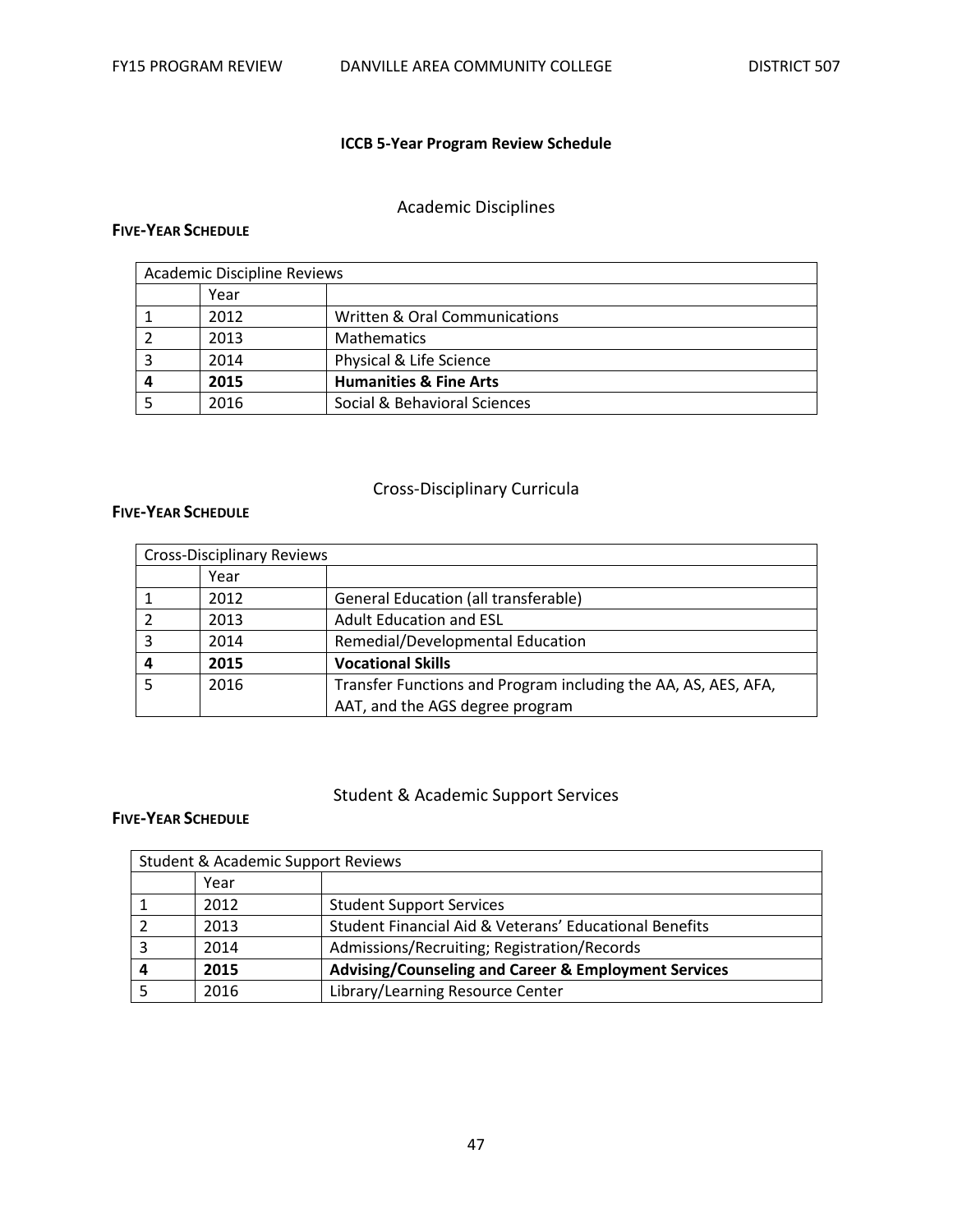| DACC 5-Year Program Review Schedule - CTE Programs |                                                                        |                                                                                    |                                            |                                                                    |                                                      |                          |  |  |
|----------------------------------------------------|------------------------------------------------------------------------|------------------------------------------------------------------------------------|--------------------------------------------|--------------------------------------------------------------------|------------------------------------------------------|--------------------------|--|--|
|                                                    | <b>CIP TITLE</b>                                                       | FY2012                                                                             | FY2013                                     | FY2014                                                             | FY2015                                               | FY2016                   |  |  |
| 01                                                 | Agriculture, Agriculture<br>Operations, and Related<br><b>Sciences</b> |                                                                                    |                                            |                                                                    | <b>Ag Business-</b><br>0101<br>Horticulture-<br>0106 |                          |  |  |
| 03                                                 | Natural Resources and<br>Conservation                                  |                                                                                    |                                            |                                                                    |                                                      |                          |  |  |
| 09                                                 | Communication,<br>Journalism, and Related<br>Programs                  |                                                                                    |                                            |                                                                    |                                                      |                          |  |  |
| 10                                                 | Communications<br>Technologies/Technicians<br>and Support Services     |                                                                                    |                                            |                                                                    |                                                      |                          |  |  |
| 11                                                 | Computer and<br>Information Sciences and<br><b>Support Services</b>    | Comp. Prog-1102<br>Data Proc-1103<br>Graphics/Database-<br>1108<br>Networking-1109 |                                            |                                                                    |                                                      |                          |  |  |
| 12                                                 | Personal and Culinary<br>Services                                      |                                                                                    | Culinary-1205                              |                                                                    |                                                      |                          |  |  |
| 13                                                 | Education                                                              |                                                                                    |                                            |                                                                    |                                                      | Teacher's Asst -<br>1315 |  |  |
| 15                                                 | Engineering<br>Technologies/Technicians                                |                                                                                    | Construction<br>Tech-1510<br>CAD/CADD-1513 |                                                                    | <b>Envirmnt</b><br>Control-1505                      | Indust Prod -<br>1506    |  |  |
| 16                                                 | Foreign languages,<br>literatures, and<br>Linguistics                  |                                                                                    |                                            |                                                                    |                                                      |                          |  |  |
| 19                                                 | Family and Consumer<br>Sciences/Human<br>Sciences                      |                                                                                    |                                            | Home Furn-1906<br>Commercial<br><b>Custodial Services</b><br>(DOC) |                                                      | Child Dev - 1907         |  |  |
| 22.                                                | Legal Professions and<br><b>Studies</b>                                |                                                                                    |                                            |                                                                    |                                                      |                          |  |  |
| 23                                                 | English Language and<br>Literature/Letters                             |                                                                                    |                                            |                                                                    |                                                      |                          |  |  |
| 25                                                 | <b>Library Science</b>                                                 |                                                                                    |                                            |                                                                    |                                                      |                          |  |  |
| 30                                                 | Multi/Interdisciplinary<br>Studies                                     |                                                                                    |                                            |                                                                    |                                                      |                          |  |  |
| 31                                                 | Parks, Recreation,<br>Leisure, and Fitness<br>Studies                  |                                                                                    |                                            |                                                                    |                                                      |                          |  |  |